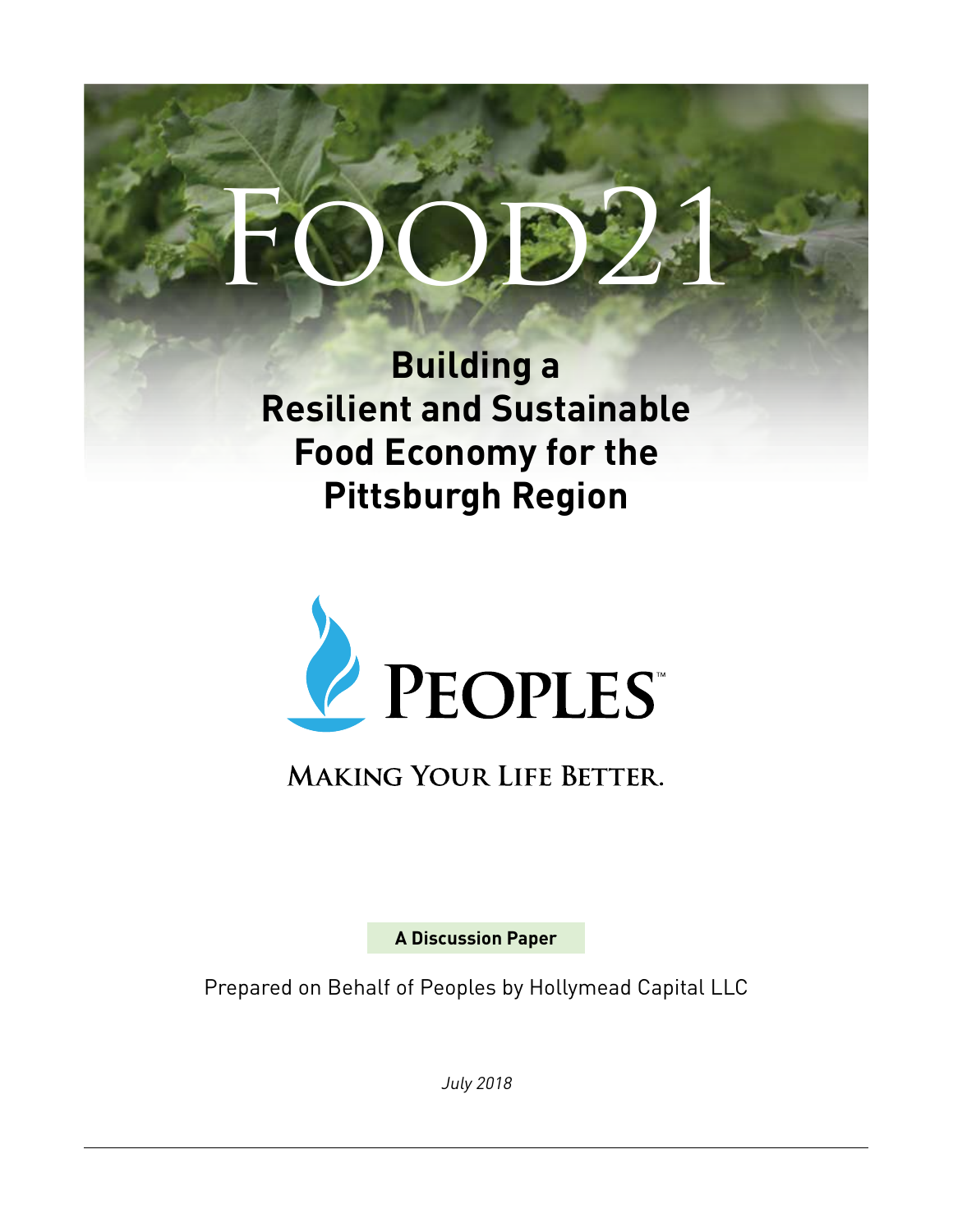## FROM THE AUTHORS

Since the inception of the modern food industry and the period marking the post-world war period, there has never been a time when consumers have been so far in front of the food industry's directions.

After nearly forty years of disassembling the regional and local food system in favor of a global, industrialized system relying on low energy costs and the industrialization of growing our food to processing and distributing it, the system has been pushed to its limits. What we eat is decided by the market. Every time a consumer buys a product or orders something, they are voting for what they want. For decades, the industry has dictated consumer preferences through mass merchandising, media and branding. But starting around 2010, the power of the industry to manage consumer choice has steadily and rapidly broken down.

Today, with the surge of the Millennial generation, consumers rely on peer to peer networks, expanding their awareness and setting a new direction which is not at all within the structure that Big Food has constructed. Here's what they are saying:

- Food should be clean. It should be free of chemicals and additives to the extent possible.
- Food should be local. Food available to consumers should be grown, processed and distributed as close to the consumer as possible.
- Food should be complex, reflect the diversity of our communities, and be flavorful.
- Food should be produced in a way that mirrors our values.
- Food should be authentic and not genetically modified without warning.

Many of these preferences are advancing all around us. Restaurants earnestly seek to promote their "clean label" commitments. Grocery chains concurrently seek to increase the quantity and diversity of locally made and processed products throughout the store. Attention is being paid to the health benefits – and the health risks – in all food products, as food is seen as the gateway to better health. One size no longer fits all, and artificial differences lose to real ones in consumers' eyes.

We start here because all of us need to understand that today we are at the point of inflection between the industrialized distant and remote food system built over the last forty years and where the food system of the 21st Century will have to go. No longer are we building solutions ahead of the market – the market is pushing us very hard to build solutions as issues arise. We have to be faster, deeper, and closer to where we live. The plan we prepared for Peoples is called **"Food21"**. It has multiple parts but is intended to reflect the unified and comprehensive approach that is required if we are to meet this opportunity head on. It draws its **inspiration** from the incredible work of the people of the Netherlands to reinvent their nation as a leader in a resilient and sustainable food economy. Their story – and indeed their success in this transformation – has inspired this call to action. Over a short period of time and with much imagination the Dutch are now one of the leading agricultural economies of the world.

#### **Hollymead Capital**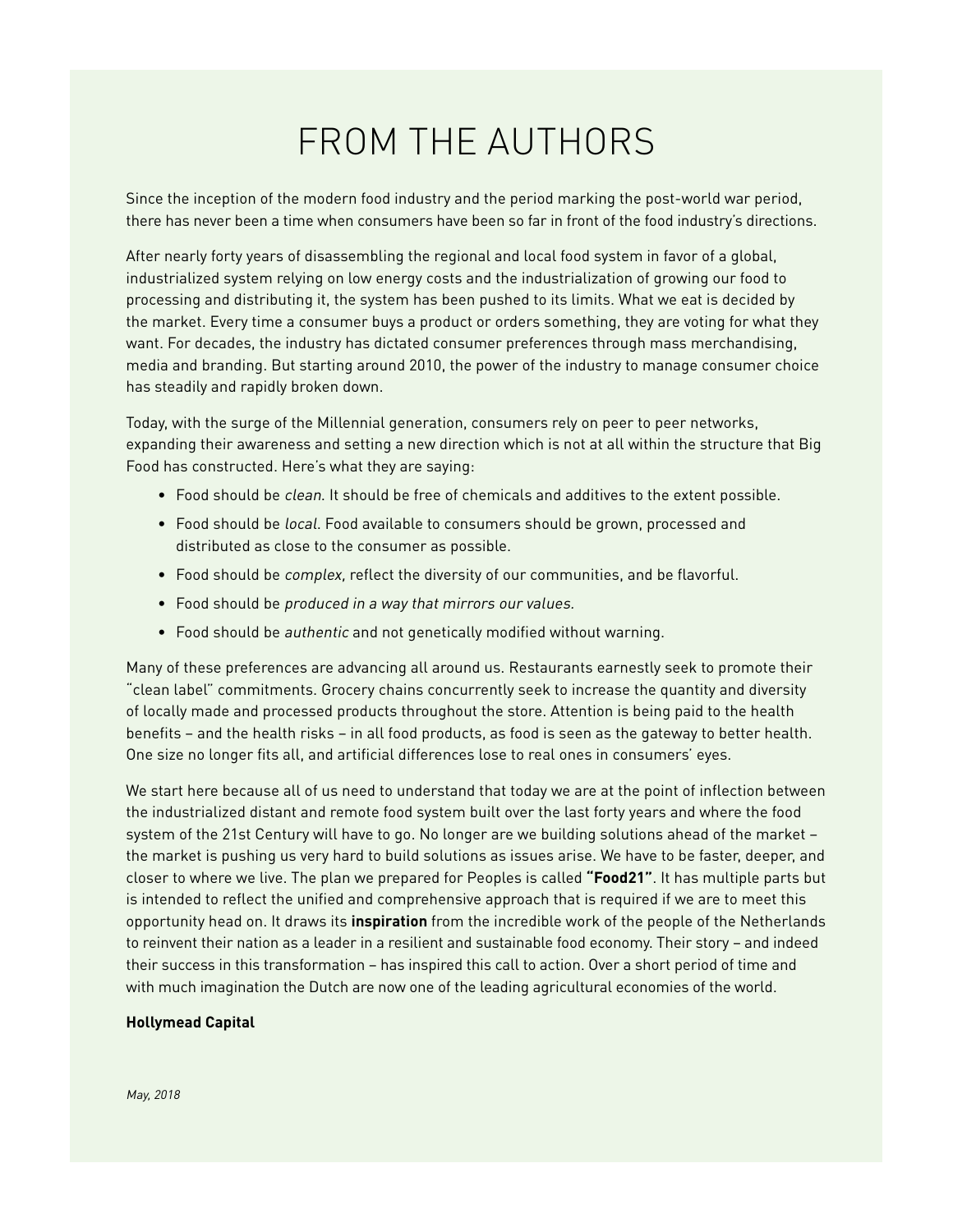## $F\mathrm{OOD21}$  white paper  $F\mathrm{ODE21}$



# TABLE OF CONTENTS

- 2 **SECTION ONE** Introduction
- 4 **SECTION TWO** Our Regional Food System
- 8 **SECTION THREE** The New Urban Farm – Controlled Environment Agriculture
- 16 **SECTION FOUR** A Model for CEA Development
- 20 **SECTION FIVE** Powering the Food Value Chain
- 28 **SECTION SIX** Establishing an Institute for the Future of our Food System
- 30 About the Authors
- 31 Footnotes
- 32 Appendices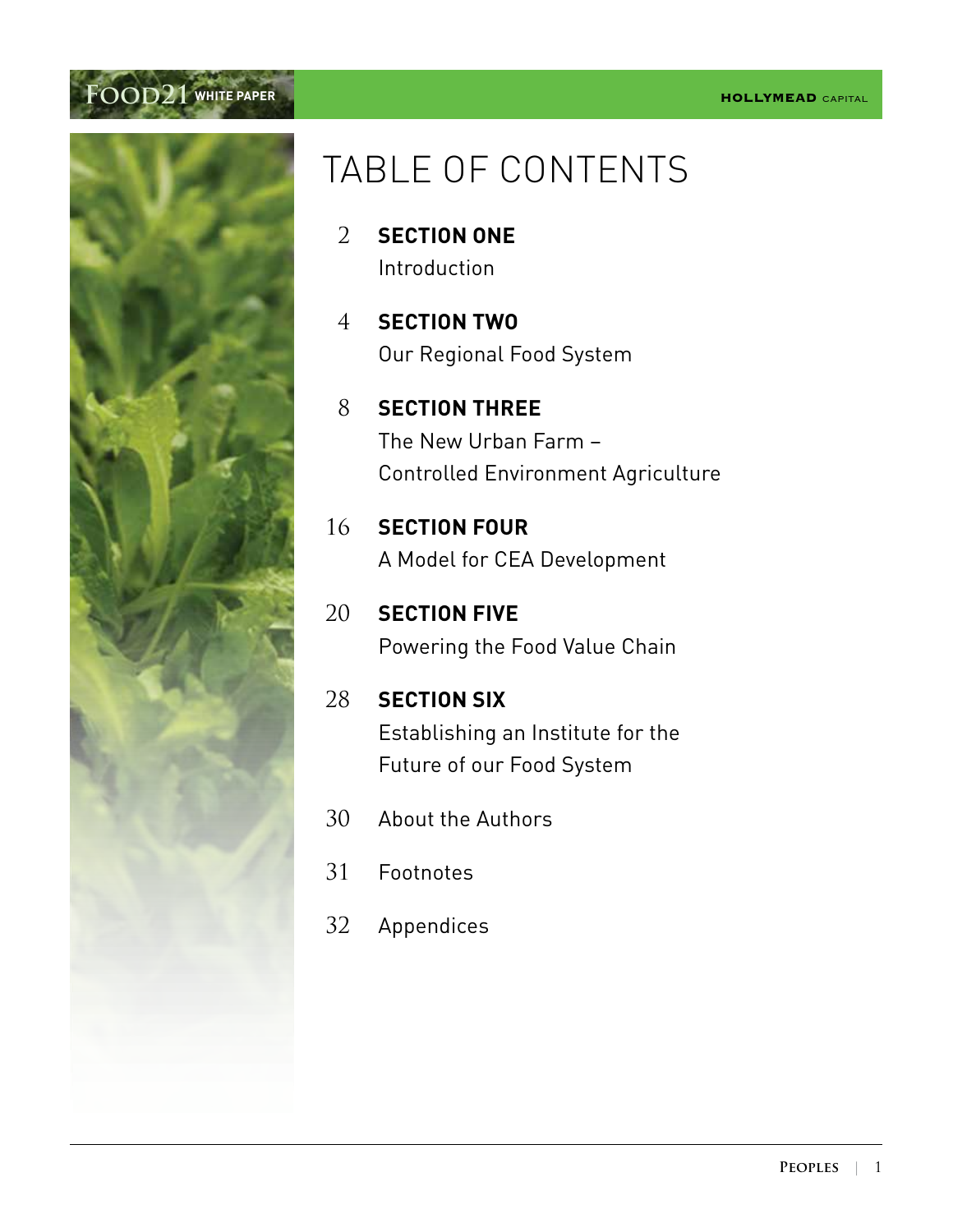

## **SECTION ONE**  INTRODUCTION

Peoples is pleased to present this White Paper, **Food21: Building a Resilient and Sustainable Food System for the Pittsburgh Region**.

As one of the leading providers of energy in our region for well over one hundred years and as a committed contributor to the economic health and well-being of the region, we believe there are very important and critically underappreciated needs for connecting our food economy to our energy resources.

Over the course of the last six months, we have been engaging in a discussion within and outside of our company to find the points of convergence where innovations in energy can increase our regional food economy, reduce our dependence on imported food, and expand the local food business while strengthening our agricultural community.

We come to this with a set of goals this strategy will embrace:

- Job growth and economic development
- Clean, efficient, and cost effective energy use
- Focus on the inclusivity of all
- Environmentally responsible development
- Meeting basic human needs in providing nutritional food
- Providing a development model that is financially sustainable through normal market exchanges

### Job growth and economic development

Over 20% of the workforce in our region is directly employed in a food-related business. There are over 73,000 food businesses located in our region and that does not include businesses who primarily do business with food customers – from retail to the farm. There are also new demands for the workforce of the 21st century in the food sector: training with knowledge about food safety, managing complex technologies while moving food safely, and efficiency while using and introducing new year-round applications of advanced systems in service to the growing of food itself.

## Clean, efficient, and cost effective energy use

Our current industrial food system is wasteful on multiple levels. The cost of moving our food from one end of the continent to the other when we can produce much of what we need within 100 miles of home is but one demonstrated problem. In order to offset this, we believe that energy producers and distributors need to apply the latest technologies that can produce what we need year-round and do it efficiently.

### Environmentally responsible development

The challenges of our changing climate also require that we make changes in the growing, processing and distribution of food. It is a \$7 billion part of our regional economy. Clean and efficient energy solutions and systems that conserve water and improve air quality are all integral to the food system of the 21st Century.

## Meeting basic human needs through nutritional food

Peoples has long supported efforts in our communities to reduce hunger, improve health outcomes through better eating, and ensure that all of our residents are given access to food. We believe that the approach outlined here can ensure not only increased economic opportunity but also a way to make good food available year-round, freshly harvested, and distributed to all of our neighborhoods. We will put special focus on neighborhoods that, to this point, have been left behind.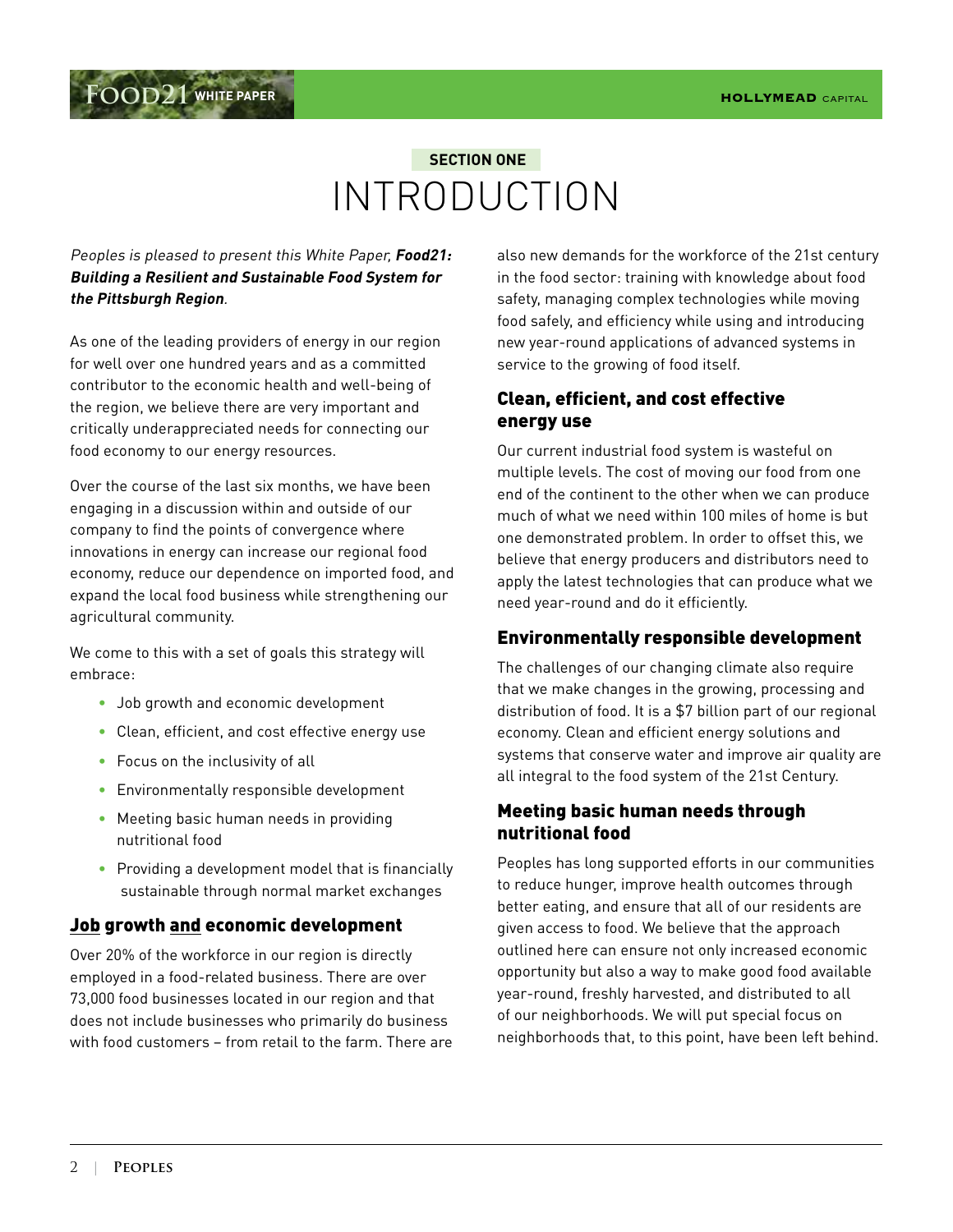## Sustainable development through the market

At long last, the market is moving quickly toward wanting a higher share of their grocery basket to include items that have their origins in our region. Consumer preference for locally grown food now outstrips demand for organic produce. All major retailers and an increasing number of distributors are actively seeking out local fresh and processed food.

The Plan of Action discussed here builds on much of the work that has been carried on by the Netherlands and how they supercharged their small economy by using advances in growing systems and land management.<sup>1</sup>

We are proposing that the Pittsburgh corporate and foundation communities develop a network of commercial-scale, controlled environment agricultural (CEA) facilities with attendant business enterprises in local food. These will be deployed over the region and operated as privately owned and managed businesses. This paper discusses the technology options currently available to us.

Second, Peoples is proposing to support the development of the local food value chain by working with private, public, and non-profit sectors. This will be a long-term commitment and a continuation of our company's historic effort to grow businesses in our local economy.

Third, we are calling for the formation of an institute that will bring together the best in class from the private sector, universities, non-profits, and government to expand the regional food economy while increasing the workforce – both in numbers and in technological expertise.

We look forward to working with you and creating a vital part of western Pennsylvania's future!

**Morgan O'Brien**

Torgan (Buan

President & CEO Peoples

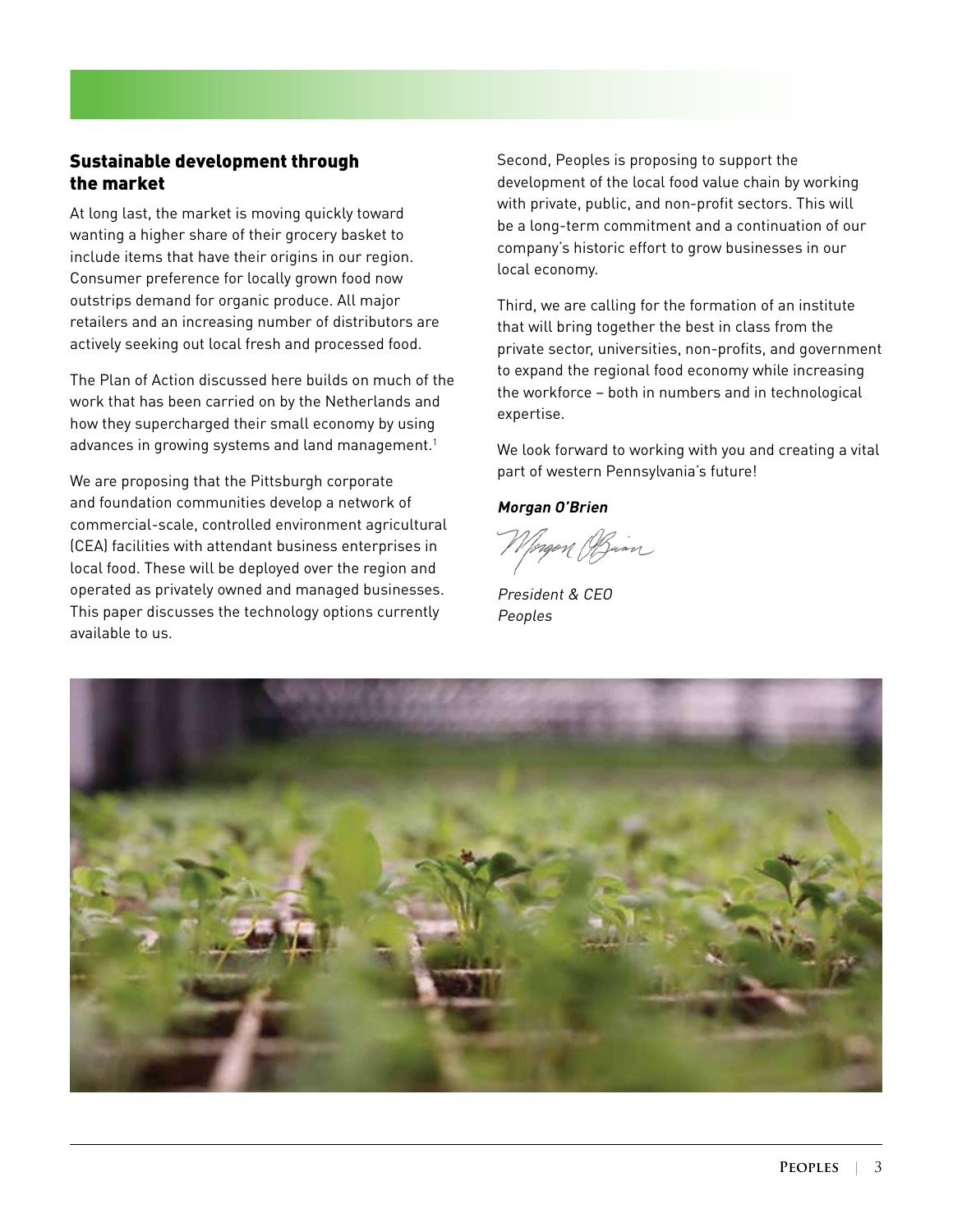

## **SECTION TWO**  OUR REGIONAL FOOD SYSTEM

### Our Regional Food System – Making The Case

For purposes of this report, we are looking at the characteristics, challenges, and opportunities in the Pittsburgh Food Shed. We define this region as being primarily the counties in southwestern Pennsylvania around Pittsburgh, but also recognize the broader region that begins in the north around Cleveland, Erie and Buffalo and extends downward to northern West Virginia, western Maryland and southeastern Ohio. Broadly defined, this is the Eastern Lake Erie Food Shed.<sup>2</sup>

## A National Context

The American retail landscape is characterized by leading food retailers such as Walmart, Kroger, and Costco. Walmart (excluding Walmart International and Sam's Club) generated net sales amounting to \$307.83 billion in 2017 and operated 4,672 stores nationwide. Total grocery store sales were \$626.98 billion. Produce is an important part of this plan, and it represents 22.11 percent of all grocery sales. It is the second largest category after meats, fish, and poultry at 27.42 percent (https://www.statista.com/statistics/237147/shareof-total-sales-of-supermarkets-within-the-us-bydepartment/)

Shoppers in the United States made about 1.5 trips to grocery stores on average per week in 2017. Surveys have shown that U.S. consumers tend to spend the most on groceries at warehouse clubs such as Costco, with an average of about \$89 per shopping trip. Even though online grocery shopping has existed for years, the vast majority of consumers still prefer to buy groceries in stores.

Based on those figures, the at home purchases of food would break into these categories.

The 2017 US Census counted **12,805,537 people** in Pennsylvania (https://www.census.gov/quickfacts/PA). It is comprised of **4,961,929 households** with 2.49 people per household. Food is a large industry with total retail and food service sales in the United States amounting to \$5.32 trillion in 2017. The food retail industry comprises foods sold at food retailers such as grocery stores, mass merchandisers, drug stores, convenience stores, and foodservice facilities.

The Pittsburgh Food Shed includes ten counties comprising Southwestern Pennsylvania – Lawrence, Beaver, Butler, Westmoreland, Allegheny, Washington, Greene, Fayette, Somerset and Indiana counties. Within these counties are approximately 2.4 million people,

|                     | <b>Thrifty</b> | <b>Low-Cost</b> | <b>Moderate Cost Plan</b> | <b>Liberal Plan</b> |
|---------------------|----------------|-----------------|---------------------------|---------------------|
| <b>Family of 2</b>  | 390.90         | 476.50          | 593.70                    | 715.30              |
| $10\%$ add          | 39             | 48              | 59                        | 72                  |
| For 2.49 per family | 429.90         | 524.50          | 652.70                    | 787.30              |
| <b>TOTAL ANNUAL</b> | 5,158.80       | 6,294.0         | 7,832.40                  | 9,447.60            |

#### **Official USDA Food Plans: Cost of Food at Home at Four Levels, U.S. Average, July 2014 (Monthly to Annual Total)**

Please note these figures are for at home purchases and do not include restaurant sales.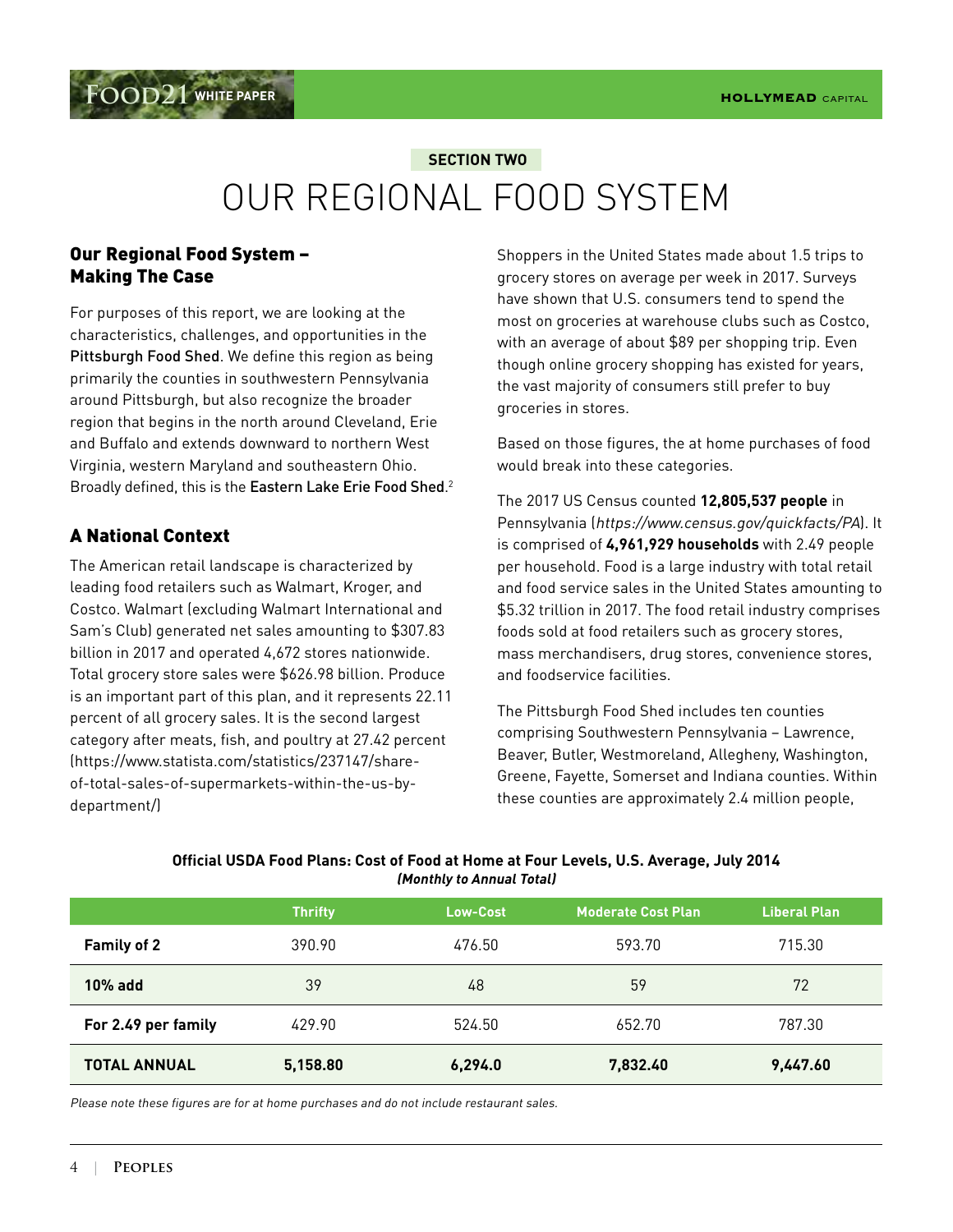73,000 food businesses, and 12,000 active farms. The gross economic activity in this region around food is estimated to be \$6.5 billion (SPC, 2015). Employment in the food sector is approximately 20% of the region's total workforce (SPC).3 Direct purchases of locally grown food are estimated to be about \$14 million.<sup>4</sup>

Existing methods of procuring food has the region importing over 80% of all the food consumed – both fresh and processed. Imported fresh produce alone accounts for over 90% of all produce consumed. Meat and poultry are the same or higher. The distance food travels to our region varies, but conservatively the average transport distance is more than 1,000 miles. During the winter months, much of the fresh produce in grocery and supermarkets comes from either the southwest, California, or outside the United States with most of that coming from Mexico and farther.

Despite the dependence on imported food of all kinds, the region has over 1,300,00 acres under cultivation per the USDA. Of the crops grown, over 90% fall into two primary areas – corn and soybeans. Neither the bulk of the corn nor the soybeans are harvested for human consumption. Rather they are trucked out of the region and sent to processing plants – primarily in the Midwest – for conversion into industrial products such as plastics and bio-fuels (ethanol).<sup>5</sup>

The farms – which average less than 110 acres each – are committed mostly to these commodity crops, leaving little good news for growers in terms of their financial sustainability. USDA estimates that the average on-farm income in the Pittsburgh Food Shed was below \$30,000 in 2017, and all but a handful of farms rely on off-farm income to survive.

With so much of the region under the management and stewardship of our farmers, their economic well-being represents a challenge to our environment as well. Well run farms are critical to water management, preventing soil erosion, and reducing air pollution. There are a number of farms now in farmland preservation programs but, in many cases, it has come too late to limit nitrate excess, suburban sprawl, and the conversion of open farmland to paved subdivisions and strip malls.<sup>6</sup>



On the food production and processing front, we estimate that there are approximately 500 business establishments that are processing, making, or providing value-add products. The vast majority of these businesses are family-owned and often in the second or even third generation of ownership. Retailers who are seeking locally owned food producers will routinely point this out, and, despite a growing sentiment among consumers for locally owned and produced food products, it is a challenge to find them at a level of expertise and commercial scale capable of being included into the large distribution channels.

On the flip side, however, there is a lot of evidence to suggest that there is an established and growing movement of food producers and developers who are emerging in the region. Food enterprise development is often identified as one of the most active categories from organizations that help local businesses.7 While there is much to be excited about in this trend, it requires the development of infrastructure support including co-packers, market developers, and wellorganized sources of raw materials.<sup>8</sup> The absence of these resources complicates the region's ability to sustain and grow farms and farm-businesses while meeting the demands of the end markets.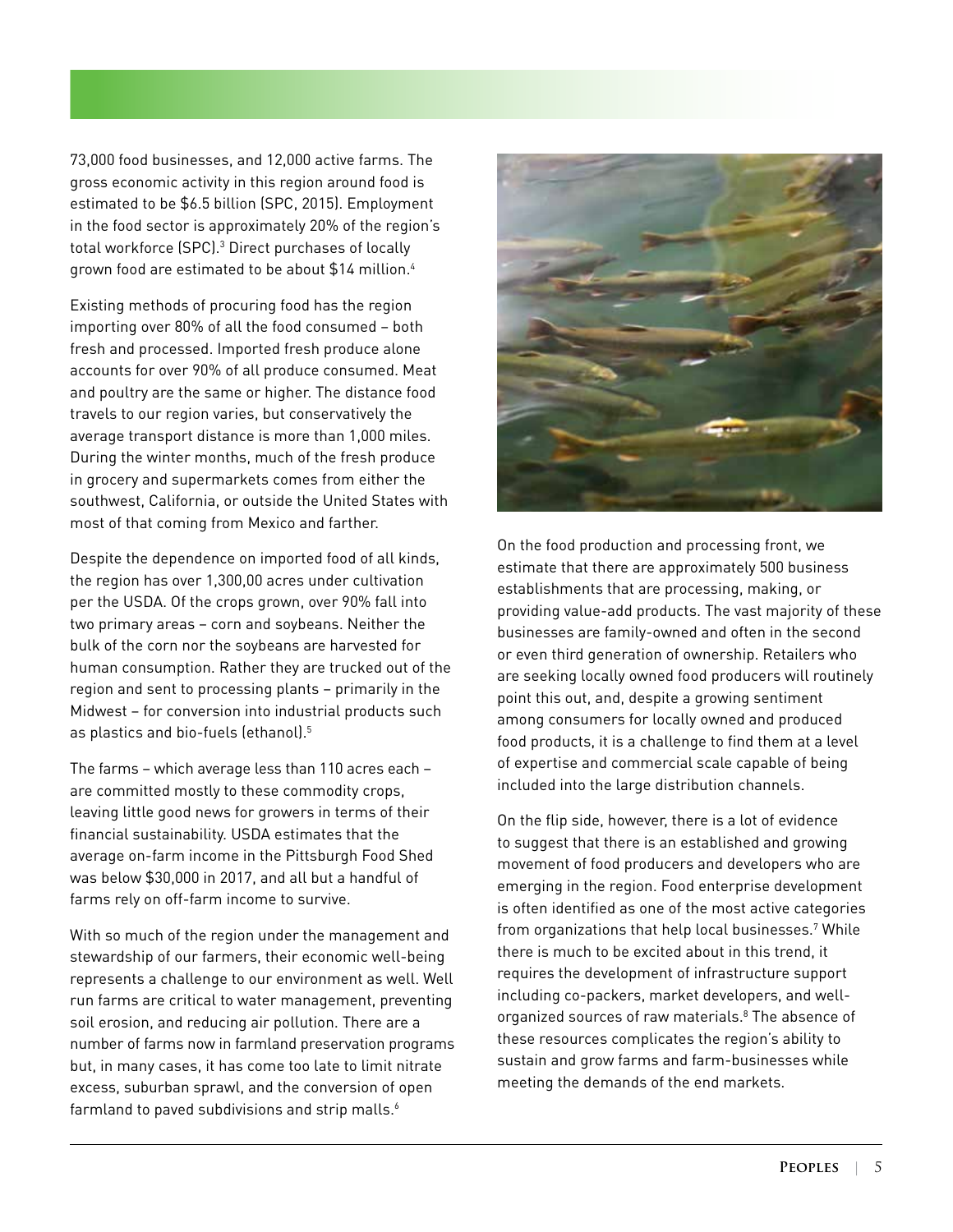

Another important and often overlooked aspect of the region's food economy is how it impacts a broad range of participants in the workforce. The cited number of jobs (over 20% of total regional employment) in this sector shows how widespread it is. What is not obvious is how many of the jobs are entry level and provide needed starting points for individuals with less than a college education to enter the workforce. The food sector is often the first or second work experience of well over 50% of the population. Building a strong, robust, and expanding food sector directly affects the economic well-being of literally thousands of people entering the workforce for the first time. It is also one of the best sectors for people who have different employment barriers to break out of their cycle of poverty and hopelessness.

The importance of a local food sector in ensuring access to good, fresh, nutritional food is also an area of much concern and importance. A significant lesson in the research on the nutritional quality of fresh food is the excessive length of time it takes to move from field, farm, and ultimately to the market and consumer. This lag time often means that the nutritional benefits of the produce plummet significantly.

Finally, there is the basic need to reduce hunger and access to food in our communities – both urban and rural. The USDA designates areas as food deserts because of lack of access to nutritional foods. In general, there is far too much dependence on our

regional anti-hunger programs or the donations of random surpluses and a tendency to mirror our large food system's dependence on imported food. A vigorous and well managed regional food system focusing on building abundance can be equitably shared. This system can and should be designed to address these shortfalls in both access, as well as in providing locally raised and produced foods to support and feed our neighbors in need.

## Building A Regional Approach

Given both the significance and opportunities we see before us, we believe that the time is now to move the importance of our food economy to the front of the line.

This approach begins with the leadership of Peoples. Peoples is in a unique position to see all sides of the regional economic system. Because of its diverse commercial and residential customer base across all income levels, it is ideally suited to become a coconvener and a leader in building a new paradigm. In 2017, Peoples began to look at the relationship between energy and food. It also began to study breakthrough thinking in other places – particularly the Netherlands. Based on this review, Peoples concluded that by applying their engineering and energy expertise they could contribute to the development of a yearround agriculture effort which we now call Controlled Environment Agriculture ("CEA").

Peoples knows that this will require **investment and partnerships**. To that end, discussions began with the business, non-profit, public, and academic communities. The results of these discussions have led to the formulation of a comprehensive business strategy which is embodied in this paper.

## Food21

The strategy, which we are calling **Food21**, is a comprehensive and market-based approach.

The first step is building large scale, commercial food production center(s) in the region using the most advanced thinking and engineering in CEA that is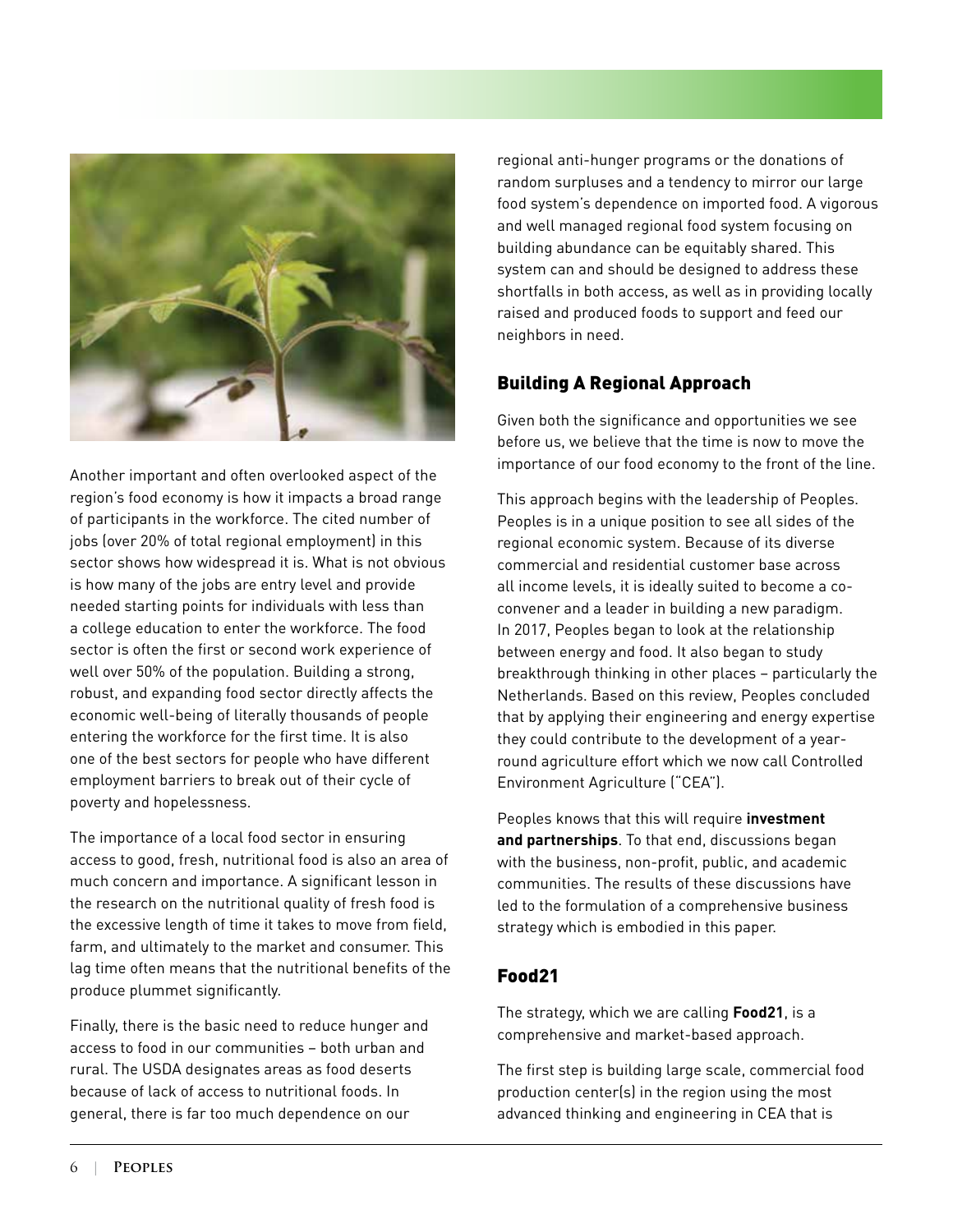available commercially. The goal is to bring as much fresh and year-round produce to market as possible and to directly address the trade imbalance that exists with imported fruits and vegetables. We believe that new technologies enable bringing a wide range of fresh and nutritious products to markets – both for direct consumption by consumers and for the region's food producers, processors, logistics industry, and valueadded manufacturers.

The second step is building a value chain that works directly with area growers, food processors, and producers as we seek to improve their overall operating and financial results. The goal is to make area farms more resilient, sustainable, and to help food businesses gain significant footholds in regional markets. Ideally, their products will effectively meet the ever-growing demand for locally sourced and manufactured food products.

The third step is to establish a **regional institute** which keeps the new system current on technology and changes in development, as well as monitoring and measuring the overall benefits to the food economy and the region's health and well-being. There are a number of offshoots from CEA projects to attract entities that feed off the needs and opportunities in the wake of an established CEA system. These opportunities will be explained later in the report. Working in conjunction with economic development officials throughout the state can bring additional financial resources to the efforts undertaken. Some of our initial efforts should be assisting various economic development organizations already present in our communities. We are stronger together; this strategy is greatly enhanced when there is collaboration and participation with all sectors of the existing food system.

# Benefits of the Food21 Strategy

| Food Safety                               | <b>Building locally owned food</b><br>businesses           |  |  |
|-------------------------------------------|------------------------------------------------------------|--|--|
| Transparency                              |                                                            |  |  |
| Lower transportation costs                | Supporting farmers with low<br>cost organic nutrients      |  |  |
| Fresher, longer shelf life                | Lower energy inputs with CHP<br>Job growth and good paying |  |  |
| Faster growing cycle                      |                                                            |  |  |
| Supporting hunger programs                | jobs                                                       |  |  |
| Supporting local development<br>institute | Beneficial environmental<br>impact                         |  |  |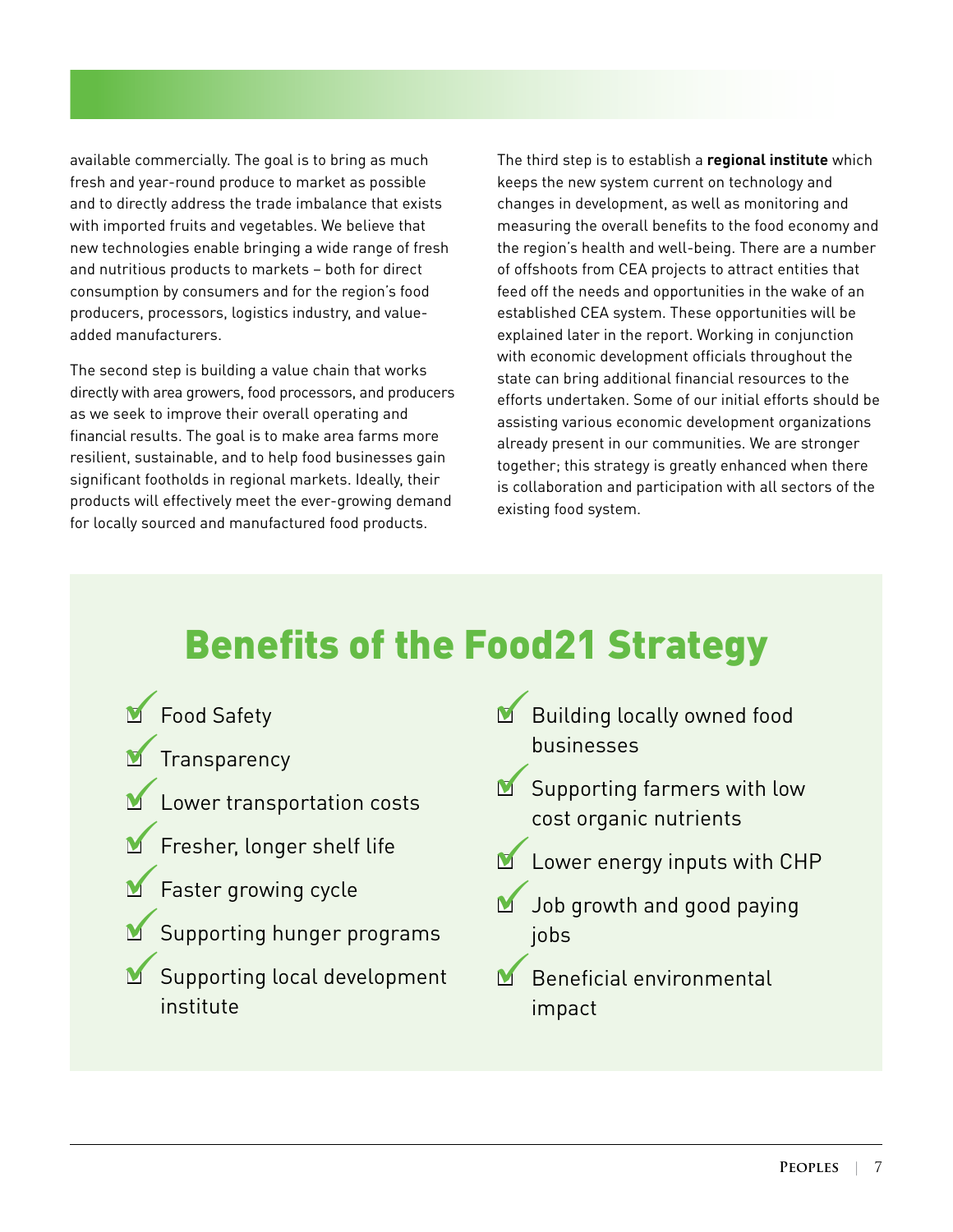

#### **SECTION THREE**

## THE NEW URBAN FARM – 21ST CENTURY CONTROLLED FNVIRONMENT AGRICUI TURF

### Building the New Urban Farm; 21<sup>ST</sup> Century Controlled Environment Agriculture

As stated earlier in this report, the Pittsburgh region is a net importer of the food that it needs to sustain itself. It is hoped that we can demonstrate to the readers of this report the enormous power of Controlled Environment Agriculture (CEA) to impact desired outcomes in communities. Done properly, CEA becomes a catalyst that attracts and compounds additional food production options that will continue to conflagrate within the local ecosystem, improving food availability, supporting increased levels of nutrition, and providing more economic and employment options. In the 1900's, 42% of the United States population lived and worked on farms. Farming was the backbone of the economy, and "Mom and Pop" operations were literally stretched across the countryside. Now, only 1.2 percent of Americans farm, and their average age is 59 years. We now leave it to these aging and somewhat isolated people to shoulder developments in technology, pesticide use, and heavy machinery.

Concerned parents, seeing negative trends for farming, shipped their children to big cities, colleges, and universities seeking a perceived better life. While no one can question the motives of these parents, the country now finds itself at a crossroads that demands our collective attention. Over decades, food-producing farms have been narrowed in scope. They once produced food crops for direct sale to the consumer. Now, the farms that still exist have been reduced to growing America's "big three crops" of corn, wheat, and soybeans. As small farms began to fail, large corporate farms got even bigger, and corporate farming became the norm. Until the local food movement began and gained strength, many large wholesalers of food would



**The food industry should nourish communities as much as it does the stomach.**

not even consider purchasing from farms with less than 1,000 acres.

The average size of the 2.1 million American Farms today is 434 acres (USDA 2012 Census of Agriculture data) making the average farm undesirable to many of the leading market wholesalers of food. While celebrity chefs and some grocers are emphasizing local food, the dominant means of supply are from large corporate farms. Additionally, on these farms, mono cropping has robbed the soils of healthy substrate, and this is occurring at a time when the world has a need to produce 70 percent more food by 2050. Despite these challenges, consumers still seek reduced chemical reliance, lower prices, year-round availability, more productive output, and a reduced reliance on genetically modified foods. Add the need for decreased water consumption, and the future of farming is even more challenging. CEA allows smaller acreage to now compete with much larger farms; CEA production with its intensive growing capability reached land parity two years ago.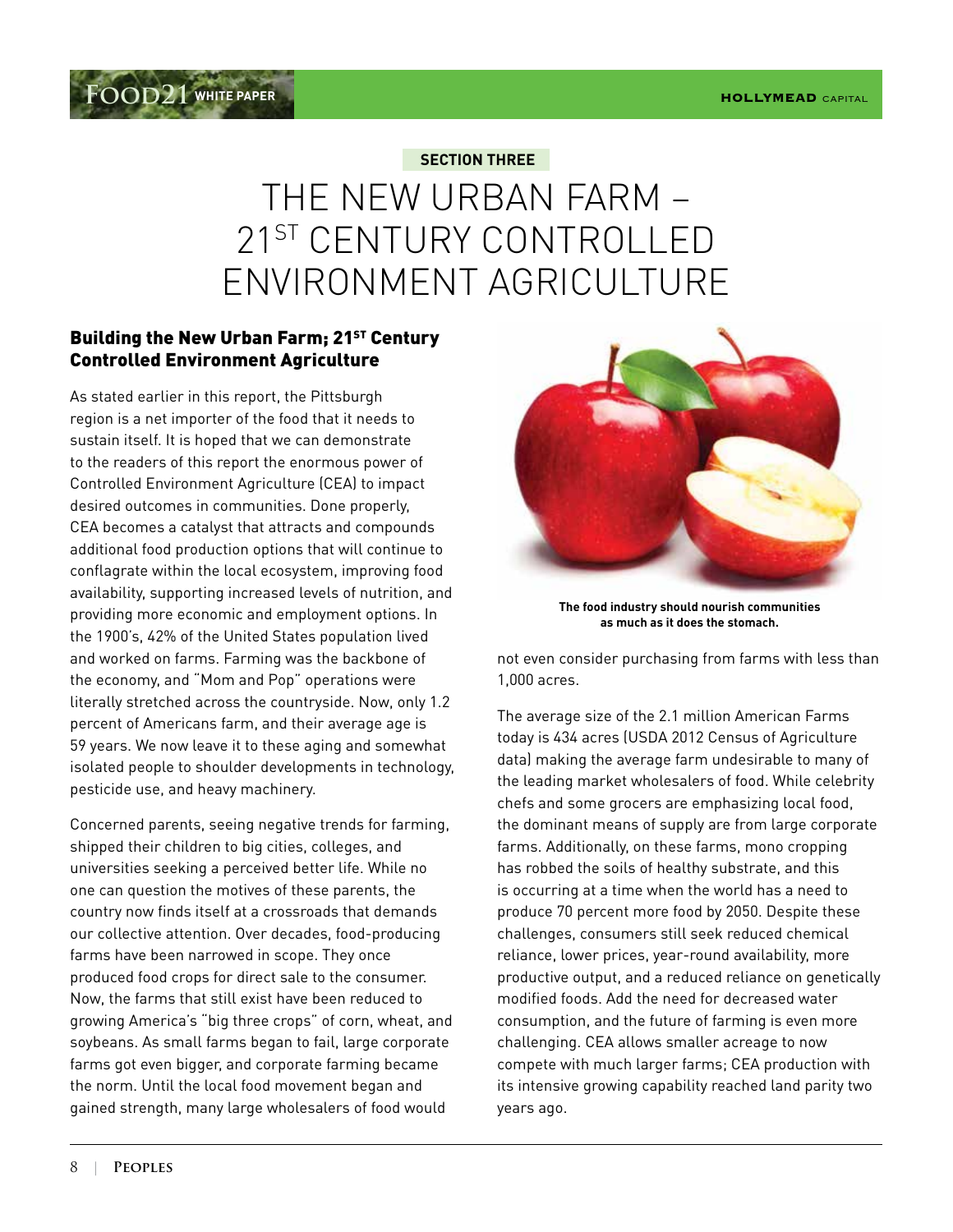It is predicted that as soon as next year, 2019, the United States will import 45 percent more food than previous years from outside the country. In spite of the data readily available from the USDA, Americans have currently lost track of the importance of food to their local economies and nutritional needs. We have outsourced a lot of the food industry, yet it remains the most robust source of employment we can offer to the full range of our society. Food is important for a multitude of reasons. Twenty-eight percent of the American economy is somehow tied to food's production, logistics, storage, consumption, or development. While twenty-eight percent is a large number, ironically and tragically, many people and communities still cannot afford food without supplemental assistance or go hungry.

It will not be easy to convince today's youth to return to field farming until we can make farms more productive and competitively capable. CEA levels the playing field with larger farms. With 1,000 acres being a minimum farm size for the interest of wholesalers, a CEA intensive facility placed on available acres is 100 times more productive than an existing farm (provided it is a vertical farm). This claim is due to the extension of growing season, intensive methodology, nutrient delivery, faster harvest times, and the superiority of LED-regulated growing.

There are wide ranges of structures that are called controlled environment projects: conventional greenhouses, hoop houses, row covers, Dutch styled



greenhouses, former industrial buildings, newly constructed metal or concrete structures, as well as fully automated structures run by computers. The means of achieving photosynthesis at these facilities can be the sun, fluorescent lights, metal halide bulbs,

or LED lights. For purposes of this paper, controlled environments will be facilities that will operate all year, growing a range of crops and getting a head start for the coming year's field plantings (if that is a desired hybrid activity). The benefits of these controlled environments are to reduce pests, improve quality, provide longer growing seasons, promote faster crop cycles, or to grow crops in places where they would not normally survive the local climate. While the tools of controlled environments can benefit all structures mentioned, an important segregation should be those structures controlling environmental conditions that would limit seasonal productivity. Controlled environments should also be attempting to address temperature, air quality, CO2 levels, airflow, and lighting.

University of Arizona plant scientist and professor emeritus Merle Jensen labeled controlled environment agriculture the "birth of an agricultural revolution. A popular response to today's consumer demand for fresh, healthy, locally grown vegetables, the concept of greenhouse crop production is expanding and now makes a nearly \$12 billion contribution to the production food chain."

Adding, "Twenty-five years ago, the only people who wanted to talk to me about greenhouse growing were the marijuana cultivators, but that's all changed now." As early as 1965, Jensen thought it a good idea to try putting air and heat into 150-foot-long row covers and adding water and fertilizer through what he initially termed a "dew hose," which we know today as drip irrigation.

Large-scale growers are converting portions of their fields to controlled environments, and smaller farms are adapting glasshouse technology. Even backyard vegetable growers are setting up mini-operations to keep out pests, lower irrigation costs, harness sunlight, and maintain a year-round operation that can avoid freezing temperatures for as long as possible.

It's not a new concept. The earliest protectedenvironment food production is believed to be offseason cucumbers grown "under transparent stone" for the Roman Emperor Tiberius. Egyptians and Babylonians grew edible munchies in water gardens some 3,000 years ago, as noted in historical archives.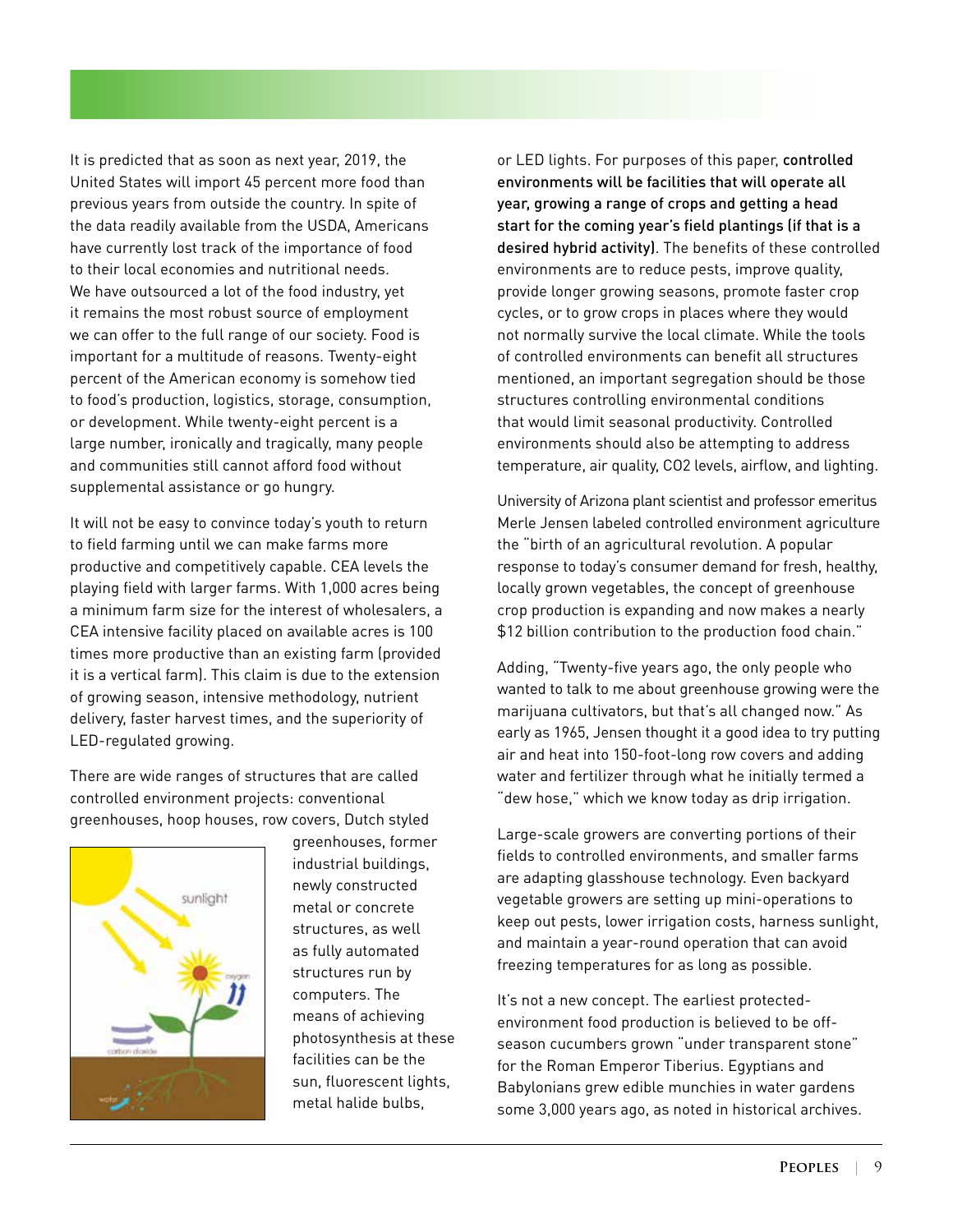

Recent advancements in CEA are some of the most far reaching in all of modern agriculture. CEA is a vastly improved business model, however there are a number of growers and farmers that are justifiably concerned about the capital that is initially required. Concern about costs and being inexperienced in raising private equity or venture capital has been a big contributor to people sizing and using the technology ineffectively. Their greatest mistake has been building facilities that have been too small. This has resulted in not having large enough scale to grow enough product to be profitable. This is especially true in Aquaponics and Hydroponics, not only in facility size, but where staff or technical support is needed for intensive growing.

## Growing Systems

**Hydroponics** – Hydroponics is a system of growing plants that does not require the use of soils. Some Hydroponics systems can use substrate that may include peat moss, clay pellets, rockwool, perlite, coco-core, or vermiculite. All plants require the nutrients nitrogen, phosphorus, and potassium(NPK).

In hydroponics, instead of getting these key nutrients from the soil, they are supplied by chemical companies who instruct farms on how to inject these nutrients in water that is flowed underneath the plants via a "raft system." A raft system representation might look like the diagram above.

There are several types of Hydroponic growing: There is the Nutrient Film technique, the Deep-water culture method, Aeroponics, Ebb and Flow, and Drip systems. Hydroponics is a good choice for all types of growers depending on opinions of what constitutes an organic product. It is a great choice because it offers the ability to meticulously control the variables that effect how well plant choices grow. A fine-tuned hydroponic system can easily surpass a soil-based system in plant quality and amount of produce yielded.

Hydroponics, like Aquaponics and Aeroponics, allows a grower to produce uniformly attractive vegetables in an environment that controls many of the factors that impact the quality or market value of a plant. These methods also allow faster growth rates that can be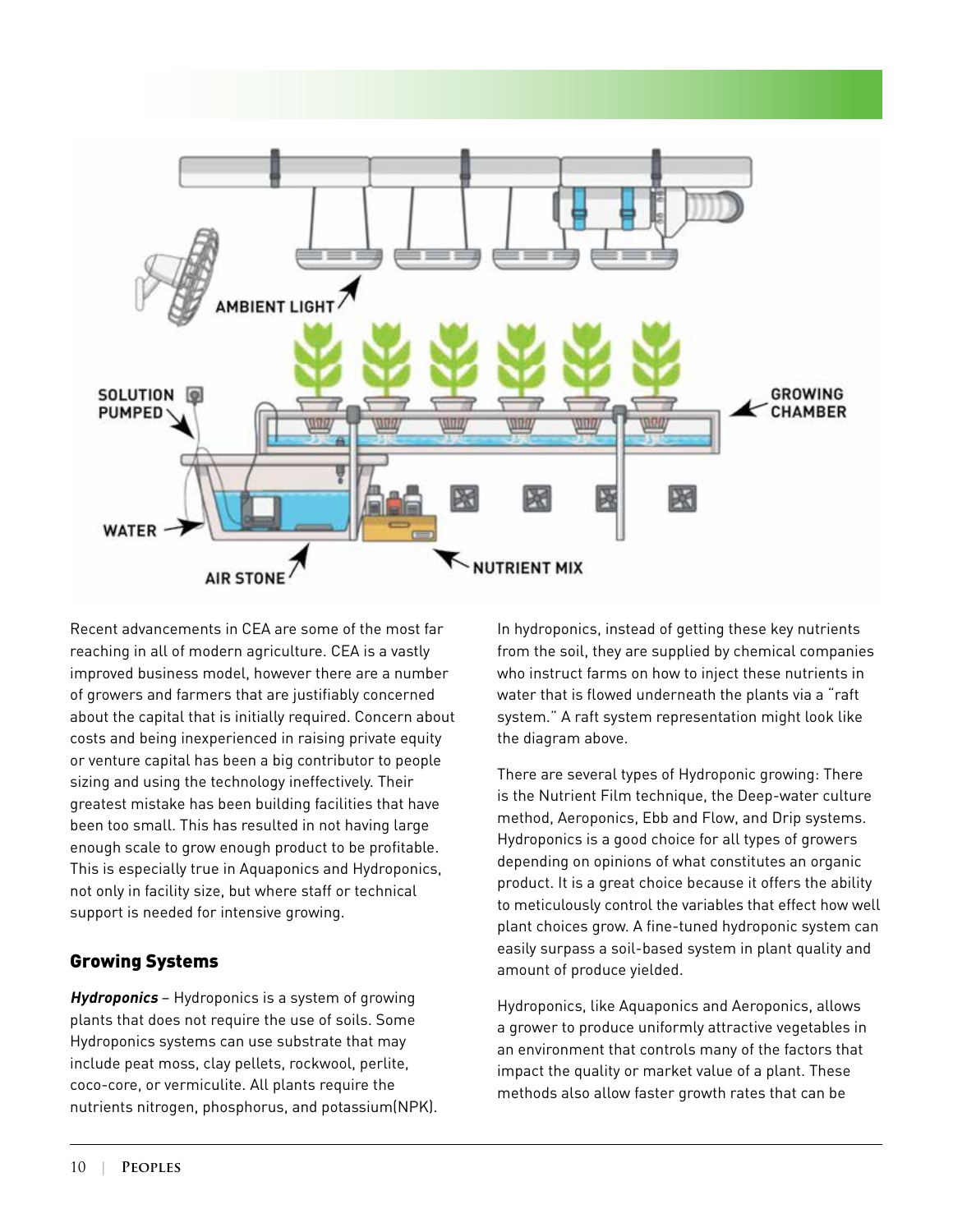

Pump

up to a 50 percent improvement. Hydroponics, like the other growing methods are very efficient users of space, water, and location. These methods are watersaving while also being an effective use of nutrients. This form of growing does not have weeds, has fewer pests, and is a better use of labor.

**Aquaponics** – Instead of infusing water with chemical nutrients as in Hydroponics, Aquaponics uses the nutrients derived from fish excretion, soil, and composting to grow vegetables. As mentioned, the method and knowledge of culturing fish and growing vegetables are ancient. The technology is effective and embodies the sustainable management of water, waste, and energy. These methods result in a local, non-contaminated environment capable of producing enhanced quality food. These products have improved taste profiles over Hydroponics and the soil-depleted, pesticide infused methods being used throughout the country on non-organic farms. Employing Recirculating Aquaculture Systems (RAS), farms deliver nutrientdense, organic produce along with very high quality, contamination free fish.

In Aquaponics, water is not eliminated but is constantly filtered, cleaned, and balanced as it recirculates consistently throughout the system from fish to plants. Aquaponics is a biologically integrated system that links aquaculture with agriculture. This ancient method was revived when fish shortages and the need for more edible plants occurred. The first modern Aquaponics platform was developed at the University of the Virgin

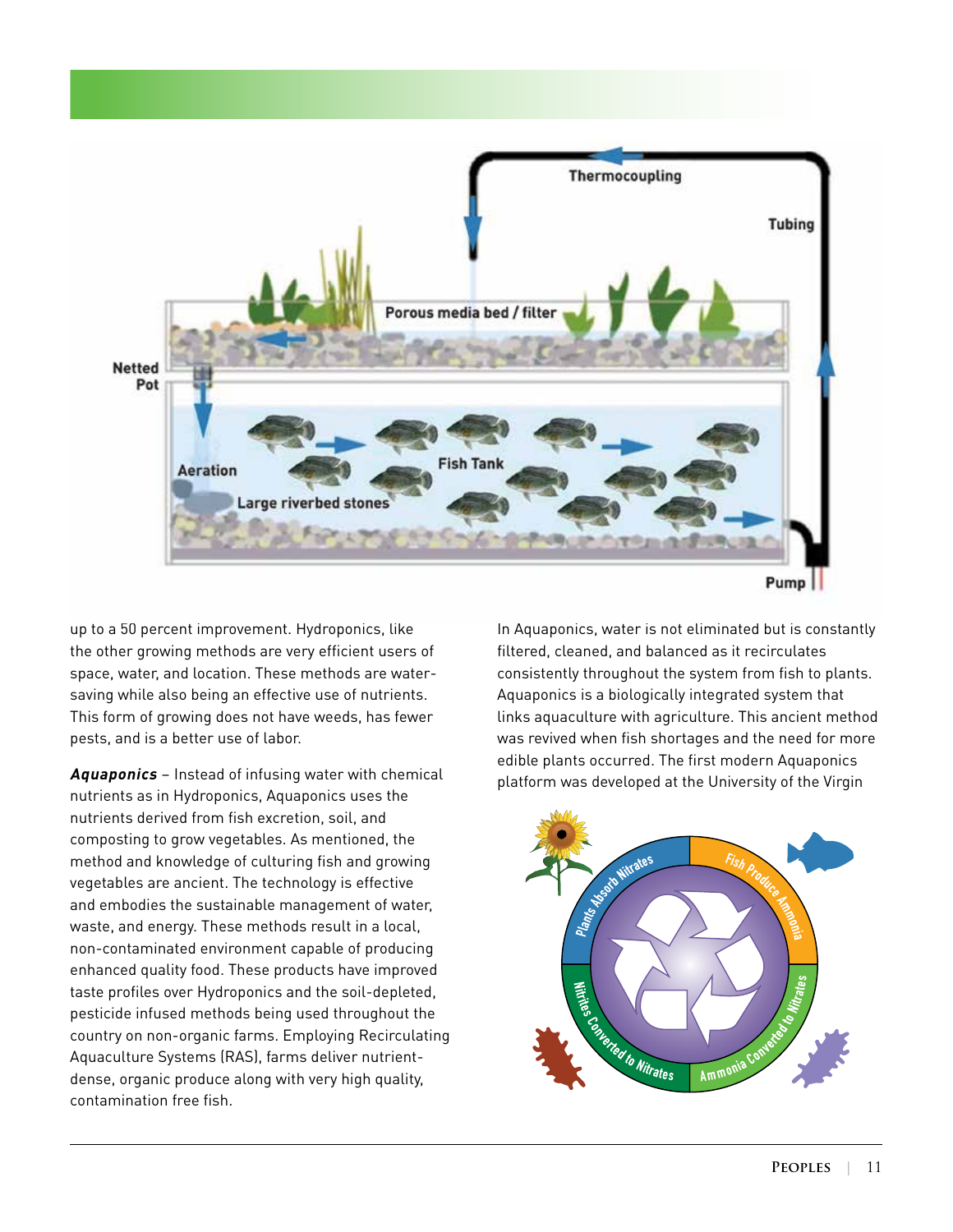Islands in the early seventies, in an attempt to reduce the amount of wastewater produced by fish farms. This was accomplished by uniting the nutrient cycle between fish and plants.

In an Aquaponics system, the fish nutrient (waste) is the main engine for all other growth in the system. As fish feed and breathe, they produce carbon, ammonia, and solid wastes that would normally be filtered out of a standard fish farm by rapidly replacing the water. A tank in a 24-hour cycle has had its water removed, cleaned, and recirculated 24 times in the course of a day. This process delivers water free of nitrates and contaminates.

Aquaponics uses some of the same grow-out rack systems that Hydroponics does. Some people consider Aquaponics a Hydroponics method because it does not use soil in the conventional sense. This grow method is preferred by some because it is a closer approximation of growing in soil-based farms and has a greater amount of microbial activity. Because of the presence of fish, there is more positive bacteria available, resulting in improved substrate capacity. This system has the added benefit of producing high-quality fish to eat and fish fertilizer as a result of the fish growing activities. Hydroponics is currently the most widely used of the systems because of ease. The added aquaculture knowledge required in Aquaponics is intimidating to some, but as overfishing continues to be a problem, Aquaponics is gaining in popularity and for market demand.

Just like there are problems getting fresh produce to certain areas, there is similarly a problem with our fish supply. Worldwide, 90% of our lakes and oceans are overfished and now those bodies of water hold only 10% of the biomass of fish they once held. According to the UN's Food and Agricultural Organization (FAO), 32% of the world's fish stocks are exploited beyond their sustainable limits. Up to 90% of all large predatory fish such as cod, sharks, halibut, swordfish, marlin, grouper and tuna have been depleted. As a result, the need for fish will drive aquaponics to become a diverse and costeffective food producer.

**Aeroponics** – Like Aquaponics and Hydroponics, Aeroponics is grown without soil. Like the other two systems the orientation can be vertical, horizontal, or raft oriented, and are commonly stacked like other vertical systems. The facility is controlled and has the same environmental demands as the others but has increased HVAC requirements to remove aspirated nutrient. In these growing methods, the roots of a plant are sprayed with water that has nutrients in the mixture. This mixture provides the basic NPK nutrients needed by plants. Aeroponics is the newest of the technologies and fewer of these systems are being used around the country. Aeroponics is the most complex of the new growing systems and uses a sprinkler system infrastructure that requires constant and careful attention. The working environment around this type of system needs to be carefully monitored because aspirated nutrients can pose health hazards for workers.

The aeroponic system is a fairly easy concept to understand, but its application is challenging. The purpose of the roots hanging in midair is to get the maximum amount of oxygen possible. The high volume of oxygen the roots get allows the plants to grow faster than they would otherwise, which is the main benefit for this type of design. There is typically very little if any growing medium used while exposing all the roots. The plants are suspended either by small baskets, or closed cell foam plugs, that compress around the plants' stems. These baskets or foam plugs fit in small holes at the top of the growing chamber. The roots hang down inside the growing chamber where they get sprayed with nutrient solution from mister heads at regular short cycles. The regular watering cycles keep the roots moist, as well as providing the nutrients the plants need to grow.

Besides being a bit more expensive to build, there are some downsides to Aeroponic systems. The plant roots hanging in midair makes them more vulnerable to drying out if there is any interruption in the watering cycle. Therefore, even temporary power outages (for any reason) can cause plants to die much faster than other types of hydroponic systems. The mister/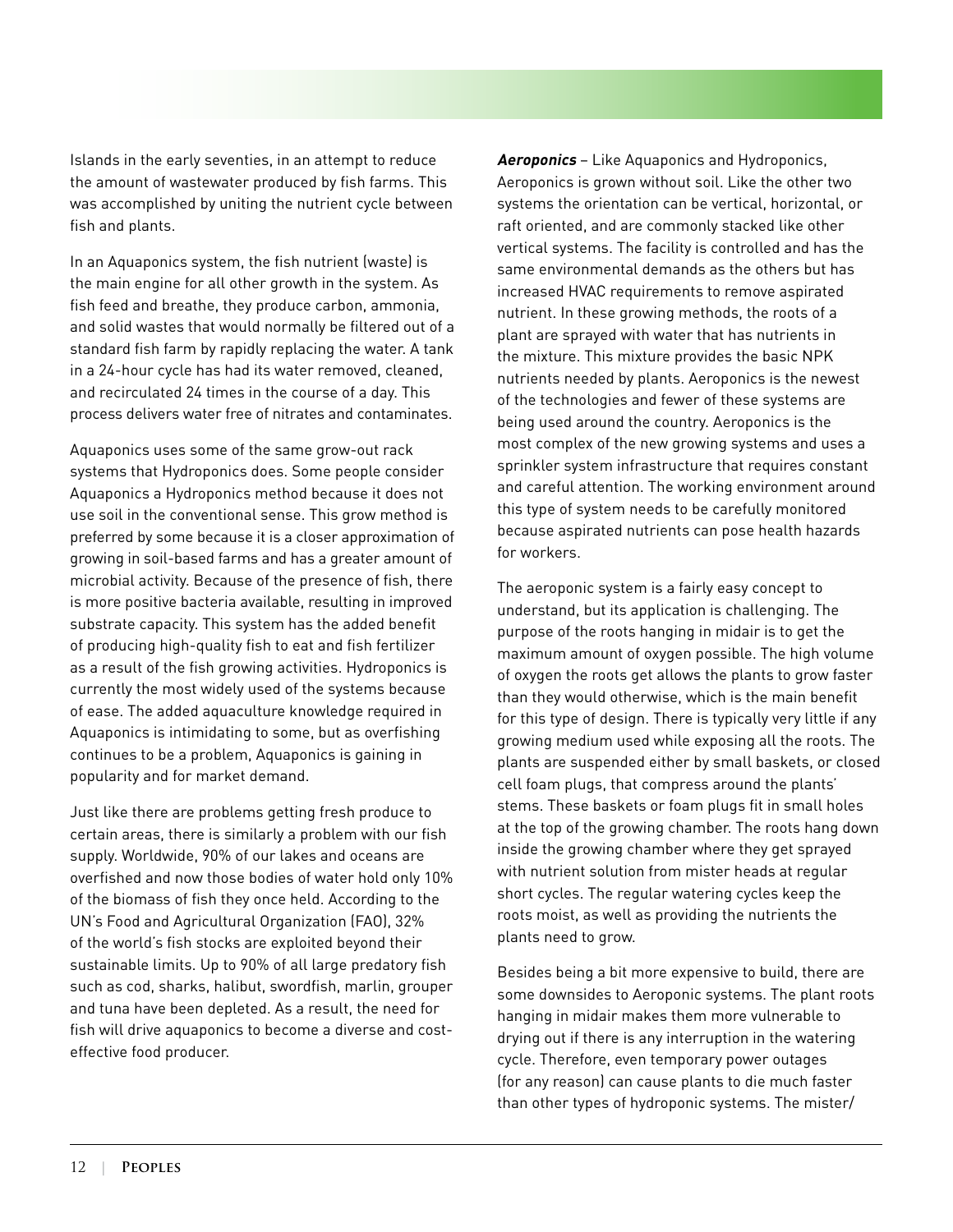sprinkler heads also routinely clog from the buildup of dissolved mineral elements in the nutrient solution, causing uneven nutrient application. Of all the systems, Aeroponics has a reduced margin for error, especially in the true, high-pressure versions.

The growing chamber that contains the roots should be light proof, and almost air tight, although roots still need to be oxygenated. Water should not be allowed to spill out, nor should pesticides be allowed to enter. The root chamber is designed to hold humidity. Ultimately the roots need to have plenty of moisture, oxygen, and nutrients. A well-designed Aeroponic system provides an accurate balance of all three of these elements simultaneously. Lastly, a major factor in Aeroponic systems is the water droplet size. Roots sprayed with a fine mist will grow much faster and have more surface area to absorb nutrients and oxygen with the roots sprayed in small streams of water from several small sprinkler heads. In the contentious and continuing debate of what will be categorized as organic and what will not, Aeroponics was rejected. Since consumers buy both organic and non-organic products, this report does not need to crown a "winner" of the technologies. We also realize that different crops and production levels may require different technologies.

**Soil Based Greenhouses** – The oldest source of greenhouse growing in the United States is soil based. In most greenhouses, plants are grown in pots and, in some cases, directly in the ground's surface. While this practice is widespread in countries like the Netherlands, American growing is predominately done in soil that is held in racks, raised beds, or hanging from metal rods that hold them above the ground. Soil can be a challenge to work with in greenhouses. Because of increased microbial activity, soil can impart favorable or unfavorable tastes in the plants.

Although soil is readily available in the majority of places where a greenhouse would be located, many people, including commercial growers, are starting to move away from soil as a growing medium. This trend has been increasing over the past few decades.

Soils in different regions or even within the same field can be quite different. The way the soil will be used, and the supplements needed, vary widely from one soil to another. This introduces variables that are not always easily rectified.

Any instructions or suggestions for growing techniques for plants in a greenhouse soil-based system would be very general or of limited value because of the wide variations in the conditions created in the soil or soilbased media. Soil is expensive and heavy to transport. If soil is harvested for greenhouse use and not replaced, the usable soil can be consumed in a few years.

Soils can harbor diseases and insects. Introduction of insects and diseases to the greenhouse environment is undesirable. Effective heat or chemical treatment of soil is not available for small growers and hobby growers and is being phased out for commercial growers. Heat treatment is very expensive and ineffective if not done correctly.

The greenhouse grower has many choices in plant growing systems. The choice of system will depend on the plants to be grown, the size of the system and the financial and time investment the grower wishes to make. Many growers will try a variety of growing systems over time, finally settling on a system that works well for their variety of plants, and with which they experience success. Farmers for a multitude of reasons will choose the system that best suits their desired outcome.

**Choices** – For purposes of this report there is no need to make a choice between the growing technologies. Food needs are diverse, and all of the technologies will most likely have to be used.

Hydroponics, the most widely used method has great appeal because the nutrients come in convenient combinations from chemical companies that can more easily be understood by users. In Hydroponics, farmers don't need to have an understanding of fish husbandry as in Aquaponics. Some will choose Aquaponics because the system constantly recirculates (commonly called recirculating aquaculture systems or RAS for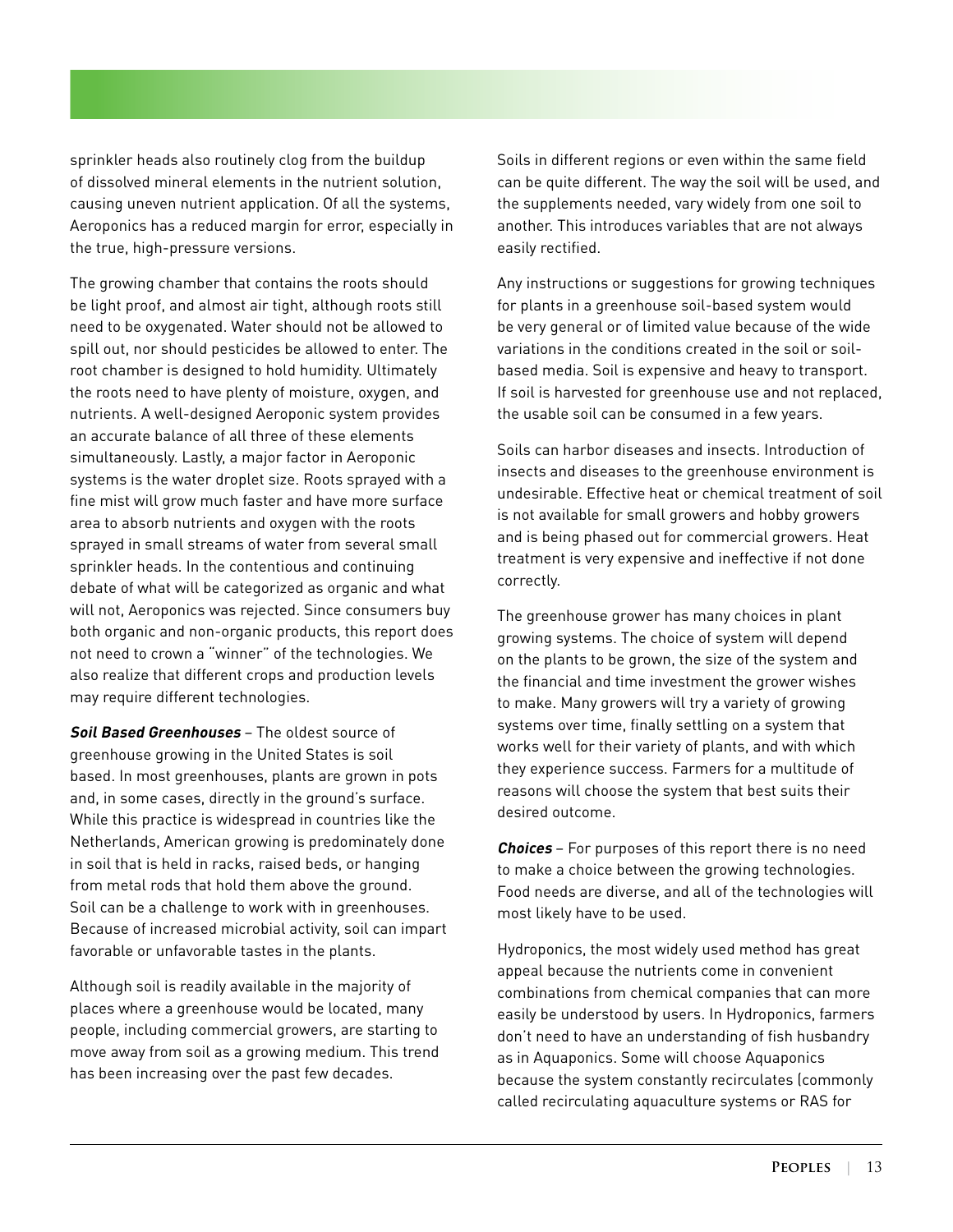short), and there is little to no release of additional nitrates. In Hydroponics the used and extra nitrates will have to be released into the sewer system. While this release will be substantially less than for field farmers, it is still a nitrate release and can contribute to the excessive nitrates in soil. This is a well-established environmental issue.

As it has existed for years, there will continue to be soilbased farming in CEA operations and greenhouses. With the world needing to increase its food production by 70% before 2050, (High Level Expert Forum - How to Feed the World in 2050, Office of the Director, Agricultural Development Economics Division, Economic and Social Development Department, Viale delle Terme di Caracalla, 00153 Rome, Italy) a range of options will be needed. We continue to support soil based growing, and we do not see a competitive scenario with field farming occurring in Pennsylvania because the dominant focus will be on crops not grown in the state. Working closely together under the umbrella of a CEA Institute, healthy aquaculture nutrient can be exchanged, with farmers significantly reducing their need for chemical enhancements to the soils.

Hydroponics will be used in cases where farmers decide to have a simpler method of growing plants. Inherently closer in approximation to soil based growing, the ultimate selection has more to do with a farmer's view of the world than it does on the inherent features of the technologies. From a pure productivity per square foot of surface area used, Hydroponics, Aquaponics, and Aeroponics are the most productive of the growing technologies. This is largely due to a plant's root systems not having to fight for nutrients, allowing a grower to place them closer to each other. This allows for more plants without the risk of reducing plant maturation size. LED lights are used in all three types of growing approaches. These systems can also be used under greenhouse glass if desired, but productivity is less uniform. Unfortunately for traditionalists, with the continued advancements in LED lights (they are improving every six months like computers) certain crops are destined to be grown in controlled environments.

## The nexus of food and energy: CEA meets CHP – solving the energy challenge

While CEA will be an expanding part of our food culture, one of its barriers can be energy consumption for both electrical needs and space heating/cooling. In fact, commercial CEA facilities can use 200,000 kWh to 2 megawatts of energy because of their electrical needs. The electricity use varies with the volume of food production and is directly related to grow-lighting and numerous pumps employed to move water.

Space heating and cooling can also be expensive. Using electricity for space heating (or most heating uses) is one of the most inefficient ways to use electricity and is therefore costly. Typical greenhouse and high tunnel farming usually take advantage of the traditional growing season and sometimes extend the season with natural gas, propane, or oil heaters. Greenhouses can also take advantage of heated pipes in the soil bed or beneath growing trays to keep root systems warm. Often these systems can be heated via traditional boilers. These systems (along with coal-heated boilers) would be familiar to anyone working in this industry throughout the mid-20<sup>th</sup> century.

The critical aspect of CEA's success is its large crop production. Unlike all traditional farming and greenhouses, it is capable of exponential and continuous food production 365 days of the year, in effect creating multiple growing seasons within a single year. It is this production that creates both profit and sustainability. For a CEA facility to be the most profitable and sustainable, it needs to utilize an energy system that is low-cost and "flexible." The system that is needed is a Combined Heat & Power (CHP) system, and it is the type of system employed by current European growers in many of their CEA facilities. The Europeans, mostly the Dutch and Belgians, have realized that production and CHP, using natural gas and biogas, are interlinked, and that CHP is necessary to be cost-effective in their agriculture initiative. This realization is not understood by most of America's agricultural industry. Only now, with some European companies like the Belgian company Intergrow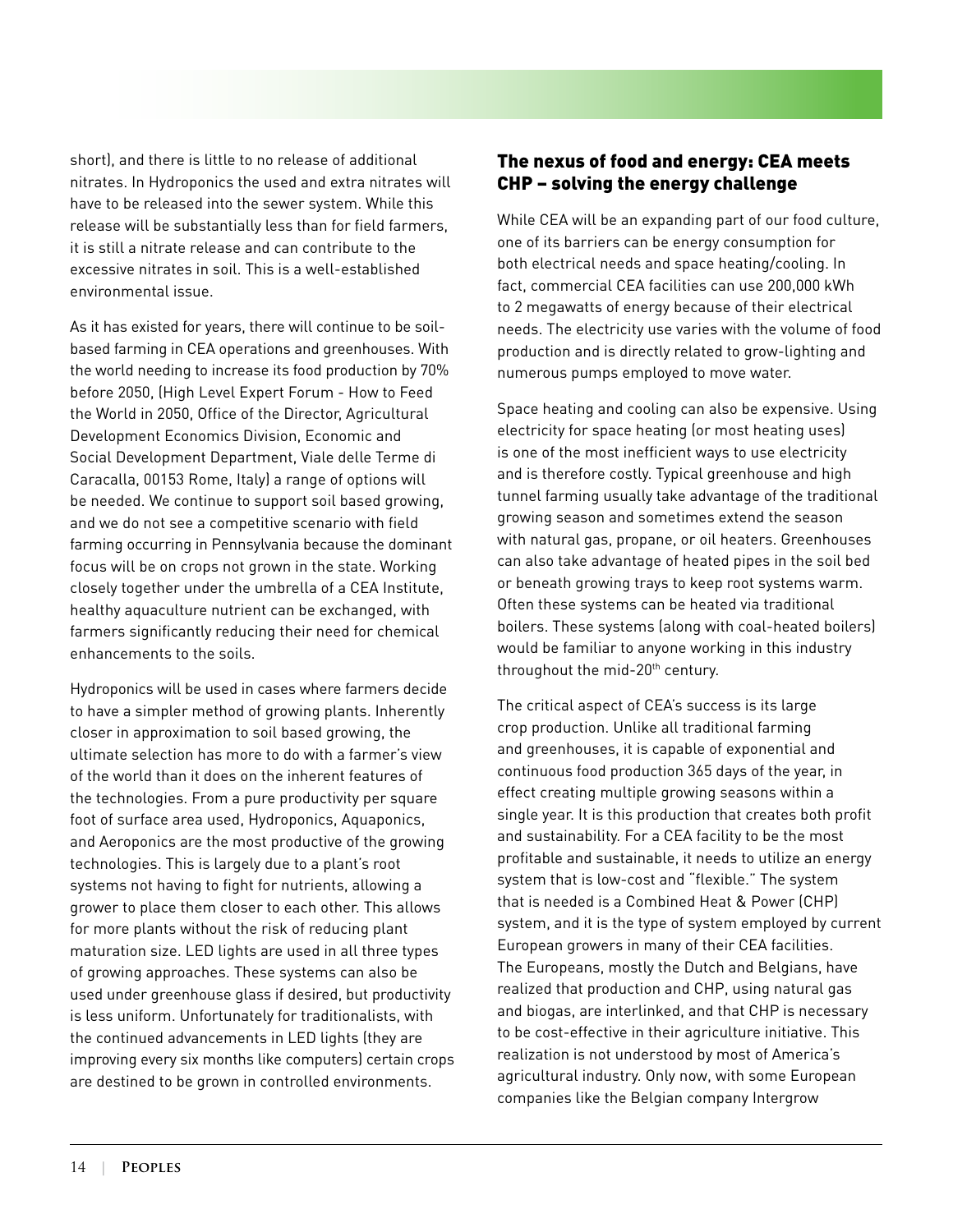expanding their operations and developing CEA facilities in the USA, is this realization beginning to dawn.

CHP, also called co-generation, is a technology that has been employed in America for many years in large institutional, commercial, and industrial operations, and within individual buildings. It burns natural gas or other gases in a turbine to create electricity. The steam or waste heat given off by its operation can be used for heating needs. The steam can also be leeched of its heat, producing chilled water for cooling needs. Unlike electricity taken from the grid, CHP produces all energy on site. It is reasonable to expect such a system providing joint energy applications to operate at or greater than 80-85% efficiency, a large improvement over the national average of 35-40% for energy services when separately provided. This more efficient use of such combined energy applications is a major asset for CEA facilities. Furthermore, the western Pennsylvania region possesses some of the most abundant and economical natural gas resources in North America. All of these factors contribute to an important energy cost advantage.

CHP systems can be as large as entire rooms or smaller than refrigerators; their size is dependent on the energy needs of any given operation. When a CHP system is of a smaller size, it is often termed a "microturbine." For CEA, these turbines deliver yet another advantage. The burning of natural gas creates carbon dioxide. An enhanced CHP system can "scrub out" the gas and pump it to the plants to stimulate growth. The plants use the carbon dioxide for photosynthesis and produce oxygen. Production is thus increased in a clean, environmental system.

An enhanced CHP system can also operate on biogas. A CEA system could expand to a point where it may create enough vegetation waste to create biogas and power its own operation. This is especially true if, over time, alternative energy sources like solar and wind turbines would be added to the energy mix. The end result would be an energy independent CEA facility that could then sell a percentage of its biogas to the natural gas utility, creating another revenue stream. The purchasing utility might then resell the gas at a higher market

value because it is a renewable resource. If the CEA industry greatly expands, it raises other environmental opportunities. Can some gas utilities replace the volume of gas they use from drilled wells with biogas? If this is the case, could the utility discontinue expensive pipelines that gather gas from wells?

Some of the above questions can only be answered years from now. But it is inevitable that Peoples will be assisting its communities in supporting the development of an emerging customer group and the realignment of energy use.

Beyond protection from the weather, Controlled Environment Agriculture (CEA) has season-extending benefits that are of immediate benefit to farmers. Two years ago, CEA reached field parity, meaning crops grown in CEA's could match pricing (provided they have scale) with soil-based farm fields. They can accomplish their goals without concern about weather disruptions. Field growing and, especially, crops that have to be shipped across the country, have no built-in price advantages as a result. There is a shortage of long haul truckers, and this is a problem for cities that have food shipped from California. CEA is a means of requiring less long-haul truckers because the food is local. Improvements in LED technology and new plant light "recipes" (the exact light required for maximum photosynthesis and plant growth) are improving so rapidly that CEA is exceeding initial estimates of production. With these continued improvements CEA operators can afford to price their products for wider appeal to customers that want greater access to produce.

As we view possibilities on where to begin regional CEA efforts, we should consider a campus approach to CEA production and the seasonal growing possibilities that are made possible through the use of grow towers and raised bed gardens outside of the production facility. From an employment standpoint, this creates 130 full time employees and is expandable to 190 full time jobs when all phases of the projects come together. A fuller explanation of the model follows in Section Four.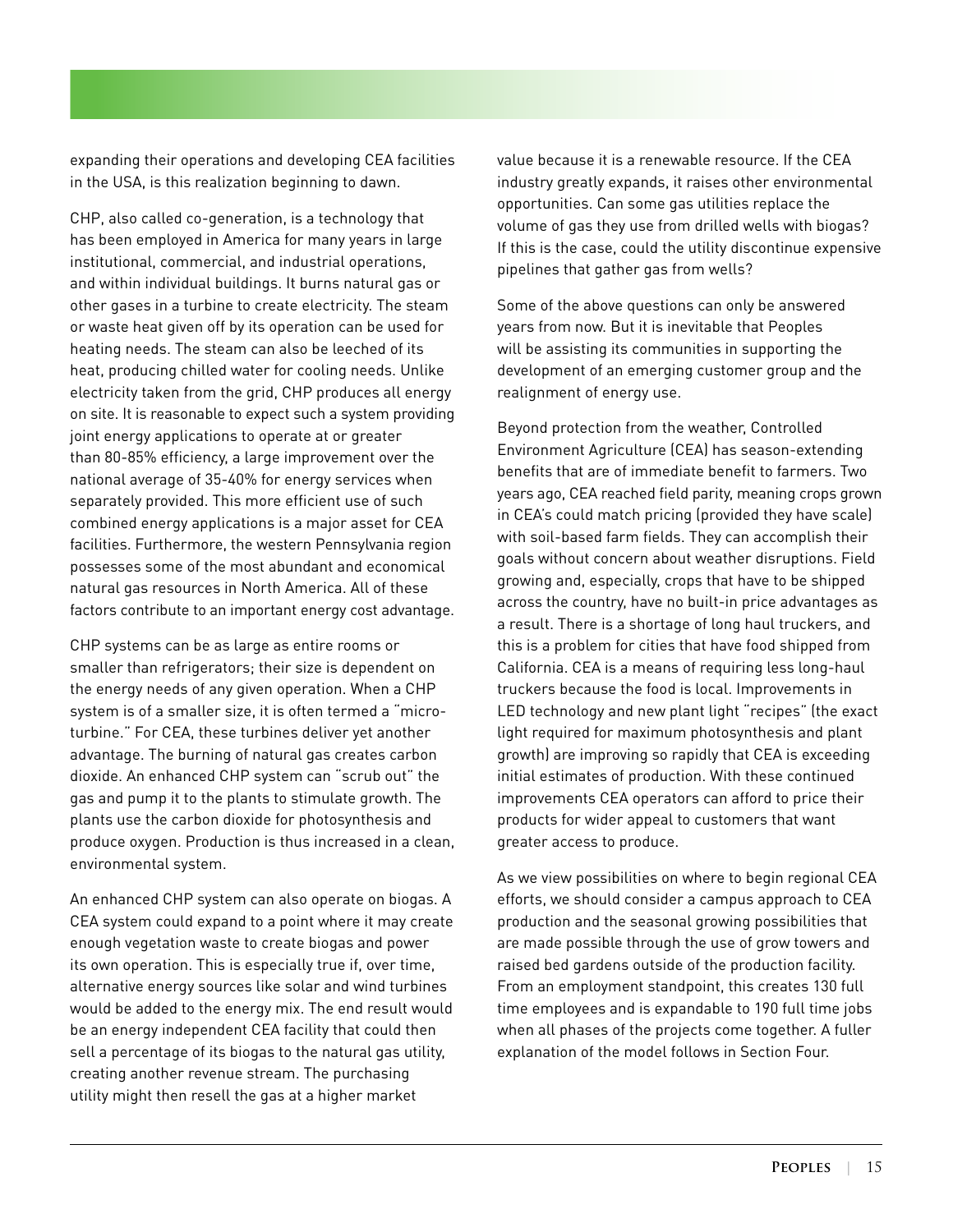

#### **SECTION FOUR**

## A MODEL FOR REGIONAL CEA DEVELOPMENT InCity Farms

### A model CEA/CHCP Campus – InCity Farm

The InCity Farm model has been designed and developed by InCity Farm LLC (one of the co-authors of this paper). InCity Farm employs a broad team of professionals and is being considered by Peoples as the lead development organization for a CEA launch. The company has existing members with experience in these kinds of growing operations as well as professional food system experience. The company has a strong intention to put these facilities in disinvested urban and rural communities as a means of creating jobs and bringing healthy food options to them while simultaneously supplying the commercial food system. To accomplish this, the company piloted its own system, created needed corporate relations and is building a national infrastructure to spread its operation around

the country. The company, while still an emerging enterprise, has garnered interest and requests from forty-two cities.

The company's minimum footprint for a location is 7.5 acres. In the example shown below, the company purchased 12 acres of property in Wellston, Missouri and was given a favorable price to acquire another 7.5 acres for a total of 19.5. In the example, the company is using the entire property in two phases of development. In the first part of the development, InCity takes the 175,000 square feet of building and breaks it out into its functional parts. In phase two of its project, it adds a greenhouse for controlled research and development as well as outdoor grow towers and raised bed grow systems to take advantage of favorable seasonal growing.

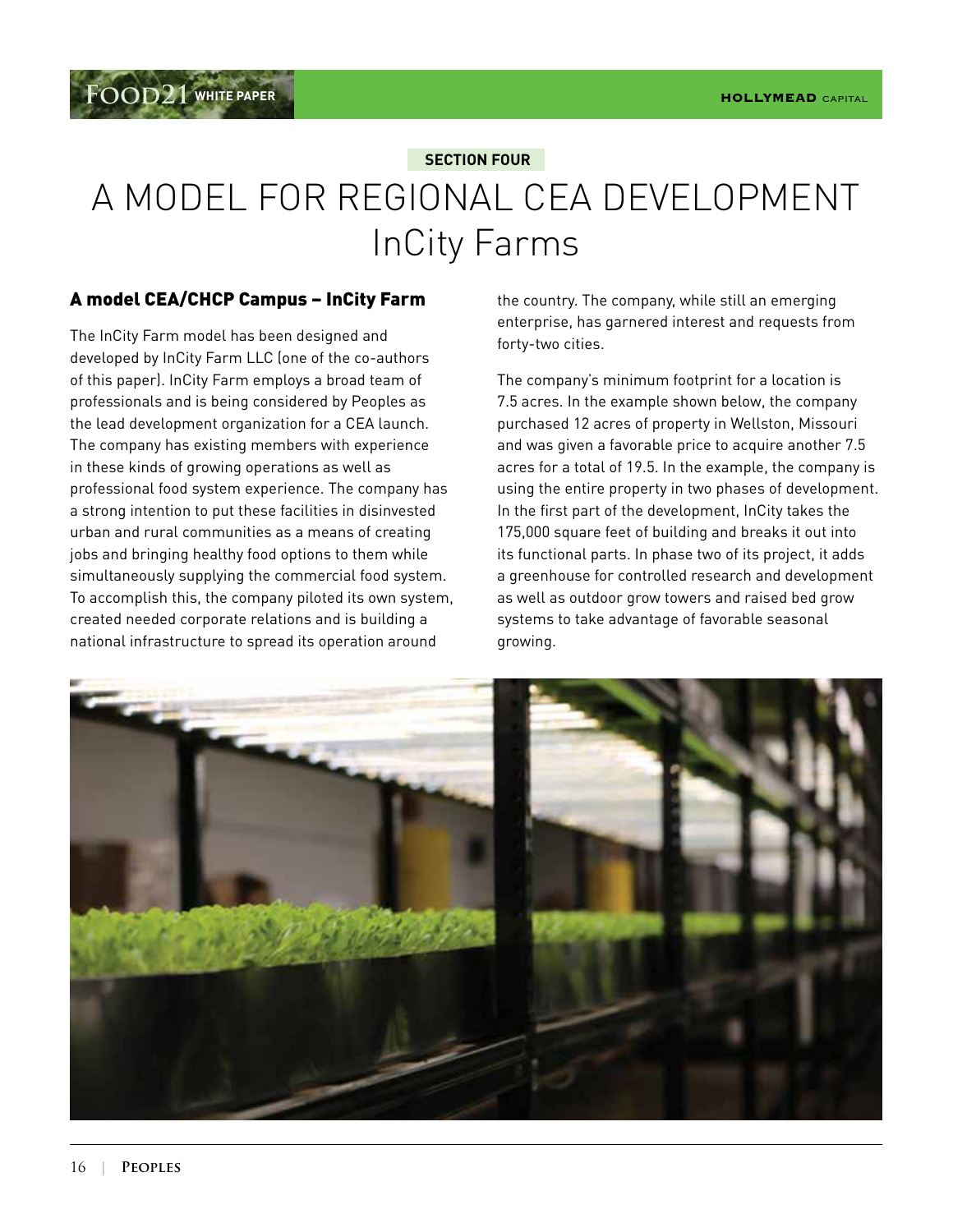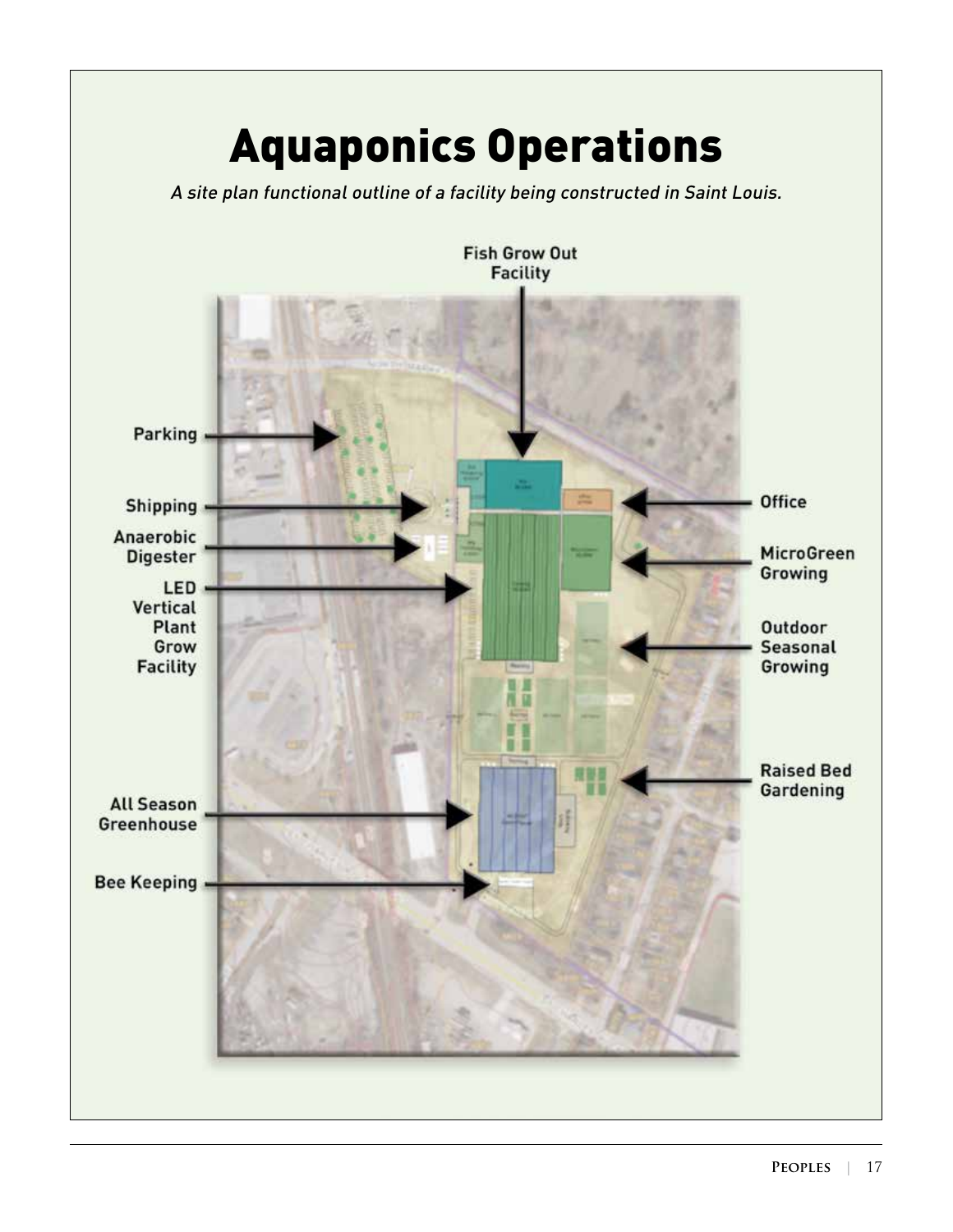

InCity Farms aims to train local residents in skills necessary to be providers of food at commercial scale and volume. They target 90 percent of the employees at their facilities to be from the city where the facility resides. The company believes in training people and then giving them the jobs, they were trained to do. Because of the wide expansion the company plans, additional career opportunities will occur, creating career paths otherwise not available in these communities.

Through the Holding Company operation, information technology exchanges will flow among wholesalers, retailers and feeding organizations. In turn, this information will be shared with production and shipping facilities. This network can be local or become part of regional supply chains. The Holding Company further functions as a corporate office that supports all locations and is another layer of experienced management should unexpected needs arise. The example of the Wellston, Missouri location has garnered national attention and is set to become an emphasized project of HUD.

These facilities have an eye towards the future in using Recirculating Aquaculture Systems (RAS) so that they

do not contribute to contaminating water, or produce excess nitrates that add to excessive algae growth or other negative water impacts. Fully on-site, the facility will grow, process, and clean the fish and plants that it produces. The waste that is produced by the company will have valuable uses in the growing process, and will actually have revenue streams attached to them. The company is led by people who believe in Biomimicry.

Biomimicry is an approach to innovation that seeks sustainable solutions to human challenges by emulating nature's time-tested patterns and strategies. The goal is to create products, processes, and policies new ways of living—that are well-adapted to life on earth over the long term. The core idea is that nature has already solved many of the problems with which we now grapple. Animals, plants, and microbes are the consummate engineers. After billions of years of research and development, failures are fossils, and what surrounds us is the secret to survival.

In phase one, the production capabilities of this system will produce 500,000 pounds of fish annually, and three million plants per month ranging from leafy greens, microgreens, peppers, melons, tomatoes, cucumbers, strawberries, and other crops.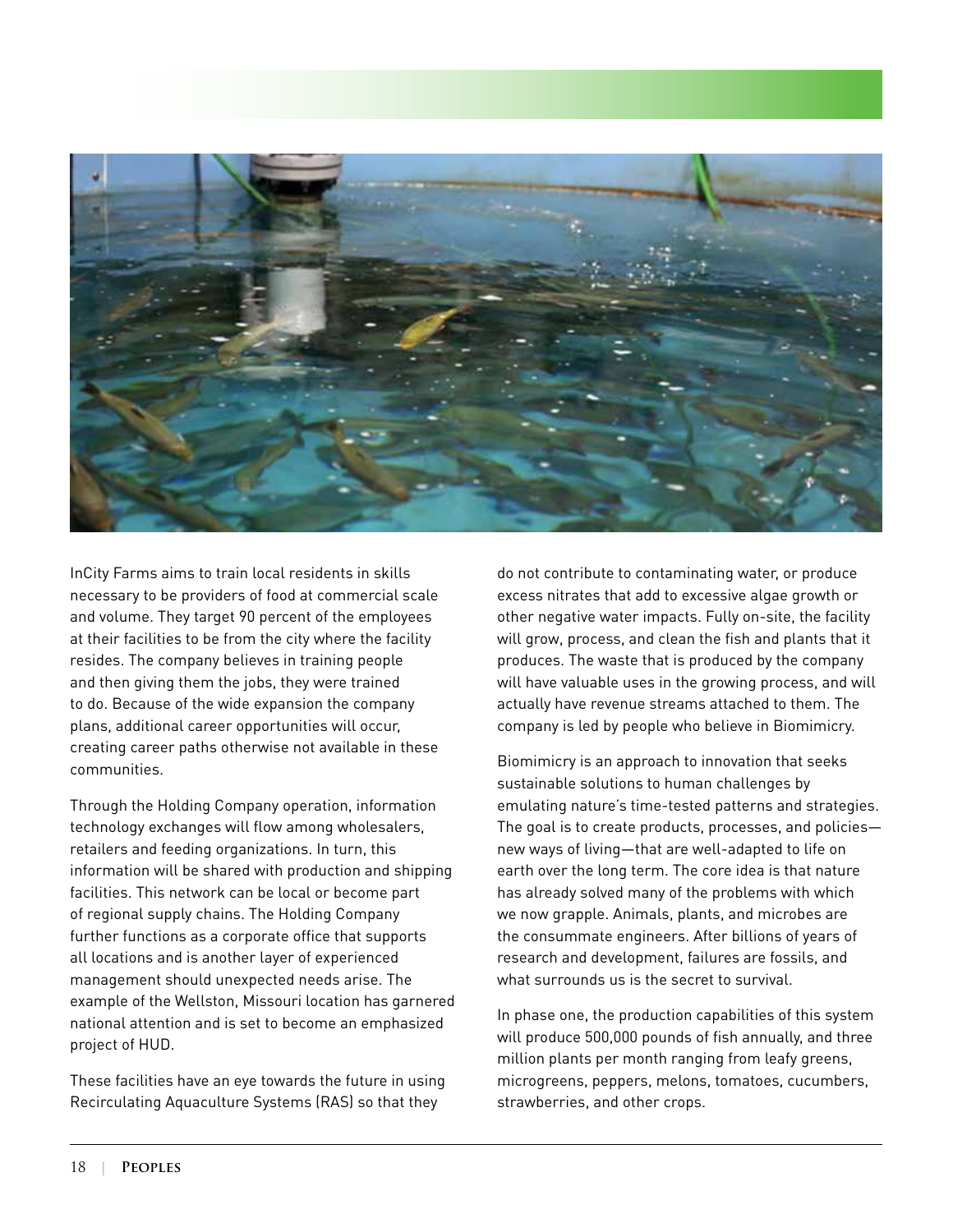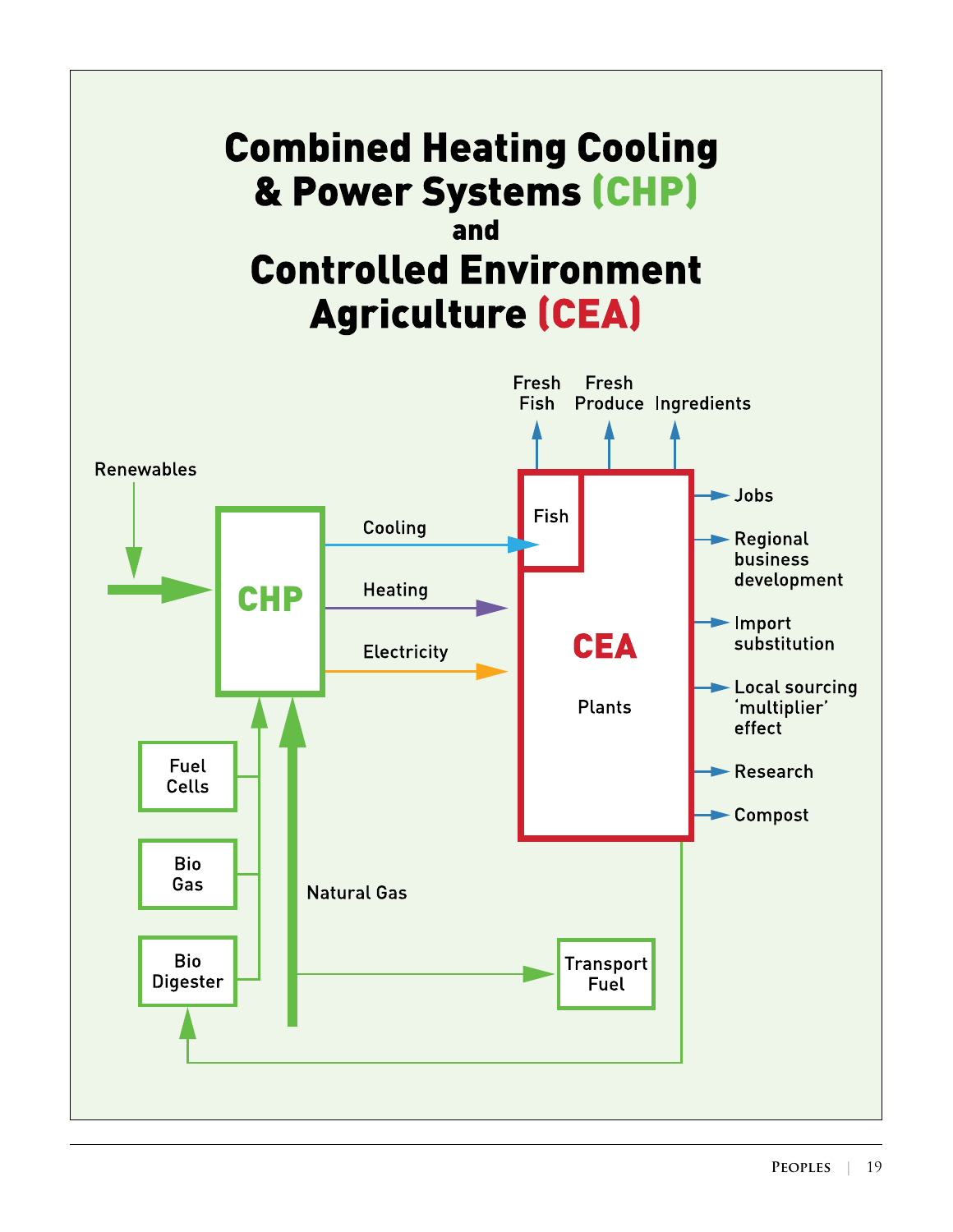

## **SECTION FIVE**  USING CEA DEVELOPMENT TO POWER THE FOOD VALUE CHAIN YEAR-ROUND

### Powering the Food Value Chain

At the center of the local strategy is the development of regional CEA facilities that can generate substantial harvest year-round. But the simple existence of these centers does not make a food system. So, the second part of our discussion focuses on the pre- and postharvest relationships that form around the CEA and that can grow and expand because of the CEA.

As noted earlier, our region has hundreds of food manufacturing and processing businesses. We estimate that, in the Peoples service area alone, there are 500 such businesses. The entire regional food supply chain supports 73,137 businesses employing 198,000 people (Dun and Bradstreet, Aug. 2014).9

We also have relationships with major grocery and food service broad liners with distribution centers within fifty miles of Pittsburgh (Sysco, Reinhart, US Food Service, GFS to name four) as well as dozens of smaller regional specialty distributors. All of these are an integral part of the value chain that we seek to develop and grow.

We will start working immediately to present our plan to this network of distributors and work to "pre-position" their volume and specific produce requirements for the future. Ultimately, a local produce "Category Management" function will be created that provides real time data to local chefs, wholesalers, and retailers.

Post-harvest refers to the systems needed to effectively preserve and package agriculture products once they are picked and to get them safely into the market. This term also refers to the marketing, sales and distribution of these foods.

One of the critical findings of the Southwestern Pennsylvania Commission (SPC) in 2015 and later confirmed by a series of meetings and interviews with



small, regional food makers is that, in general, the "infrastructure" to support a growing regional food economy is weak. Unlike other urban centers near Pittsburgh, there has been little attention paid to the food sector. The groups we have interviewed before and during the preparation of this report all indicate a need for more processing capacity, better supply chain linkages, stronger go-to-market support and sales functions and flexible capital to take businesses to scale.

### Managing the Value Chain

The description we are using for business activity in this sector is called by USDA and others 'Value Chain Coordination'.10 A food value chain is described by USDA as, "… a business model in which producers and buyers of agricultural products form strategic alliances with other supply chain actors, such as aggregators, processors, distributors, retailers, and consumers,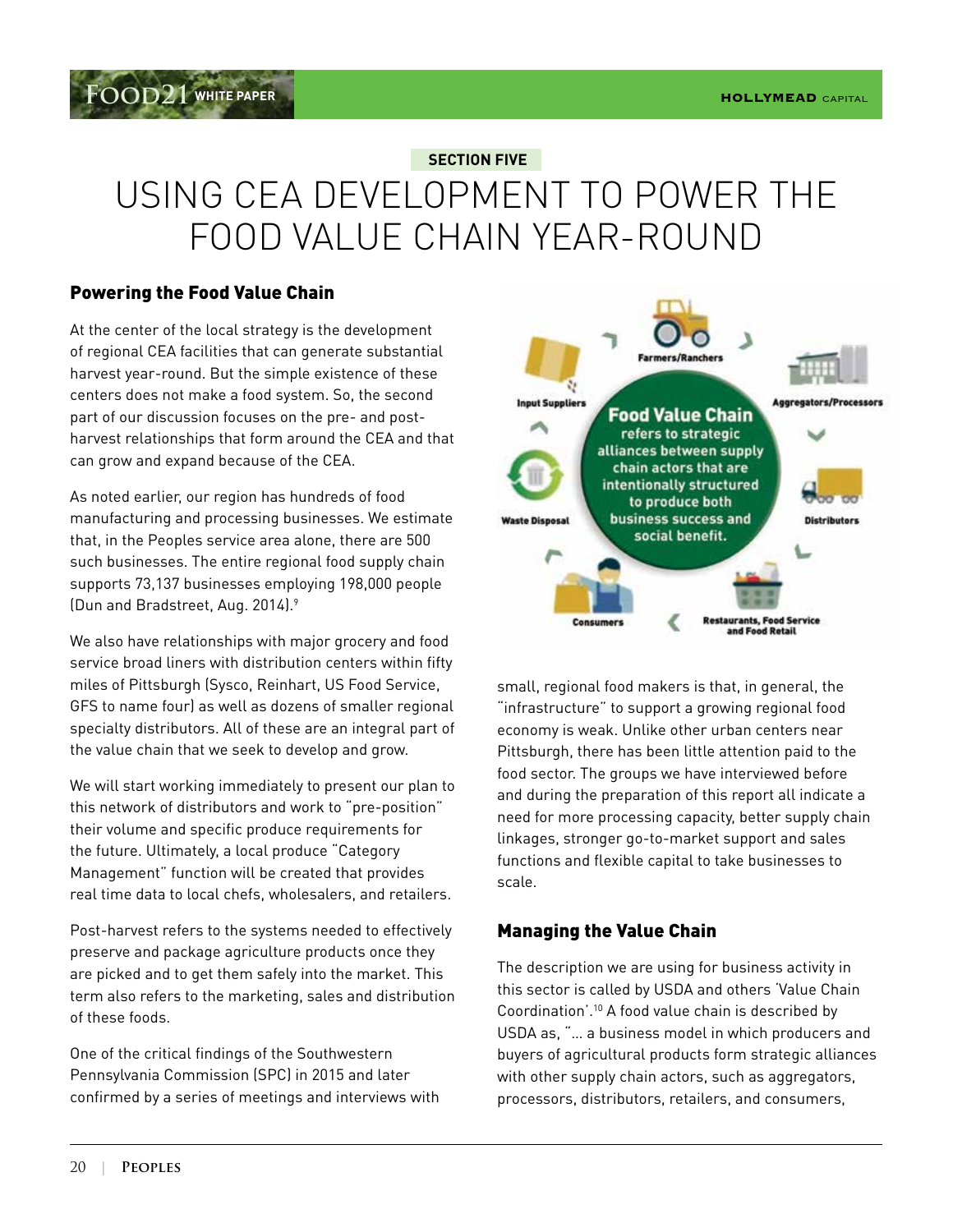to enhance financial returns through product differentiation that advances social or environmental values. Value chains are formed intentionally on the central principle that transparent and trusting relationships between supply chain partners can produce positive, win-win outcomes for all parties involved. Partners in these business alliances recognize that creating maximum value for their products depends on interdependence, collaboration, and mutual support. The financial rewards accrued through these value chain alliances are shared equitably among partners."11

According to the USDA<sup>12</sup> the role of Value Chain management is (emphasis added):

- **Identify and connect** key stakeholders through referral services and other forms of short-term or one-off engagement. This "**public interest broker**" role is key to the development of food value chains because many businesses are stepping outside their normal channels to find new collaborators.
- **Build the necessary relationships** across the food value chain by engaging key stakeholders, maintaining communications channels, and fostering a trusting environment.
- Work with food value chain members to **build capacity** through education and training programs.
- **Raise policy issues** and partner with others to address policies and procurement requirements.
- **Identify and pursue resources** such as grants, loans, and services to support value chain collaborators as they develop their enterprise.
- As a **resource prospector**, value chain coordinators can also utilize grants and other external resources to test new business models and thus lower the financial risk of the businesses engaged in the value chain.

This activity was emphasized in a recent publication from the Federal Reserve Bank of St. Louis in their 2017 book, **Harvesting Opportunity: The Power of Regional Food System Investments**. Among their conclusions is that value chain coordination creates demand for

infrastructure and promotes regional collaboration as a path forward. In the early stages of market and value chain coordination the authors conclude that "Investing in people to focus on market development – long before sales revenue is sufficient to cover it  $-$  is essential."<sup>13</sup>

This will create a business model that can grow all sectors of the regional food economy, creating new opportunities for existing farms, distributors, food aggregators and manufacturers, and food entrepreneurs of all kinds.

The value chain model also emphasizes ways to create options for increasing community involvement and community benefit. Coordinating food assets in ways that can serve individuals, neighborhoods and regions in all phases of the food system can bring new economic development and mitigate some of the causes and effects of food deserts<sup>14</sup> in our communities.

In the case of an InCity Controlled Environment Agriculture (CEA) farm, this step can be managed with great efficiency and speed. This is because there is a single growing location and plants and fish can be harvested at both their peak flavor and nutrition points and then quickly delivered to local customers. With the InCity Farm model, this can also mean creating marketing systems that develop robust regional food sales channels for partners across the region.

The "InCity Farms Pittsburgh" will develop its own independent sales program but will also reach out to willing farm organizations and growers to find ways to "raise the tide for all boats." InCIty Farms CEA will grow a limited range of produce and fish year-round but can also work to help market seasonally grown crops from existing farms. This may be as simple as including links to area small-farm marketing cooperatives such as Penn's Corner Farm Alliance<sup>15</sup> on the InCity Farm web site and marketing materials. It is also possible that shared logistics options can be developed.

Creating an inventory of other regional supplier/ growers and their capacities helps all involved. These operations are sometimes already organized (as with the Penn's Corner Farm Alliance). For these and other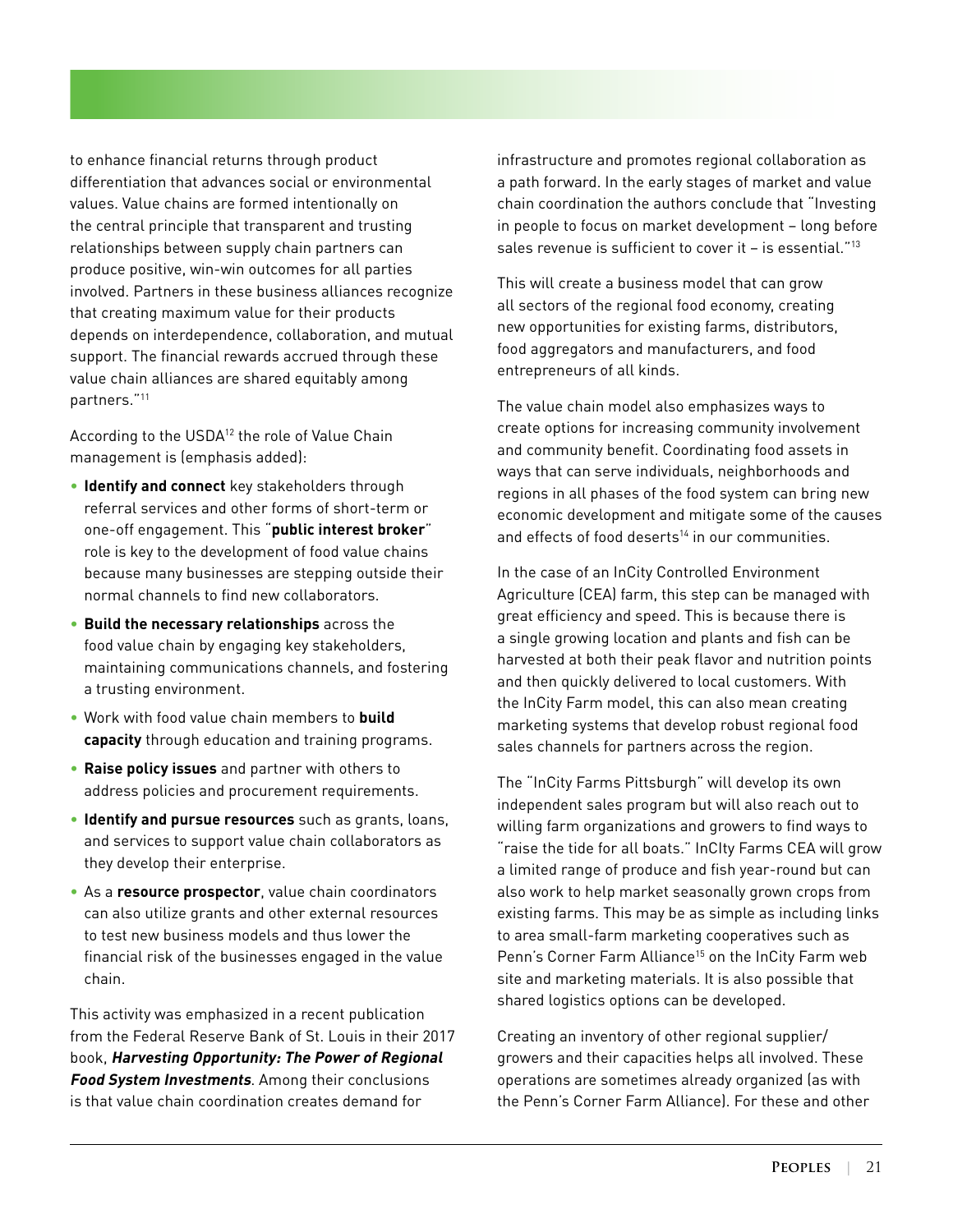

independent operators, information about their growing capacities can be included in the marketing strategies of the InCity farm operations. In this case, a larger InCity facility could act as an aggregator, and even a category manager for certain crops grown both at InCity and on seasonal farms in the area to market the full range of availability better than individual operations can on their own.

An outreach program will be initiated from the start to integrate existing producers and processors, distributors, buyers and business-to-business (B2B) customers with the possibilities of the InCity Farms model. A shared vision of what is possible – growing new markets for locally sourced InCity CEA farm foods - should excite regional food product manufacturers, processors and buyers and create new markets for local growers. Presenting the InCIty Farm as an opportunity to serve fresh, local grown food year-round as well as to launch and grow new food products and brands using locally grown ingredients offers regional businesses new opportunities to expand.

Programs aimed at providing early and effective linkages to existing regional food product manufacturers and processors will be key. Reliable year-round sourcing of regionally grown foods will allow those players to plan their markets more effectively and provide the InCity Farm operations with quality partners and effective forecasts for demand. It is believed that mutual planning with these groups will benefit all involved as well as minimize waste.

Engaging food manufacturers and buyers will also allow efficient transportation planning. Network management will include aggregation of information about customers' in-house and contract transportation capabilities. Advance coordination will maximize environmental and cost-saving opportunities.

Third-party distributors represent an integral part of the conversation and will be welcomed into the InCity Farms discussion early. These firms represent a significant value proposition for customers, not only in transportation but in marketing and sales. It is anticipated that a network manager can also serve as a sales liaison at distributor sales shows, for both valueadded products emerging from the network and fresh foods from the CEA network.

The outreach to area food processors and businesses will be comprehensive. The Produce Marketing Association reports local food sales totaled about \$12 billion in 2014, up from just \$5 billion in 2008, citing information from the U.S. Department of Agriculture. USDA predicts the market value for locally produced food could hit \$20 billion by 2019<sup>16</sup>. InCity Farm will create education and marketing opportunities for area food businesses to learn about sourcing locally grown products year-round to support their own food businesses. In the case of food product groups like members of the Pittsburgh Food and Beverage Network and other regional food manufacturing companies,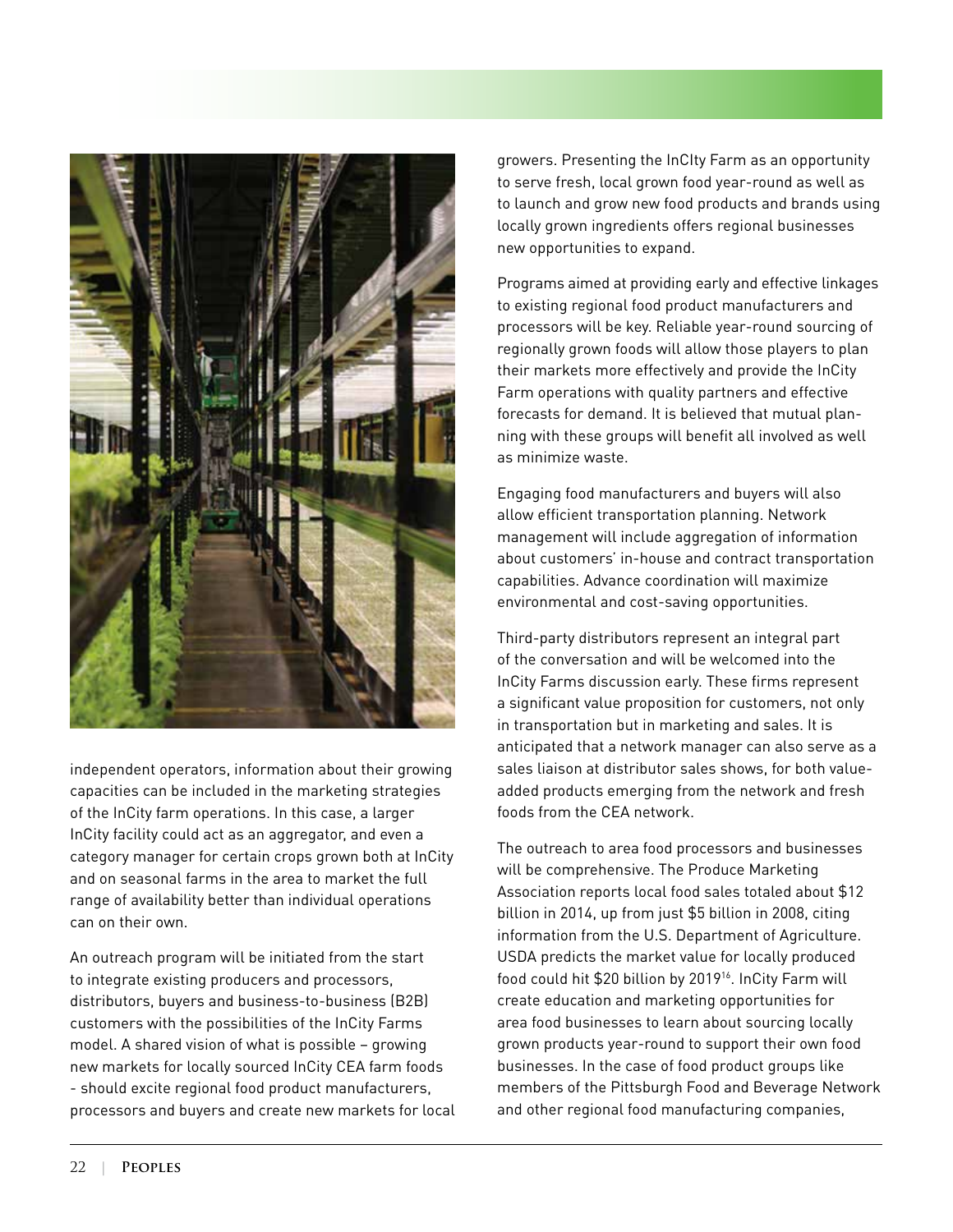they can have the ability to pre-order locally grown ingredients to match their own production schedules.

An active education program for food manufacturers in the region will be developed so that these companies understand the opportunities that sourcing from the InCity CEA represents.

InCity Farms will also work with restaurant and hospitality groups, so they can utilize the system to preorder InCity produce to match their own schedule. This will ensure freshness and uniformity.

When appropriate, product manufacturing capacity can be identified at existing food manufacturers or partner facilities, and every effort will be made to help those facilities utilize InCity grown produce to add to their existing product lines and grow their business models. We will also help market InCity Farm products in ways that connect these third-party contract food manufacturers with food entrepreneurs wanting to utilize InCity grown foods.

The InCity Farm team has begun establishing relationships with a number of the groups discussed. A larger outreach effort will be undertaken as the project moves forward.

## Linkages to business and community affiliates. Developing a CEA network in the region.

To maximize the economic and community development opportunities a regional Controlled Environment Agriculture (CEA) network can deliver, effective linkages need to be developed with a wide range of business and community affiliates.

The team will undertake an asset mapping strategy that will begin prior to the launch of the first CEA facility. During this phase, potential customers/users of the foods coming out of the InCity Farm operations will be identified and brought into the network as appropriate. Some discussions with major distributors are already underway. The team will develop a list of likely plants and fish to be grown at InCity and survey regional food

companies to see if these fit their needs. While it will be too early to discuss price, we can certainly capture (1) interest of buyers and (2) ways their supply chains move current product to them. In many cases this will help develop information and strategies for distributors to increase their share of local content and increase sales. With customers not served by distributorpartners we can gain information about their current suppliers and expand our distributor network. It is also possible that many of these possible customers will prefer a self-pick-up option, in which case a 'will call' capacity can be considered for the InCity operations.

The goal of the CEA network will be to develop markets and bridge sales gaps wherever they are identified. Early communication efforts to build working linkages around a 'common good' will be key. While many pre-existing regional food links are now in place, collaboration around a specific new project can bring out new people, new networks, and new energies in the region.

We propose organizing an initial network of interested people and organizations into a voluntary group supporting a regional CEA development plan across the Peoples service territory. This arrangement would help focus discussions on developing this opportunity, while at the same time marketing the InCIty Farm capacity to and through existing food and beverage networks across the region.

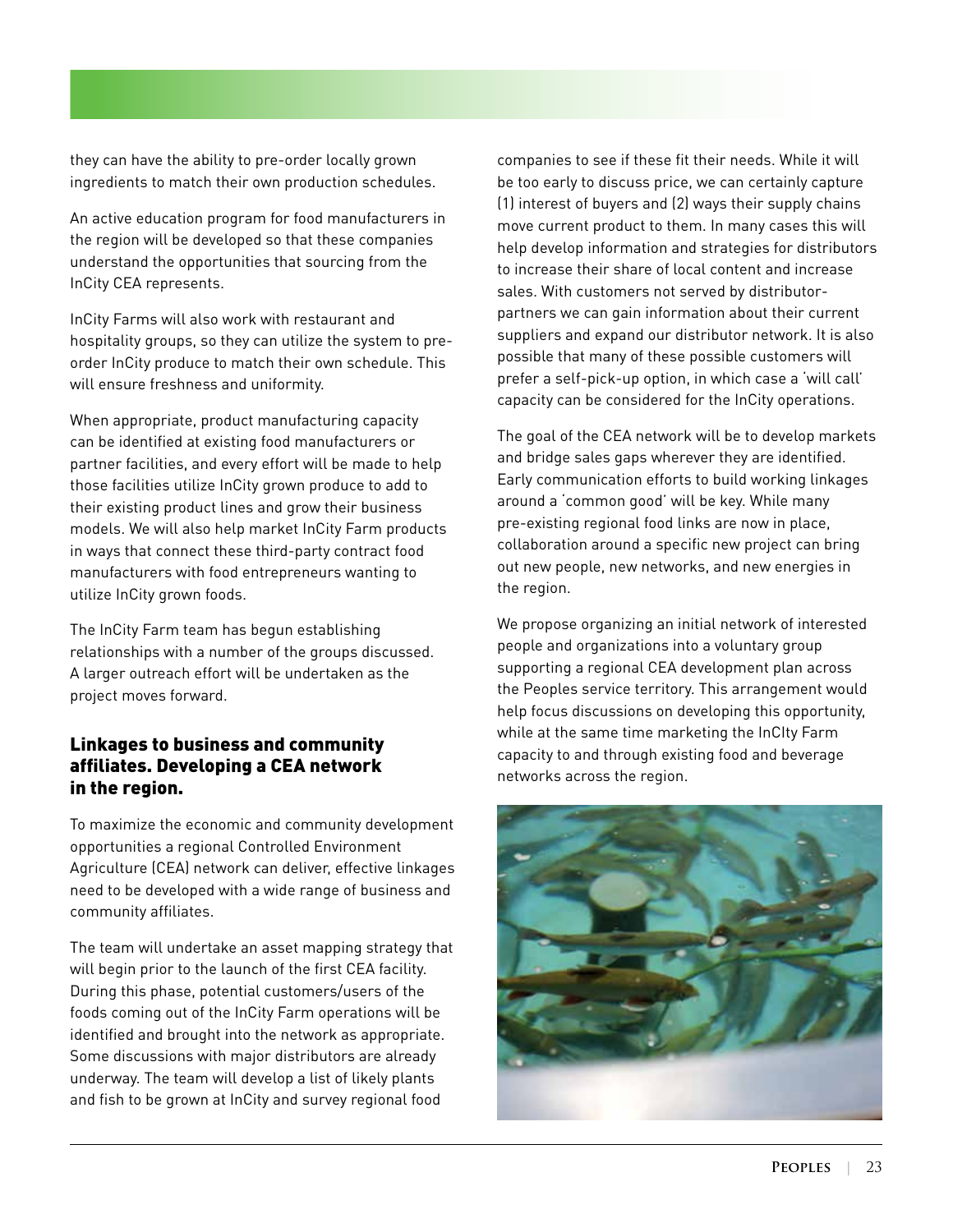

Our team would provide early-stage network services such as administration, internal communications and marketing for members, and focused external communications representing the project in the media when appropriate. As the project matures, face-to-face gatherings can be scheduled and managed by the CEA network.

All of these groups will be welcome to participate in educational and business development events held in conjunction with the opening of the InCity Farm and ongoing programs that develop the food business climate in the region. It is anticipated that several additional InCity Farm sites will be developed in the region. Collaboration with these business and community affiliates will be important to that process.

## Developing incubation and acceleration centers

As part of the value chain coordination role, the InCity team will reach out to all existing incubation and acceleration centers in the region. We will do this to make sure our referral network is as valuable and complete as possible, allowing us to direct inbound food entrepreneurs to the appropriate resources. In this

case, resources can include educational institutions, NGO operations, and for-profit suppliers. We will also use these links to "push" information about the InCity Farm and its regional food network partners out to the training and incubation centers. This "information hub" approach can provide a valuable broad-view, from training through production not typically found in the more focused training and acceleration centers.

Incubation and acceleration centers can include knowledge-groups like the emerging Pittsburgh Region Food and Beverage Network.17 Having close ties to the emerging InCity Farms will allow the network to plan for new product opportunities in collaboration with the growing operation.

Knowledge of CEA grown foods and connections to seasonally grown foods from the region's farms can create a 'category manager' role for the InCity team that helps with marketing and sales in ways individual operations might not be able to on their own.

In the world of food product development there are production steps that lead from early stage through large scale product manufacturing. Each of these must be mastered before moving up.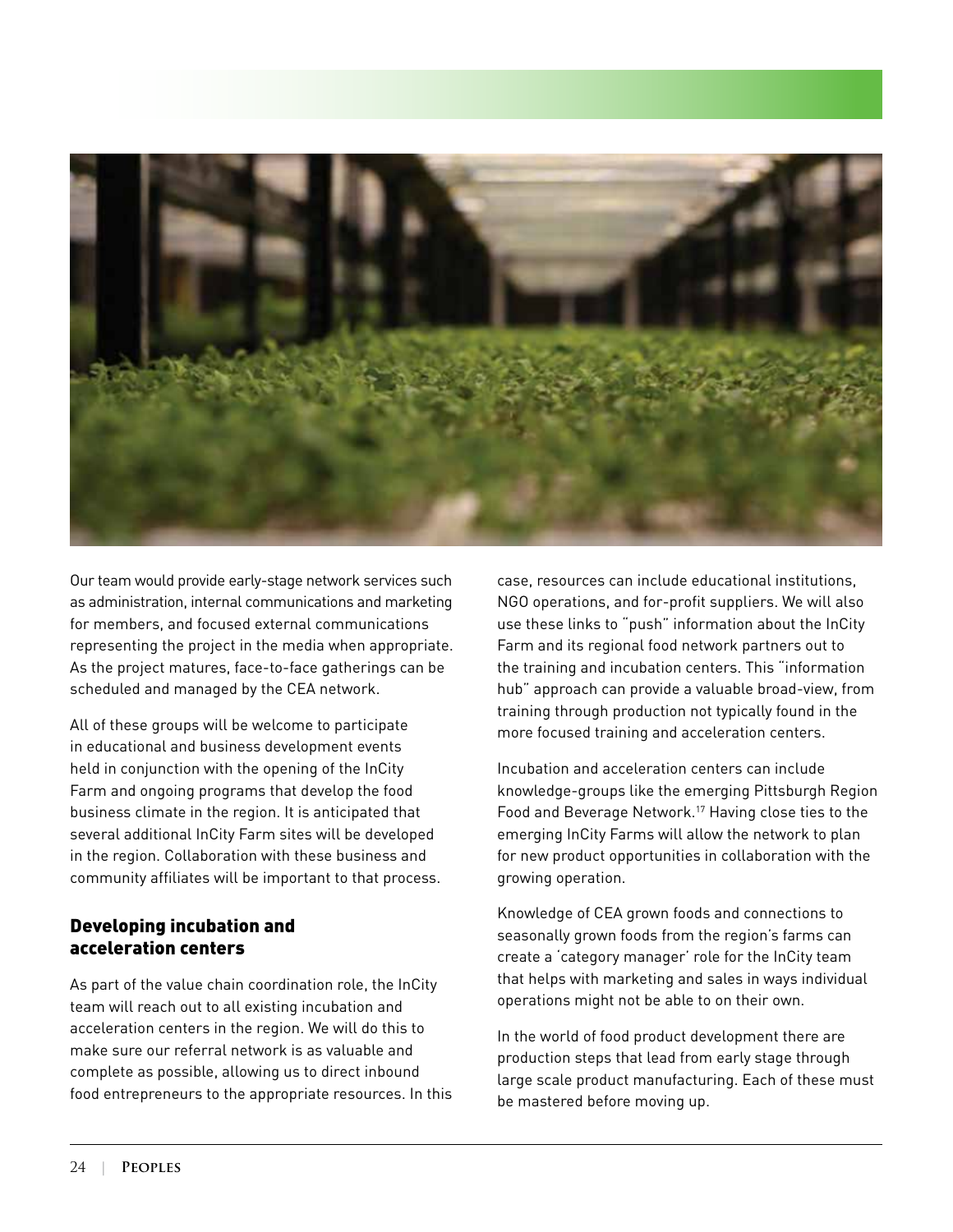Much of the focus nationally has been on creating educational entry points for new food entrepreneurs to become trained in food safety, procurement, food labeling, and certifications for home and hourly rental kitchens.

The InCity Farms team will actively partner with existing education and food incubation programs that offer this early stage training. It would be a goal of our team to 'grow our own customers' from within this group by making sure all the related programs were aware of the opportunity the InCity Farms team represents. There are a number of good early stage development programs available in the region, including Chatham's Eden Hall campus, the Smallman Gallery, etc.

There are also a number of mid-tier contract manufacturers that will take on the task of manufacturing a product for outside parties, but the products must meet their minimum orders, which can be prohibitive for small food businesses. The InCIty Farm team is actively looking for this group to become customers – and also as food manufacturing referral sites.

We believe a significant hurdle for smaller scale food businesses and food entrepreneurs is the dearth of small-batch, professionally managed contract food manufacturing services. It is anticipated that some InCIty Farm mid-tier co-packing customers will have excess production capacity to meet this demand. This capacity will be identified and marketed first. It may be that there is also appropriate unused capacity in the region that the CEA network can help revitalize and bring into network service.

As a major new food grower in the region, with ties to many food product manufacturers and manufacturing centers, the InCity team will be able to play a key 'matchmaker' role among food entrepreneurs and service providers. Pre-launch work will include researching the needs for food product aggregation and additional small-batch contract food manufacturing capacity.

The main goal of a facility like this would be valueadded food product manufacturing capacity to serve the small-batch artisan food markets. This type of food

product manufacturing capacity specifically assists local food businesses and food entrepreneurs to expand their sales markets, by giving them the opportunity to have products professionally made for them in smaller quantities under their brand names using their recipes. With the right marketing approach, this capacity can serve to grow neighborhood businesses, and the food economy region-wide.

Restaurants and food businesses in the region could have their own brands produced at smaller scale. This specifically could support the many family and independent restaurants, taverns, and food companies in neighborhoods and communities in the region, while serving as a 'built-in' market for InCity grown foods.

An additional focus for a processing/stabilizing capacity could be dealing with the issue of produce 'seconds' coming from area seasonal farms and perhaps InCIty Farm. "Seconds" are produce that is cosmetically imperfect but nutritionally valuable. Seconds can be harvested and minimally processed into value-added food products such as jams and spreads, or ingredients for use in other products, maximizing facility value while minimizing waste.

If the need for a contract food manufacturing facility develops, the facility could serve multiple purposes if designed appropriately. These could include job training for targeted adults, career education for youth, and employment opportunities for people with disabilities.

A facility of this type would also serve as an "intake funnel" for the larger contract food manufacturers and food businesses in the network. Products and brands that would otherwise be too small to match up with requirements of the larger facilities could start in the smaller facility. As they grew, opportunities to introduce them to the next levels of third party production would be available as well as introductions to partner firms interested in making strategic investments in the growing brands. A production facility of this capacity would grow both small emerging food businesses and also benefit the medium and large food companies in the region.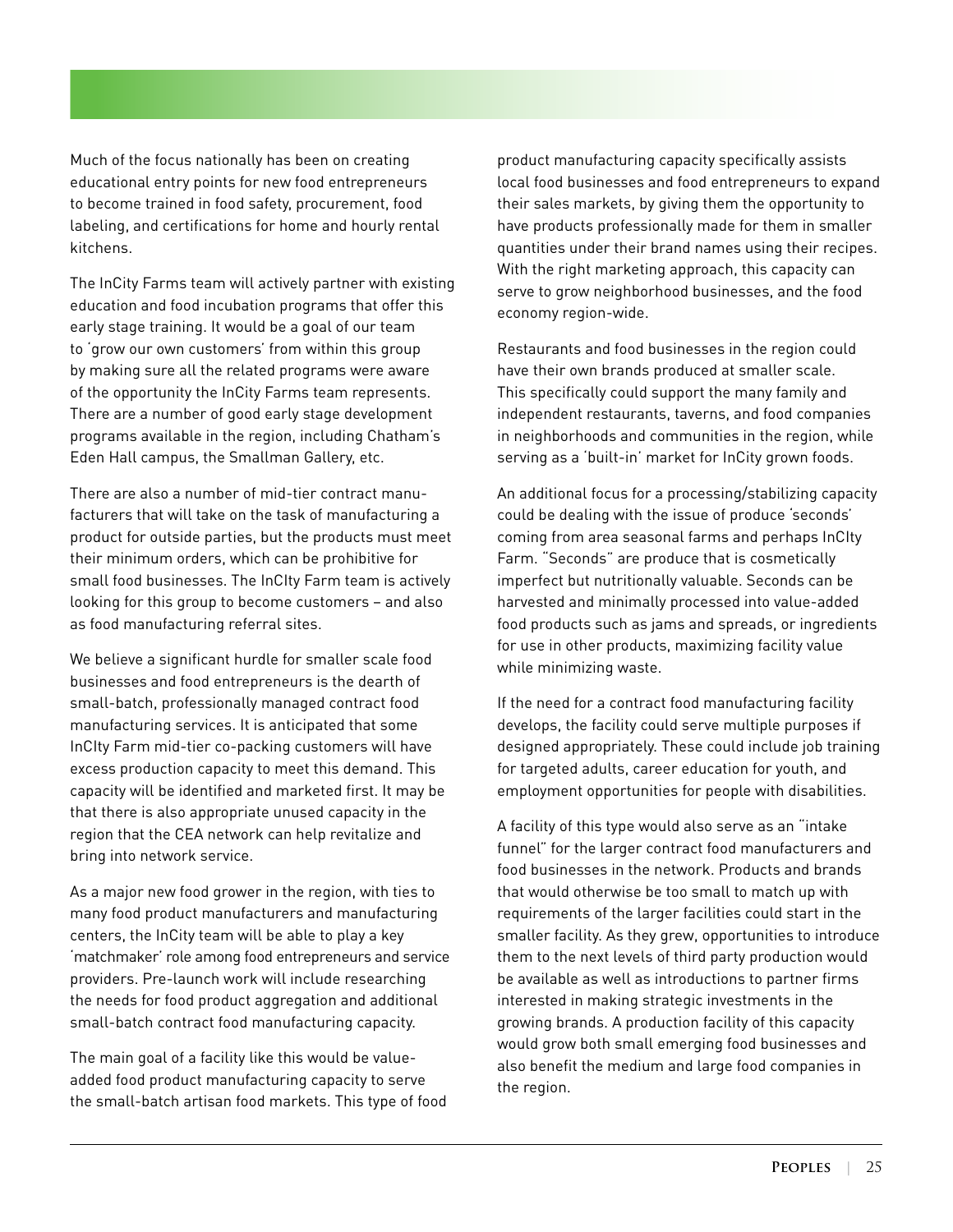

The next stages of planning will need to include research into the current and future needs for additional smallbatch aggregation and manufacturing capacities.

The new CEA network would be an ideal format in which to create regional understandings and partnerships to launch these types of facilities.

## Strengthening distribution and end market applications

Sales and marketing for the InCity Farms network output should begin early. The goal is 100% utilization and zero waste. In the early stages, the sales and marketing efforts are anticipated to follow a businessto-business (B2B) approach with a priority to member organizations.

Distribution partners will be identified and integrated into the network. Their B2B sales capacities will be identified and marketing will be targeted to their strengths.

A prime goal would be to welcome fresh food distributors with roots in the region and coverage that matches closely with Peoples.18 Understanding their

needs early will help optimize development of the CEA facilities.

Where gaps in the infrastructure may appear, the InCIty Farm network will work to develop resources to alleviate those gaps.

Importantly, the InCity Farm team will actively assist in the development of education and outreach programs aimed at B2B sales to food businesses that seek to increase the local content of ingredients in their sales.

Overall, the vital role that the InCIty Farm team will play will be to identify and bridge sales gaps, minimize sales friction and to grow sales for the InCIty Farm and partner organizations.

Our model links current producers and processors, develops needed acceleration/production capacity, and strengthens distribution and sales options. This serves multiple region-wide goals. Included in these would be regional, urban/rural, and neighborhood economic development, job growth and training options, environmental responsibility, and creating solutions for improving basic human needs and revenue generation across the region.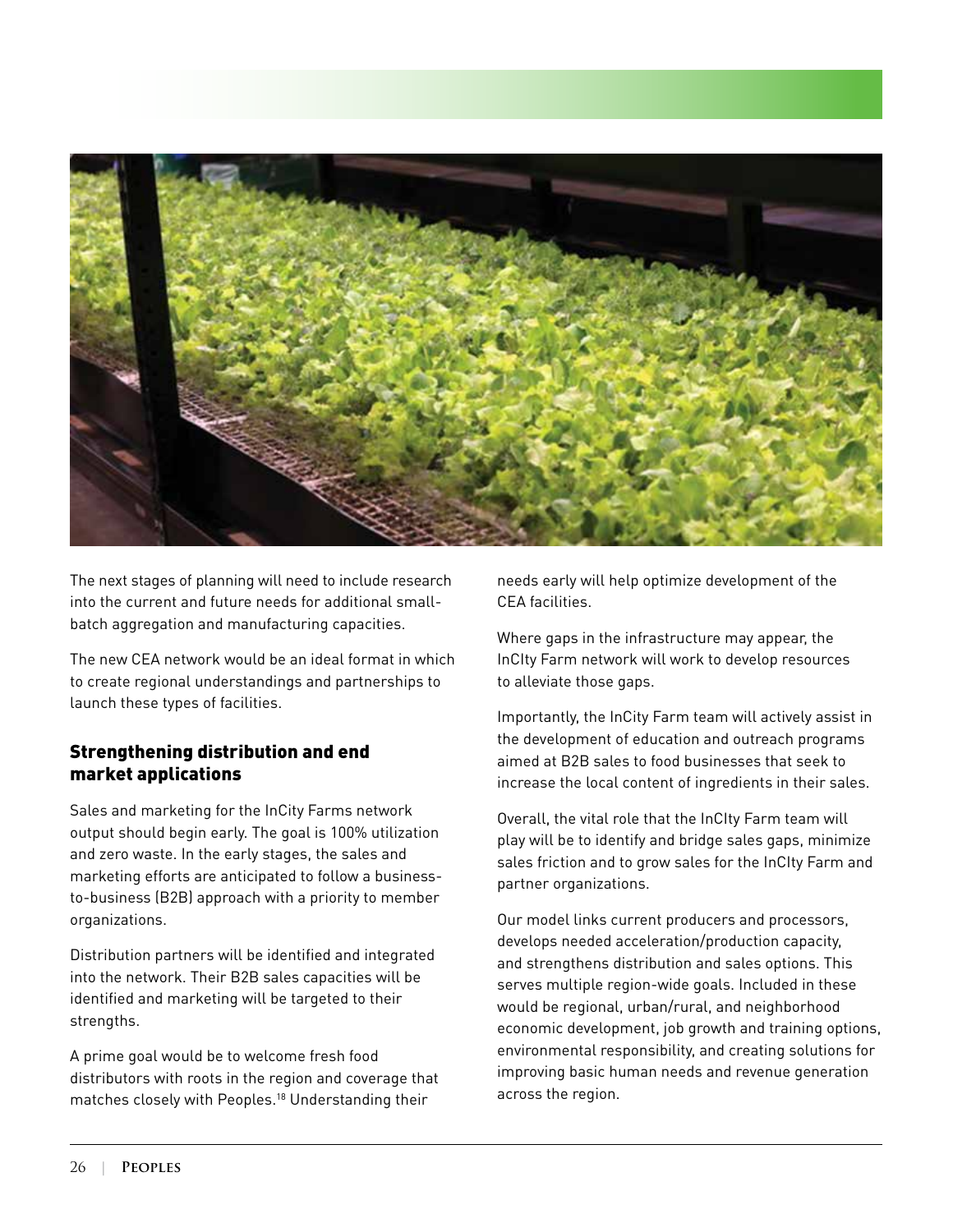### Summary

InCity Farms – in particular the post-harvest opportunities this new facility represents – creates a significant new opportunity to grow the entire food business ecosystem in southwestern Pennsylvania. Small farms and food businesses would see a direct benefit through the increased focus on locally grown foods.

While the demand for locally sourced foods is strong, currently there is a limited supply due to seasonality, current business models and infrastructure.

The role the InCity team can play in value chain coordination is vital. Utilizing this 'hub' facility to aggregate food and food services will create many new food business and employment opportunities. According to the Southwestern Pennsylvania Commission (SPC), "Growth in the local food supply could have ripple effects across many economic sectors and all of the SPC counties. An analysis using Implan modeling software shows that 30,000 more jobs could be created in the region if activity in the food supply chain expanded by 10 percent."<sup>19</sup>





In their summary, including barriers and opportunities, the SPC cites the following:

- Higher margin, value-added products and processing offer viable options for increasing sales and income for local producers, according to research from the USDA.
- Increasing demand for food from counties with emerging economies offers opportunities for producers and food manufacturers in Southwestern Pennsylvania.
- There are numerous organizations across the ten counties that focus on serving parts of the local food value chain or organizations representing a statewide trade group. However, there are no efforts to build regional businesses or groups directed towards value-added processing.

The InCity Farm can bring year-round, locally grown foods to market while helping grow the local/regional food business economy year-round. Job opportunities will grow in all sectors of the food business supply chain, and new employment opportunities and job training programs will be developed. It is anticipated that postharvest opportunities developed around the InCIty Farm will create a net 'export' market for foods grown in the greater Pittsburgh region and exported elsewhere.

New aggregation and production facilities can be efficiently developed as new demand is added over time.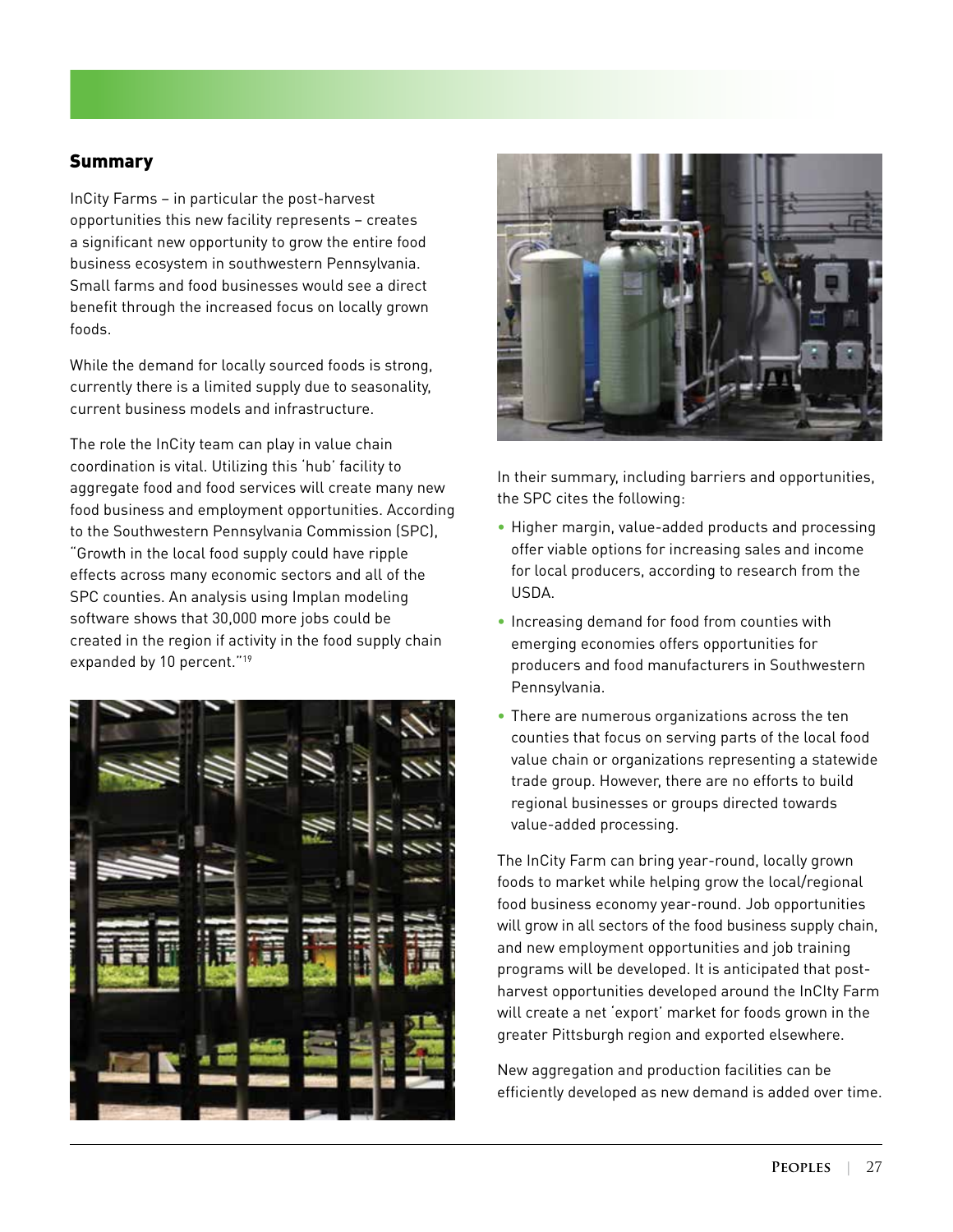

## **SECTION SIX**  BUILDING FOR OUR FUTURE Food21 INSTITUTE FOR FOOD AND AGRICULTURE

## Food21 Institute – Building a CEA Future for the region

Lastly, Peoples is proposing that, as we build these initiatives in urban agriculture and strengthening and expanding our local food economy, we capitalize on what we are learning to develop a truly 21<sup>st</sup> century food system for our region and communities.

To that end, we seek to form an institute where best practices, technology innovations and entrepreneurship can come together. In Pittsburgh, our history is full of successful examples in bio-science, robotics, software, advanced manufacturing, medicine and others. Over the last several years we have been partners in establishing the Energy Innovation Center (EIC),<sup>20</sup> which is becoming an important gathering point for industry, academia, and the larger regional community.

As we noted earlier in this report, much work has been done around the country in advancing the development of CEA technology. The lessons of how the Netherlands has become so advanced are important. There was no silver bullet in their achievements, but rather a complete and iterative process of development, application and more development. We think that the importance of what this effort represents deserves to have a place where we all can continue to grow and learn.

We see the institute as serving several important purposes.

First, it will serve as a gathering point for companies, academics, technology developers, foundations and community thought leaders to discuss and share the ideas and opportunities that come from advancing the way we grow, process and distribute healthy food to our region and beyond. As far as we know, this would be the only

such center of its kind with a specific focus around the development of advances in the fields of food and energy.

Second, the institute will develop a center for technical assistance<sup>21</sup> that will make what we are doing and what we know about CEA, CHP and value chains available to our communities and businesses. Peoples will take the first step and commit engineering and technical resources to aid such a center. Peoples has already identified over 300 greenhouses, garden centers, and warehouses that could possibly be used as CEA sites. Peoples will look to support efforts to increase efficiencies, improve sustainability and extend the production capacities of these and any such CEA facilities that could be developed in the future. Providing a resource center for assistance to area farms, nonprofits, and community development efforts would advance all of our interests.

Third, starting in 2019, we will bring together our friends and colleagues and initiate a conference to discuss CEA, CHP, fuel cells, alternative energies, and value chain development.

Following the release of this report, Peoples and Hollymead Capital will seek to engage aligned institutions, who share our views and commitment, to continuing the development of CEA and the opportunities that come from it in growing the vitality of our regional food system.

We think the future of our region's food system can be exceptionally bright and everyone who is a part of it – from our region's farming community to the neighborhood grocery – can prosper and grow while meeting this most basic of human needs.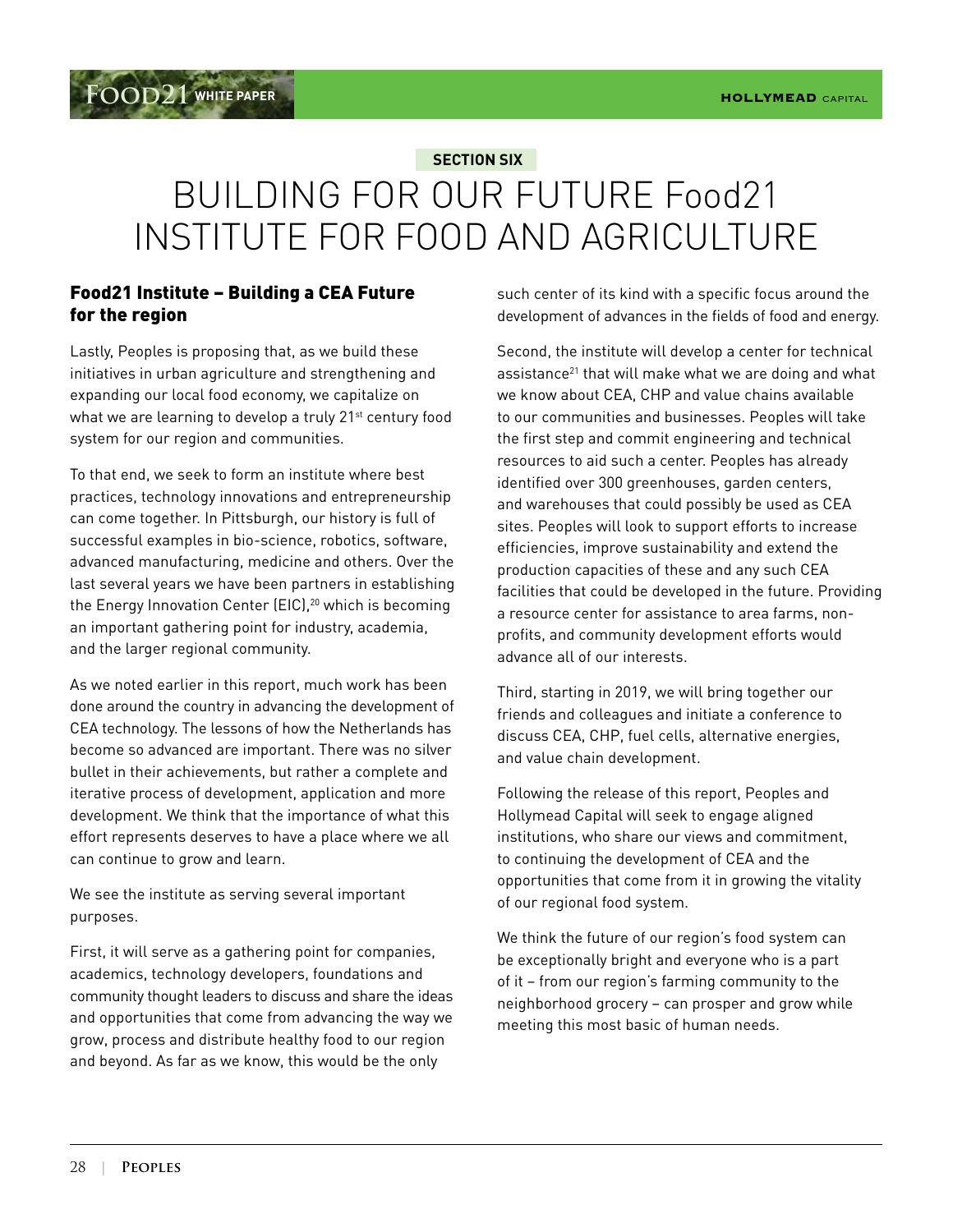## Leveraging natural assets and markets. Pittsburgh and the future of food.

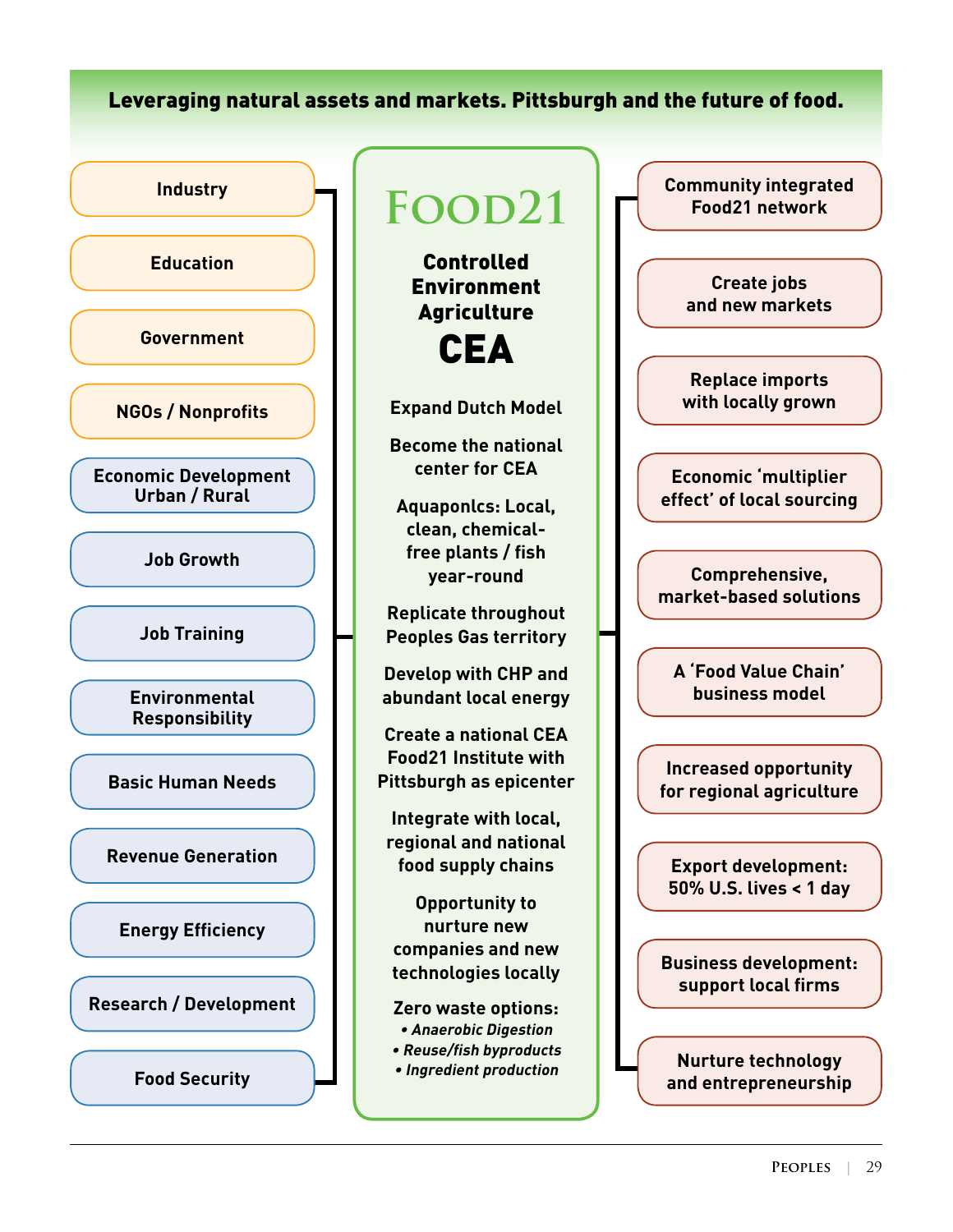

# ABOUT THE AUTHORS

This project was carried out by Hollymead Capital under the guidance and direction of Peoples. Hollymead Capital was established to advance socially responsible solutions, grow our local economy through the acquisition of succession risk businesses in important sectors of our economy and provide capital solutions to businesses.

### The primary contributors to this report are:

**Joe Bute**. Joe is the founder and managing partner of Hollymead. He has over twenty years of front-line experience in community development having worked in Chicago, Oakland CA and Pittsburgh in leadership positions. His work has covered areas of youth development, job training, economic development, real estate development and enterprise development. Beyond that, he has another twenty years of successful experience in lower middle market investing and is currently a partner with Hollymead Capital Advisors which is a general partner in regional food businesses. His work in the region's food system is also wellknown. He led the team that designed the business model for the Republic Food Enterprise Center, taught food enterprise at Chatham University's Food Studies program and is an executive in residence at the David Berg Center, University of Pittsburgh, with a focus on regional food systems.

**Glenn Ford.** Glenn is Founder and CEO of Praxis Foods. Glenn used his advanced degrees in Economics and Business Management to reach senior levels of Fortune 100 companies. He formed Praxis Holding Company and InCity Farms to use the necessity of food as a means of assisting inner cities and rural communities. In addition to having been an investment banker, he has held positions with Indiana National Bank, American Hospital/Baxter Healthcare, EDS, and PepsiCo where he led a domestic and international team in new concept development. While doing turnaround work he simultaneously taught business courses at Saint Thomas University, Concordia College, and for the

SBA's Emerging Leaders program. Using experience in infrastructure development, his responsibilities included managing the scientific products division of American Hospital and its supply chain management and logistics.

**Rick Terrien**. Rick is the founder and principal of Artisan Food Networks. His career has focused on developing new business markets and new products. Past recognition includes recognition for the United States Small Business New Product of the Year by the National Society of Professional Engineers. He was also recognized as one of Fast Company Magazine's 'Fast 50', now called the World's 50 Most Innovative Companies, and twice awarded the Wisconsin Governor's New Product of the Year Award. He is an inventor with multiple patents in environmental systems. He has over 10 years of experience developing artisan-scale food value chains, with a focus on sustainability, and was the business development director for the launch and growth of the Wisconsin Innovation Kitchen.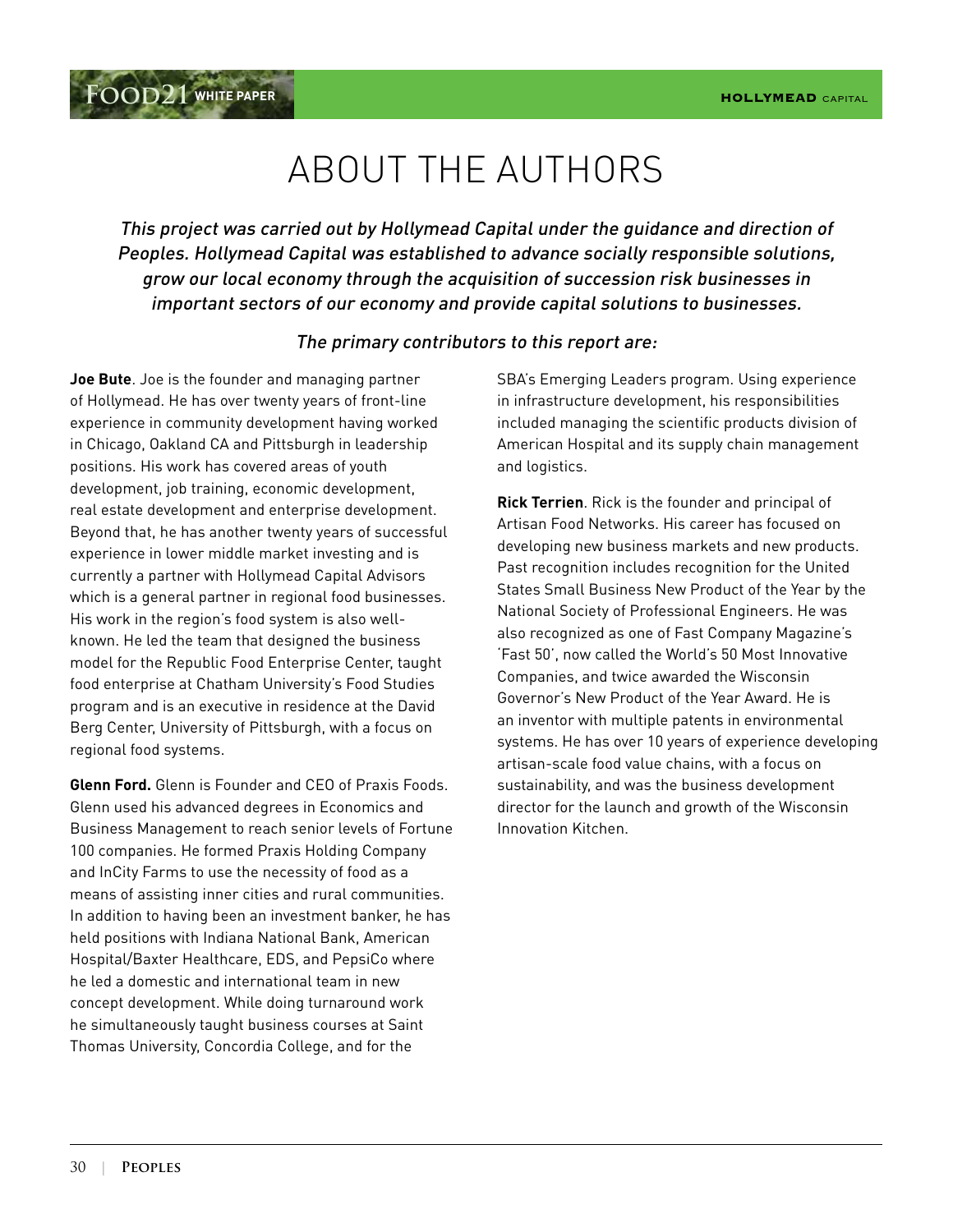## **Footnotes**

- $1$  A good place to start to understand our vision for the region can be found in the September, 2017 issue of National Geographic entitled "This Tiny Country Feeds the World". It is an insightful discussion of how the Dutch transformed their agriculture to a year-round and sustainable model – so much so that they are now one of the leading exporters of food for the world.
- $2$  This region comprises the eastern counties of Ohio starting at Cuyahoga (Cleveland) on the north and the western counties of Pennsylvania starting at Erie. Generally, this is the Allegheny Plateau. It enjoys a temperate climate, good access to water and is within approximately one day's drive to over half the population of the United States.
- <sup>3</sup> Southwestern Pennsylvania Commission. Local Food System Investments to Transform Communities, 2015. This report was compiled by staff at the SPC after reviewing all available public sources as well as conducting ten county-level planning meetings on the regional food system. It is available at www.spcregion.org and can be readily downloaded.
- <sup>4</sup> Regional Food Infrastructure Network (RFIN). This report was completed for the Pennsylvania Association for Sustainable Agriculture (PASA) in 2008. At the time it estimated that for all of western Pennsylvania, farmers sold approximately \$13 million directly to consumers. While an exact number is not known, most efforts to quantify all sales of farm products to local consumers, distributors and retailers would indicate that no more than 2-4% of the total spending in food in the region will have come from local sources. This is fairly consistent in studies that have been done in other urban-rural regions of the eastern United States.
- <sup>5</sup> USDA, 2012 Agricultural Census. The next census was completed in 2017 and will become available to the public in late 2018.
- $6$  The vast majority of farms in the region require off-farm income in order to survive. Recent articles in the regional press have documented the stress on western Pennsylvania dairies with the closing of the Dean's processing facility in Sharpsville.
- <sup>7</sup> The team has had discussions with local and regional funding organizations such as KIVA, Bridgeway Capital and several Small Business Development Centers – all of whom report that when they invite early stage entrepreneurs and businesses to workshops the groups are always well represented by food enterprises.
- One interesting case study is Pittsburgh Pickle Company. This local start-up has had great success in getting their excellent products into retail channels and working with Sysco for distribution. Yet they reported frustration at the ability to source quality, consistent and locally grown produce – particularly cucumbers. Today during the off-season they have to import their cucumbers from Mexico and experience a high rate of waste due to spoilage.
- Southwest Pennsylvania Commission. Local Food Supply Chain Initiative in Southwestern Pennsylvania (1-4)
- <sup>10</sup> Value Chain: "A **value chain** is a set of activities that a firm operating in a specific industry performs in order to deliver a valuable product or service for the market." https://en.wikipedia. org/wiki/Value\_chain
- <sup>11</sup> Food Value Chains: Creating Shared Value to Enhance Marketing Success. U.S. Dept. of Agriculture, Agricultural Marketing Service, March 2014.
- <sup>12</sup> Role of Value Chain Coordinator. "Value Chains. Creating Shared Value to Enhance Marketing Success. July 2014. USDA
- <sup>13</sup> Harvesting Opportunity: The Power of Regional Food System Investments to Transform Communities. Chapter 8. Use it or Lose It: Local Food, Regional Processing and the Perils of Unused Capacity
- <sup>14</sup> Food deserts are defined as parts of the country vapid of fresh fruit, vegetables, and other healthful whole foods, usually found in impoverished areas. This is largely due to a lack of grocery stores, farmers' markets, and healthy food providers. American Nutrition Association Nutrition Digest. Vol. 38, No. 2.
- <sup>15</sup> Penn's Corner Farm Alliance is a co-operative of approximately 60 area farms. The co-operative provides distribution and sales support to its members primarily around fresh, in-season produce which is sold to area restaurants, a regional CSA and at Farmer's Markets in the city. The InCity Farm team will seek to work with them, align production capacity to enhance their farm members as well as help them promote their own private label of shelf-stable items.
- <sup>16</sup> Produce Retailer. August 8, 2017. 'Demand For Local Continues to Grow'.
- <sup>17</sup> Pittsburgh Food & Beverage Network is an informal association of over 35 food and beverage makers in the greater Pittsburgh region. It has been forming gradually and building a structure around peer-to-peer support and resource sharing. The group's goal is to have about 100 members by 2019 which would represent about 25% of all food manufacturers in the region.
- <sup>18</sup> At least two significant produce distributors in the region have been identified and discussion has begun with them to determine their interest in entering into growing contracts for the year.
- <sup>19</sup> Southwestern Pennsylvania Commission. Local Food Supply Chain Initiative in Southwestern Pennsylvania. Chapter 6
- <sup>20</sup> The Energy Innovation Center recently opened in Pittsburgh. This was developed as a joint venture between the university, public sector and private sector to support and grow energy technology companies. Peoples is also using this as a CHP demonstration site.
- $21$  Since this effort has begun, Peoples has been meeting with and offering assistance to community based businesses and community organizations that have been operating or developing greenhouses and other year-round growing facilities. The Institute will offer technical assistance. One of the first intensive efforts will be with the Mathieson Center of Bidwell Training Center, a 40,000 square foot greenhouse that is primarily used for instruction in horticulture. A CHP project along with development of a new enterprise effort will be targeted here.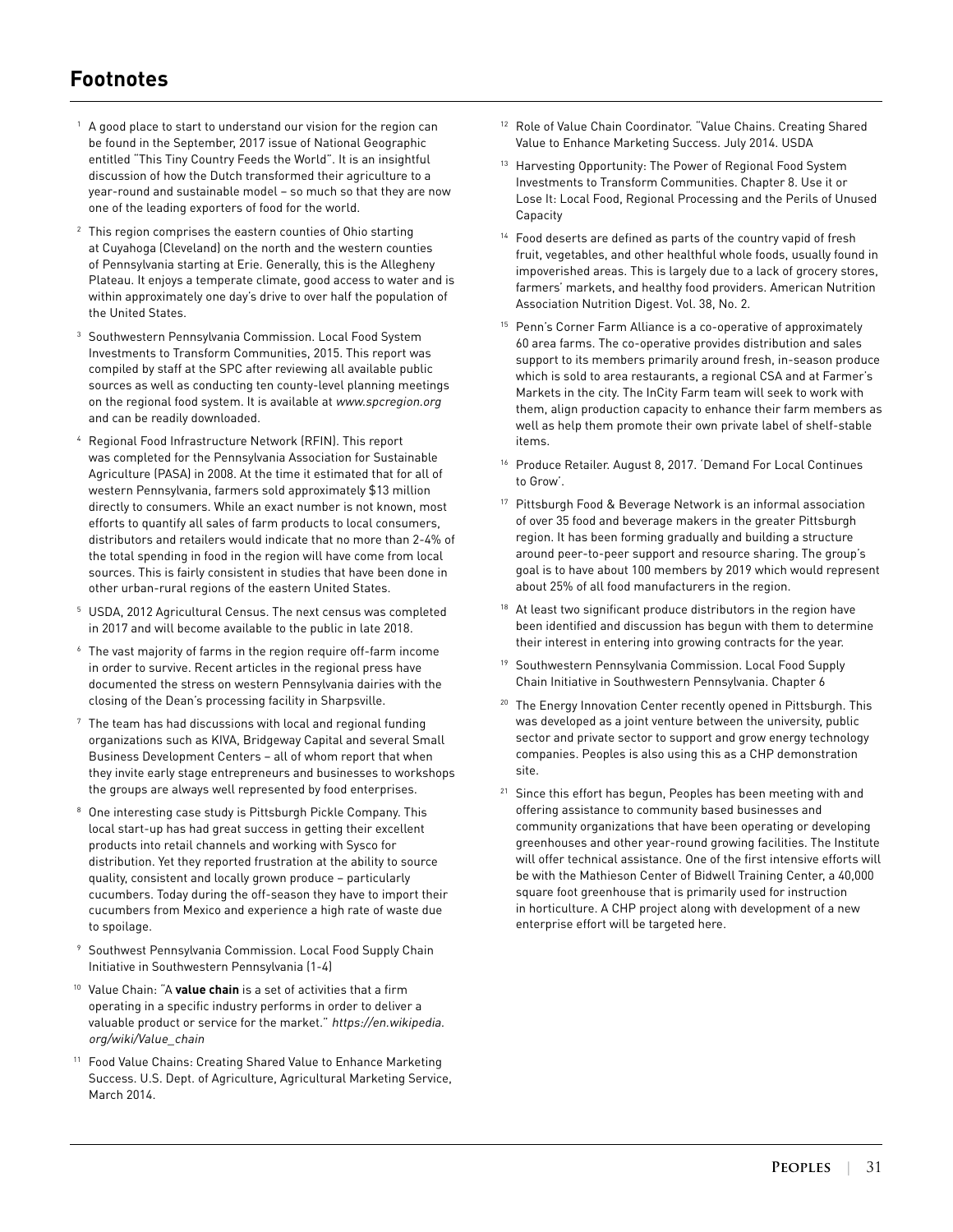## **Barry Kukovich, Contributor**

The impetus for Peoples' interest in Controlled Environmental Agriculture derives completely from current farming practices in the Netherlands. Two decades ago, the Dutch made a commitment to environmentally sustainable agriculture. Today, the Netherlands is the world's second greatest exporter of food (as measured in value) behind the United States.

To accomplish this astounding achievement, they blended together greenhouse construction methods, farming methodologies, lighting technologies, robotics, bio-sciences, chemistry, carbon capture, and energy production. Their organizational model for advancement was based on America's own Silicon Valley.

This new agricultural model has almost eliminated the use of pesticides, uses 90% less water, grows crops throughout the entire year and is capable of food production vastly greater than traditional farming methods. Whether it is done aeroponically, hydroponically, or aquaponically, it can be accomplished without soil depletion.

There is an increasingly critical need to recognize and emulate their achievement. The need is focused by the simple truth of the world's expanding population, projected to reach 10 billion by the year 2050. According to Dr. Ernst van den Ende, the Dean of Wageningen University & Research, the world's top agricultural research institution, "The planet must produce more food in the next four decades than all farmers in history have harvested over the past 8,000 years."

The Dutch have given us a model to solve the food production problem. Essentially, many more "Hollands" need to be developed both worldwide and in the USA. Why not develop these new agricultural resources in our region of Pennsylvania, Ohio, and Appalachia? Peoples Gas drives its business on several assumptions. One of these assumptions is that "our company is healthier if the communities we serve are healthier." To that end, we continue to commit resources throughout our service territory both to stimulate economic development and job growth and to serve immediate social needs

like supporting food programs. When confronted with the Dutch agricultural model, we cannot help but recognize how our business and our outlook of social responsibility intertwine with it.

"Controlled" is the key word for us in Controlled Environmental Agriculture (CEA). The Dutch success is based on controlling the environment within its vast array of greenhouses. The threats that farming has faced during the past centuries have been eliminated. The economic tightrope that farmers walk upon every year and every growing season is gone. It's been replaced with a path to economic stability and sustainability.

This has been accomplished by controlling the environment. Pests have largely been eliminated, mostly without pesticides, and soil depletion is no longer a concern. Even personal danger to the farmer, traditionally one of the world's most dangerous and injurious occupations, has been almost eliminated. But the greatest control is in regard to the weather. Under greenhouse glass, the weather no longer threatens crops with drought or too much rainfall. There is no longer a threat to plants from too much cold or too much heat. This accomplishment is due to the use of energy and, specifically, the energy of natural gas and the use of Combined Heat & Power (CHP).

CHP is the cornerstone of CEA's success. The Dutch use natural gas and biogas to serve their electrical, heating and cooling needs. They also use it for carbon production to feed plant growth. By doing so, they have developed the most economic system possible to push the production of food that ensures profitability and sustainability. In addition, they have accomplished all this in an environmentally sound system. At Peoples, we recognize this use of natural gas and CHP as a building block for what will become modern agriculture. The natural gas industry must be a necessary partner in building the new agriculture today.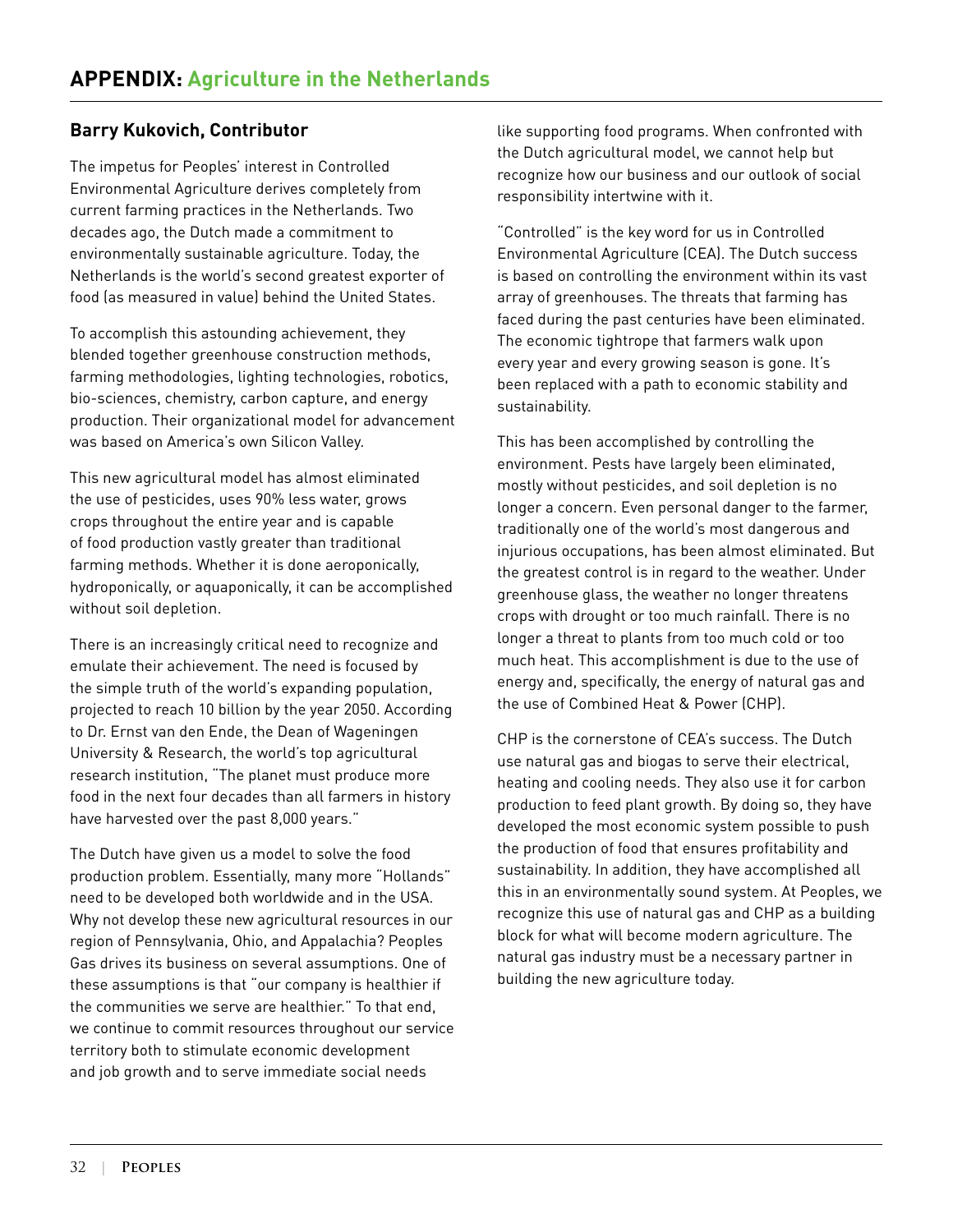## **Rick Terrien, Contributor**

There are missing voices in our food system. The inner-city resident, the rural farmer who doesn't grow soybeans, wheat, or corn, and those not immediately skilled can gain skills in a great environment. While everyone in our society eats, not everyone gains financially or enjoys the employment benefit from the provision, storage, or logistics of food. New regional foods systems have the ability to become the catalyst activity that promotes the reestablishment of food grown within distances allowing maximum nutrition and jobs. Our urban communities have been excluded from one of the most valuable means of income, which is production. These communities, provided with new tools, will have the ability to work themselves out of challenging circumstances and the chance to provide for their families.

Simply providing services to a community minded Controlled Environmental Agriculture (CEA) facility should provide products, services, and job growth. These are some of the needs that can be met via InCity neighborhoods:

- Hatcheries
- Food Processors
- Composting Sites
- Anaerobic Digesters
- Vermiculture Protein Collectors
- Fish Breeders
- LED Assemblers
- Laundry Services
- Organic Fertilizer Providers
- Bee Keeping
- Equipment Repair
- Pest Control
- Pollinators
- Accountants
- Lawyers
- Truck Drivers
- Lawn Services
- Environmental Testing
- Greenhouse Assembly
- Precision Plumbing
- Co-Packing Operations
- Bakers
- Cleaning & Maintenance

There are also brands that can be created in these communities that can sit on retail shelves, be sold at farmers markets, and be used at local restaurants. This list is by no means complete:

- Salad Dressing
- Coffee
- Prepared Foods
- Baked Goods
- Breads
- Cheese
- Infusion Products
- Yogurts
- Mushrooms
- Juices
- Jams and Jellies
- Baby Foods
- Ice Cream
- Seasonings
- Cleaning Products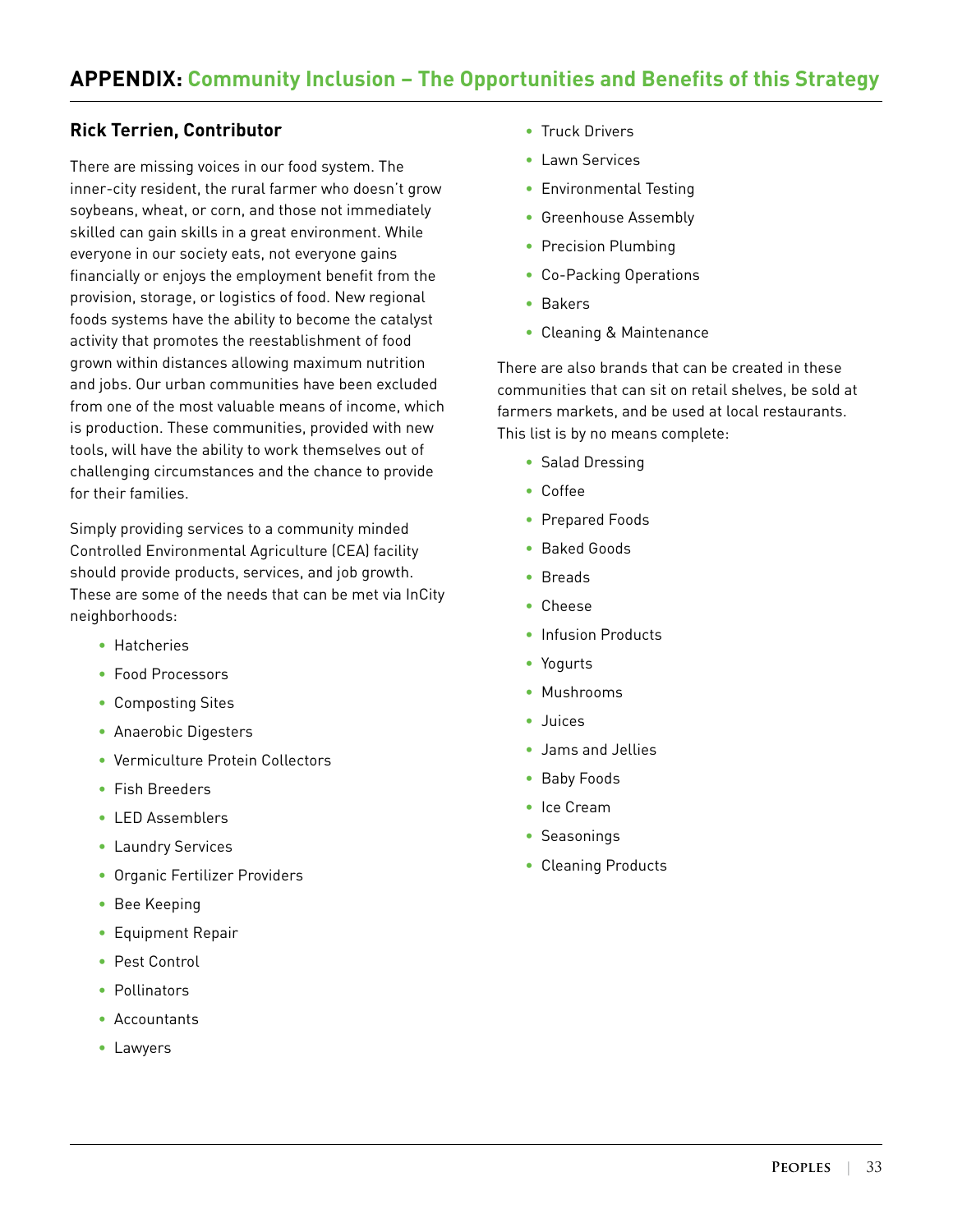## **Glenn Ford, Contributor**

There is already proof in Pennsylvania of the merits of collaboration. However, there are other efforts that have been relatively beneficial but are operating in silos. If these efforts could work in concert and be expanded, it would create a progressive leap for the state. As we consider several options, we should not feel we are limited to sales only in our state. Neighboring states that continue to ignore the power of food will be attractive customers who will merit additional exploration by Pennsylvania producers. Pennsylvania has the advantage of having one-third of the United States population within 500 miles. While the CEA Food Institute will focus on the needs of Pennsylvania at its core, Peoples' service territory in West Virginia and Kentucky will be included as well.

The opportunity to be a food exporter brings multiple benefits to the lifestyles of all in the state. Efforts will be more effective if they are connected to the institute. Our territory is a large one, but it imports the majority of its food from across the nation and foreign countries. The state literally does not feed itself based upon the amount of food grown. The University of Pennsylvania already demonstrated an excellent example of import substitution: The university shifted over 10 percent of its annual expenditures to purchasing locally, injecting an estimated \$80 million into the west Philadelphia economy in 2006-2007.

The Labor Participation rate of Pennsylvania is 62.4 percent. In determining the labor health of a community, it is important to look at both the labor participation rate and the unemployment rate. The participation rate and unemployment rate gauge the health of the U.S. job market. The key difference between the two indicators is that the participation rate measures the percentage of Americans who are in the labor force, while the unemployment rate measures the percentage within the labor force who are currently without a job. Many economists argue that the labor force decline is the result of low-skilled workers who have lost jobs to outsourcing or automation, having no success finding new employment and, therefore, dropping out of the labor force entirely. For this

reason, economists feel the participation rate is a more accurate measure of the job market than the unemployment rate, which only considers those in the labor force. An unemployment rate of 5% means only five out of one hundred workers **in the labor force** are without jobs, but it does not consider those unemployed workers who have given up looking altogether, even though they desire to work.

As Americans we are a truly independent people, and we pride ourselves on our rugged individualism. We do not mean to change the country's zeitgeist, but the 21<sup>st</sup> century requires a fresh look at how to accomplish our best outcomes. Some regions have worked decades and not accomplished much in changing their food systems. Any region in the nation, and certainly western Pennsylvania could dramatically improve both the speed and range of progress by embracing a collaborative effort in which unique individual talents are harnessed to accomplish a collective and greater mission. There is an old saying that says, " If you want to go fast, go alone, but if you want to go big, bring others." We choose to go big.

Peoples is proposing a regional effort to direct our food economy. As a community participant, we believe CEA farming can be a monumental tool to bring employment and better nutrition to some of the 37.6 percent of our population looking for greater opportunity, as well as allowing all of us to eat better in a more prosperous community. We can capitalize on this basic, self-evident truth of creating equal opportunity, accomplishing more, and becoming better tomorrow than we are today. The tools in our hands to accomplish this are food and commerce. We propose a regional conference and ongoing dialogue concerning the direction of our local food economy. This conference will be convened in concert with the initiation of our corporate strategy to develop a CEA network as described in this report.

Because the challenges involve all aspects of an economic system – production, distribution, workforce, advances in technology, and capital development – we believe that a dialogue among all the affected parties should begin in 2019 while we begin to build this capacity and its networks.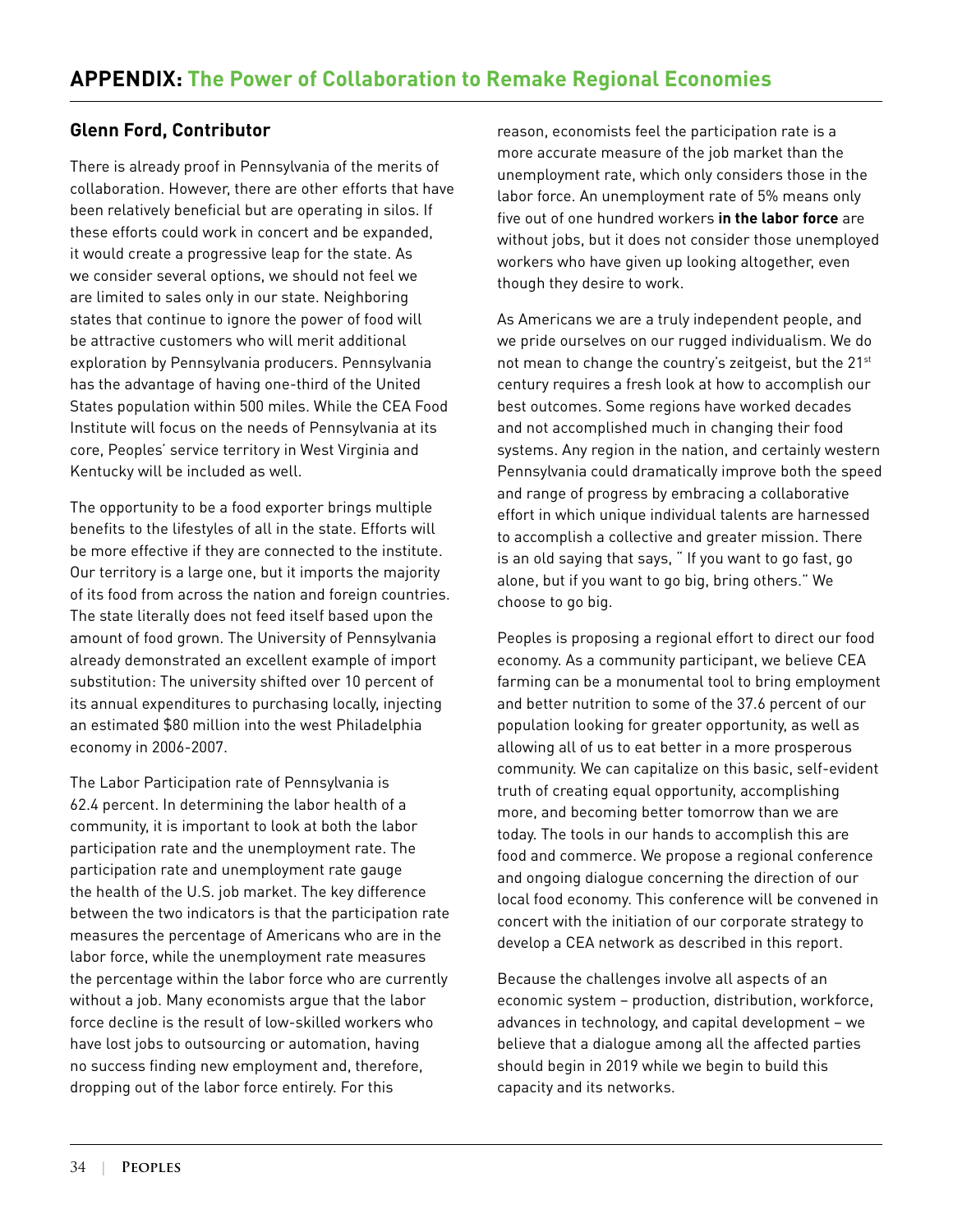To that end, we would propose co-hosting a conference in the spring of 2019 in partnership with others. The central theme will be "building a resilient and sustainable food economy for the Pittsburgh region." Coming out of this discussion, if not before, we would support the formation of an institute to serve as a gathering point for research, technology, innovation, training and education in both the private and public sectors. This institute would allow for both experimentation and evaluation of various approaches that increase the role of a regional food system in our region. We would want this to be a way to gather best practices and ideas from areas not only throughout the United States but also across the globe. Our whole journey in this conversation began with the inspiration of the innovations undertaken by the people of the Netherlands to completely transform their food system and reinvent how agriculture plays a bigger role in a prosperous economy.

The best examples of transformation in our own country are the histories of Detroit in the automotive industry and Pittsburgh in the steel industry. Other more recent clusters that continue to be immensely successful include healthcare, pharmaceuticals, medical devices, the Silicon Valley, and gaming. It is our belief that any region that marshals the most resources around a common vision will see the most benefit. More than a cluster, we can take the steps to the next stage, which is a collaborative and colocation economy that brings exponential advantage to participating enterprises through the interworking of the entities, the institute, and its efforts.

#### How did other clusters begin?

**Silicon Valley** – The Silicon Valley that we know today did not develop until after World War II. Fredrick Terman created an industrial park on 660 acres of the University of Stanford's land which was leased to electronics and other high technology companies on a long-term basis. Hewlett-Packard and the Varian Brothers were among the first tenants. Terman also brought with him vast government capital for scientific research. This provided income to Stanford and created an agglomeration in what was the beginning of a tech industry.

At first, industry came to Palo Alto to have access to the expertise at Stanford. Later, the level of technical expertise in the area's industry exceeded the academic expertise of Stanford. At that point, the electronics industry expanded to nearby cities including Mountain View, and, later, Sunnyvale. Terman is a pioneer of what we consider today to be an "entrepreneurial incubator."

Silicon Valley overtook Route 128 in terms of both profits and innovation in the 1980s, largely because the firms of Route 128 remained too attached to the basic research paradigm. Companies like Digital (DEC), Sun, and Symbolics methodically generated new systems including Digital's legendary minicomputer, Wang's pioneering word processors, the LOGO programming language, and the interactive-fiction Colossal Cave Text adventure. But they didn't recombine into smaller, more agile startups that could yield more consumer-oriented products. In addition to the millions in government contracts, venture capitalists were willing to fund companies in a very speculative and hands-off manner, leaving the founders with ownership and control of the companies. The Fairchild Semiconductor flopped as soon as the founders sold their controlling interest to investors. Per the investors Martin Kenney and Urs von Burg, "What was important was the decision to fund businesses that have no clear route to profitability or significant exit." This encouraged bubbles of various shapes and sizes, and we've seen at least two since the 1990s. But a decade later, people remember the undervaluation of Amazon, Google, and eBay more than they remember the overvaluation of Pets.com, 1-800-Flowers, and pretty much every .com. In essence the government, existing industry, and patient venture capital funded the effort.

**Medical Alley in Minnesota** – Not as famous as Silicon Valley is Medical Alley in Minnesota. Minnesota is home to more than 500 medical companies and health care organizations; most of them located in a geographic swath that starts in Duluth and cuts through the Twin Cities area to Rochester. This industry is Minnesota's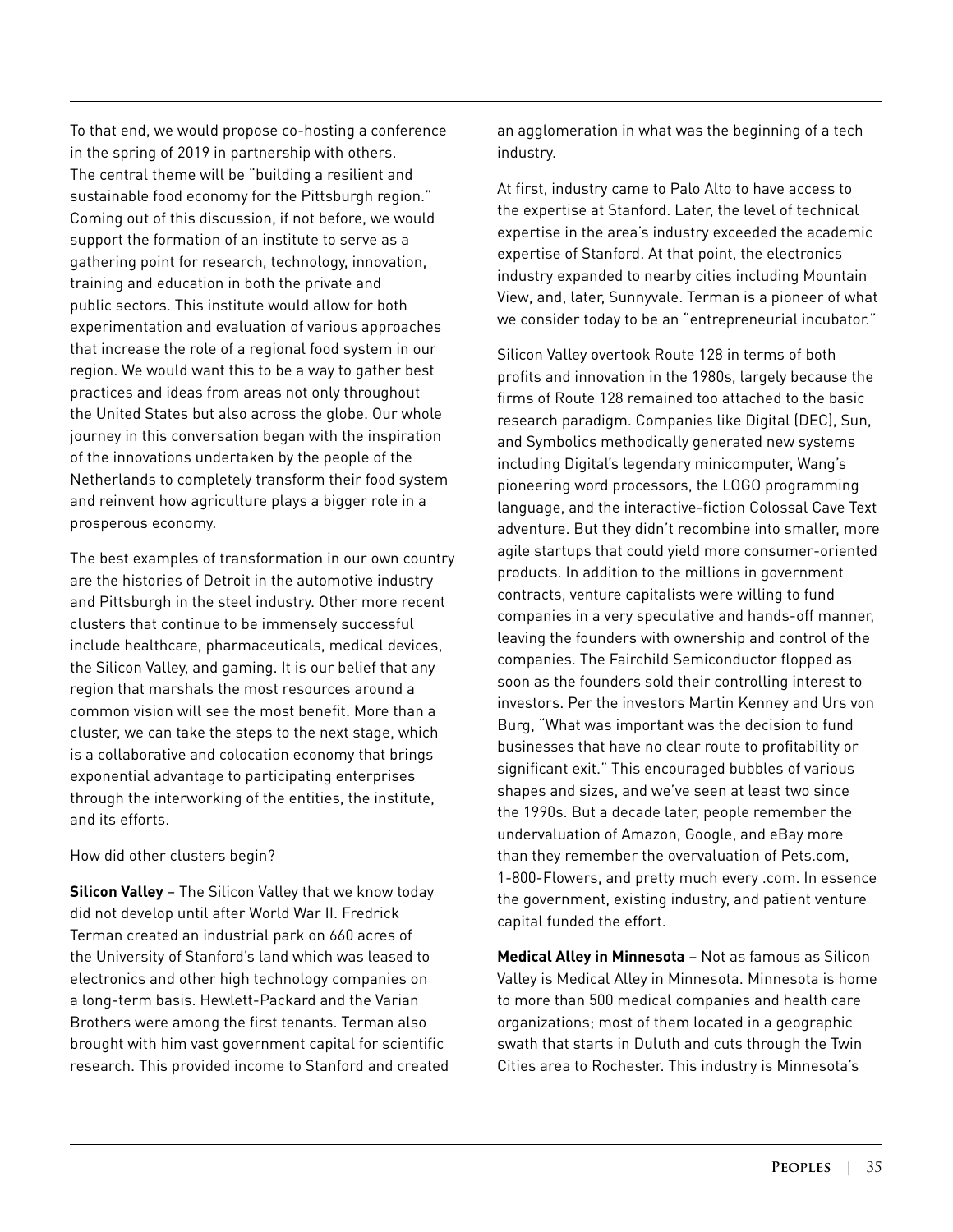leading employer and is still growing faster than any other. Consider the case of C. Walton Lillehei, Ph.D., M.D., the University of Minnesota's "Father of Open-Heart Surgery." In January 1957 Lillehei's surgical team used direct heart stimulation to successfully treat heart block in a young girl operated on for closure of a ventricular septal defect. The team even developed a method of attaching the device without opening the chest. By feeding the wire through a hollow needle to the heart, they saved patients who experienced sudden heart block in the days following surgery.

Still, the solution was unsatisfactory because the device had to be plugged into an electrical source, limiting patients' mobility and leaving them at risk of a power failure or accidental electrocution. That was when Earl Bakken "happened by," on his way to fix the EKG. "The hospital electricians wouldn't go into the operating room, so we found a young man with an electronics repair business and gave him a parttime contract to repair our devices. I remember Earl Bakken always got the job done right away," Lillehei says. "I described the problem to him and he said sure, he thought he could do it. So I arranged for him to see the heart block procedure in the dog lab with one of my residents, Vincent Gott. Six weeks later he was back with a box, 4 inches square by 2 inches high, and it worked great in the dog laboratory. We were soon equipping all our heart-block patients with the device, which they wore in a holster." The two formed a company called Medtronic, Inc. Like the Silicon Valley example, Medtronics relied on the University of Minnesota to train future employees. From that humble beginning arose a number of entities that either supported Medtronics or formed companies to cover areas that did not. This included relationships with a clinic in Rochester Minnesota formed by two brothers. The Mayos maintained an "open-door" policy to other members of the medical profession. During operations,

the brothers always discussed their procedures for the benefit of visitors. As the numbers of visiting surgeons grew, movable, elevated metal stands were positioned to allow a better view of operations from the sidelines. Over the operating tables, large adjustable mirrors provided a complete view of the operating field. This demand for advanced medical training led the Mayos to establish the country's first graduate program in clinical medicine. As their practice grew, the Mayos encouraged their medical staff to develop clinical specialties. Each physician devoted attention to a particular area of medicine, and all physicians combined skills to provide superior patient care. This specialization led to the development of new surgical disciplines, including orthopedics, neurosurgery, ophthalmology, thoracic surgery, and dental surgery.

The Mayo brothers routinely visited other medical centers around the world to learn more about new procedures and ideas. They brought their findings back to Rochester to implement. Soon, the growth of ideas attracted a group of investors who bet on the emerging companies that were offshoots of these businesses. So an entire industry was formed by the efforts and interaction of the Mayo Clinic, Medtronics, and the University of Minnesota.

The point of these two examples is to demonstrate the humble beginnings of two industries that continue to dominate their states, bringing billions of dollars to their communities. There is no reason why Pennsylvania could not be the Silicon Valley of Controlled Environment Agriculture. The factors in becoming an important industry cluster are (1) a pressing need; (2) an available workforce; (3) a collaborative environment; (4) informed and reasonable investors; and (5) government or municipal support in promoting the efforts.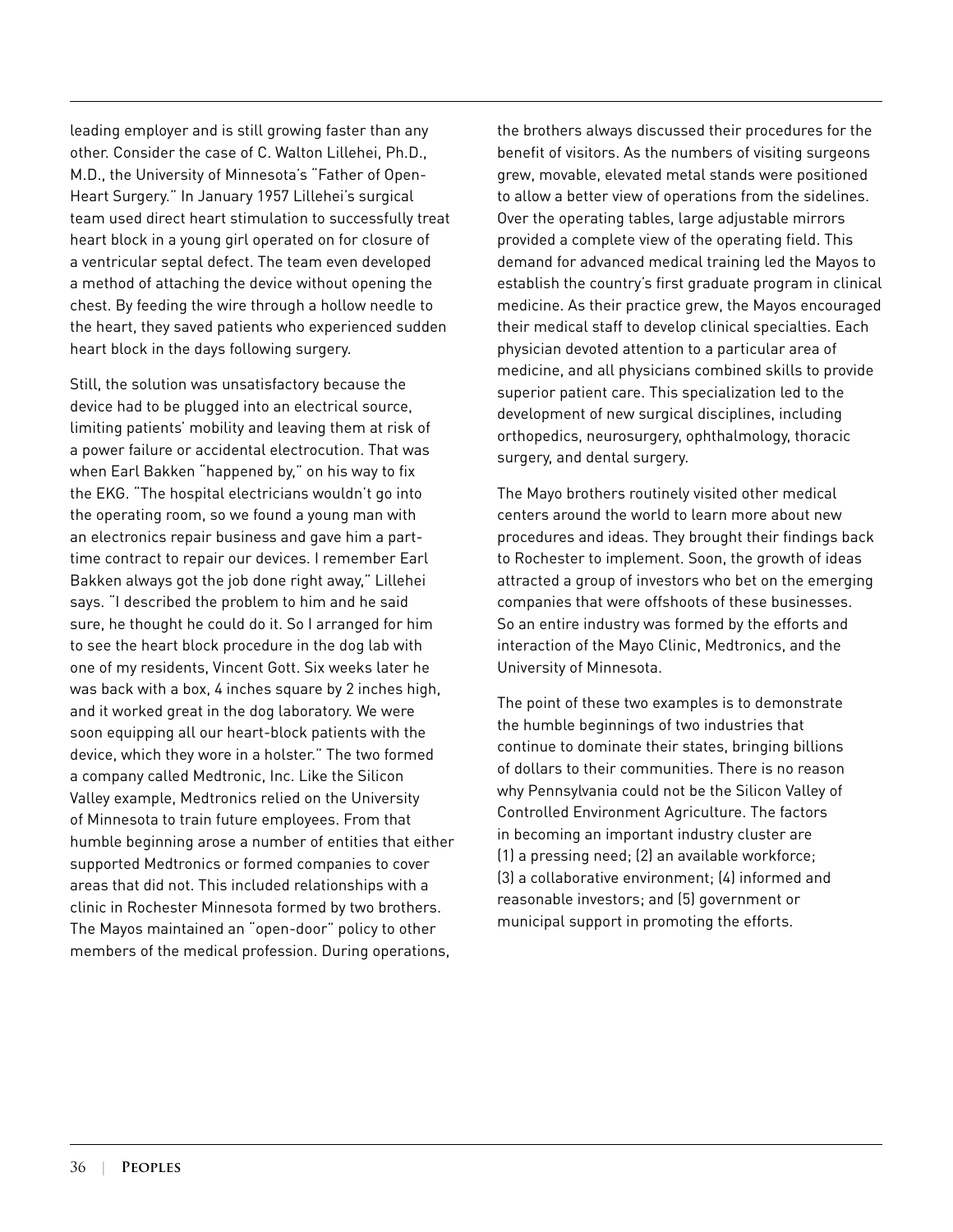